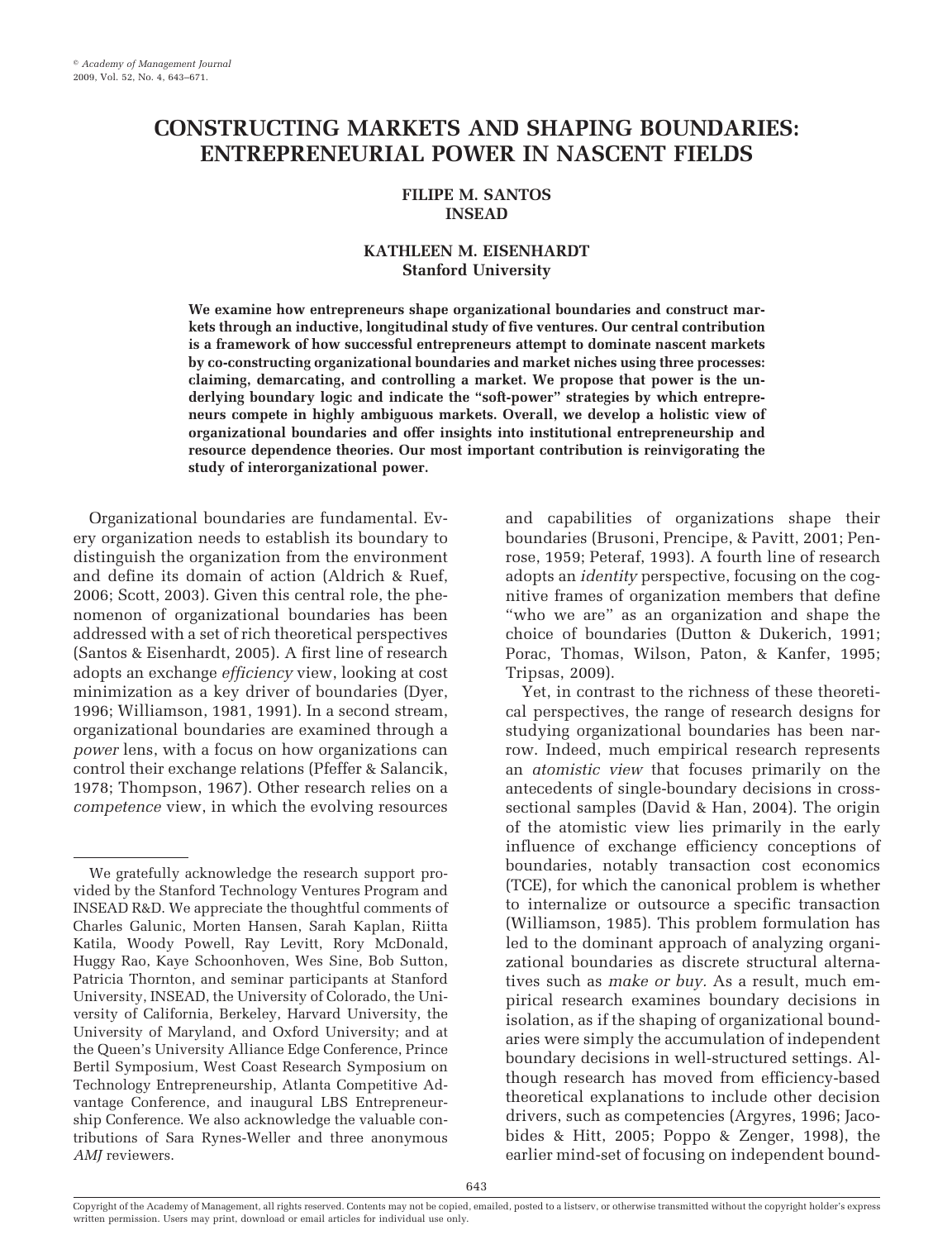ary decisions at specific stages in the "value chain" has largely prevailed.

Although understanding single-boundary decisions is valuable, this emphasis neglects potential relationships among decisions, ignores the interplay of different boundary-setting mechanisms (e.g., alliances with key partners, identity positioning, acquisitions), and does not address the evolution of organizational boundaries (Santos & Eisenhardt, 2005). Thus, it constrains understanding of how organizational actors actually conceptualize and execute boundary work. In particular, this atomistic emphasis leads to "losing sight of the forest for the trees" (Jacobides & Hitt, 2005: 1209) by obscuring how individual boundary decisions might fit into overall patterns of strategic action. Thus, research designs that permit exploring the evolution of organizational boundaries and capture the micro details of boundary work may reveal new insights. Our aim is to address this research opportunity by exploring the shaping of organizational boundaries over time by new firms in nascent markets. In this setting, the very beginning of organizational life, boundary work is both crucial for survival and poorly explained by current theories.

Nascent markets are business environments in an early stage of formation, often appearing in emerging "organizational fields" (Aldrich & Fiol, 1994). Nascent markets are characterized by undefined or fleeting industry structure (Eisenhardt, 1989a; Rindova & Fombrun, 2001), unclear or missing product definitions (Hargadon & Douglas, 2001), and lack of a dominant logic to guide actions (Kaplan & Tripsas, 2008; Porac, Ventresca, & Mishina, 2002). Thus, nascent markets constitute unstructured settings with extreme ambiguity. Following organizational theory (Davis, Eisenhardt, & Bingham, in press; Weick, 1995), we define *ambiguity* as lack of clarity about the meaning and implications of particular events or situations. Ambiguity arises from unknown cause-effect relations and lack of recurrent, institutionalized patterns of relations and actions (Aldrich & Fiol, 1994). Ambiguity thus leads to confusion and multiple potential interpretations. It differs from *uncertainty*, which refers to inability to predict the probability of specific outcomes (Davis et al., in press; Weick, 1995), a situation that current boundary theories, especially those based on efficiency and resource dependence logics, can deal with well.

Nascent markets are an intriguing setting in which to explore organizational boundaries because these markets pose unique problems for organizational actors. Executives operating in nascent markets typically lack a clear view of industry structure; they may not know, for instance, which organizations are their best prospects as customers, partners, competitors, and suppliers (Rindova & Fombrun, 2001). Thus, they are often unable to specify cost functions (Gilbert, 2005), primary dependence relationships (Rao, 1994), competencies that are strategically valuable within the industry (Bingham, Eisenhardt, & Davis, 2009), and legitimated industry logics to guide action (Aldrich & Fiol, 1994; Kaplan & Murray, forthcoming). Such markets both enable and reward strategic action by organizational actors (Ozcan & Eisenhardt, 2009), yet it is unclear how existing theories of organizational boundaries might apply in nascent markets where the basic elements of industry structure are ambiguous, evanescent, or nonexistent.

New firms compound the problems of nascent markets. In contrast to established firms, young ventures typically have incipient activities and resources (Burton & Beckman, 2007; Rindova & Kotha, 2001), a fluid or nonexistent identity (Lounsbury & Glynn, 2001; Rindova & Kotha, 2001), and little power to influence other firms (Hallen, 2009; Ozcan & Eisenhardt, 2008). Also, they face major strategic hurdles that make survival, not efficiency, crucial (Graebner, 2004). These characteristics imply a set of firm attributes that are not well addressed by existing boundary theories, with their focus on established firms with substantial resources. Yet, at the same time, it is likely that the vulnerability of new firms makes organizational boundaries pivotal. Given these observations, the research setting of new firms in nascent markets seems likely to provide an excellent opportunity to extend current theories and reveal novel insights.

Scholars have begun to study boundary-related issues for new firms in nascent markets. One theme centers on cognitive and sociopolitical legitimacy (Aldrich & Fiol, 1994; Rao, 1994). Although much of this work explores how institutional actors act collectively to legitimate an emerging set of activities (Leblebici, Salancik, Copay, & King, 1991; Rindova & Fombrun, 2001; Sine & David, 2003), a few studies address how entrepreneurs organize their own firms. For example, Rindova and Kotha (2001) examined how Yahoo executives used identity to shape their actions in the nascent Internet search market. Similarly, Hargadon and Douglas (2001) studied Edison's tactics for establishing the nascent electricity industry by framing it as cognitively proximate to the established gas lighting industry. Although useful, these and other studies of cognitive processes in ambiguous environments neither focus on boundaries per se nor address the rich set of possible boundary theories and available mechanisms (Santos & Eisenhardt, 2005).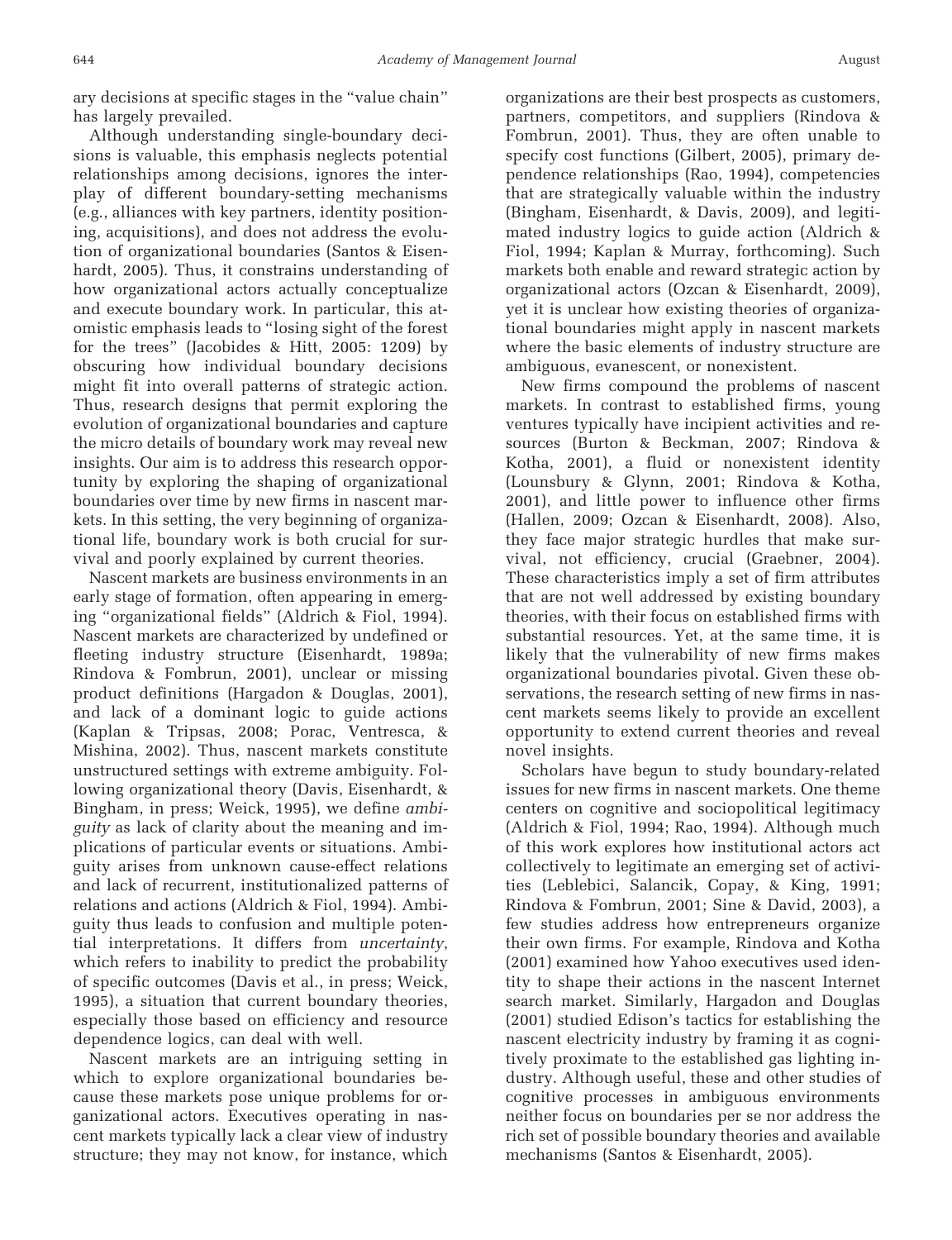A second theme is interfirm relationships (Powell, Koput, & Smith-Doerr, 1996). Much of this work centers on single-boundary decisions using resource dependence and social network logics (Eisenhardt & Schoonhoven, 1996; Gulati & Higgins, 2003), but a few studies examine entrepreneurs as they form holistic patterns of ties. For example, Powell and colleagues (1996) observed that biotechnology ventures that form many ties early on gain valuable resources and attain more central network positions. Similarly, Ozcan and Eisenhardt (2009) found that entrepreneurs who engage in a strategy of forming multiple ties simultaneously create more successful alliance portfolios. Hallen (2009) observed several alternative strategies for forming successive ties in the garnering of resources from venture investors. But like the research on cognitive and sociopolitical legitimacy, these efforts neither focus directly on boundaries nor include a rich set of boundary mechanisms and theoretical logics.

Overall, extant boundary research primarily examines atomistic boundary choices in well-structured organizations and environments. A few studies take a longitudinal view and focus on emerging fields, yet they typically use a single theoretical lens and do not address boundary setting per se. Thus, there is a superb opportunity to develop a more complete and theoretically rich understanding of boundaries. We seek to extend current theory and create new insights by studying the boundaryshaping processes of new firms in nascent markets. We ask, *How do entrepreneurs addressing nascent markets shape their organizational boundaries over time*?

Our research design is a multiple-case, inductive study that uses in-depth archival and field data to track closely how entrepreneurs at five new firms in different nascent markets shaped their organizational boundaries during the initial years of organizational life. This design uses a research setting in which organizational boundaries are crucial, underexplored, and underserved by current theories. It also enables a longitudinal view and addresses a broad range of boundary mechanisms and theories, thus ensuring that we capture the richness and interrelationships of boundary work. As such, our research is consistent with recent calls for strategic and longitudinal studies of boundaries (Jacobides & Billinger, 2006; Santos & Eisenhardt, 2005).

Our central theoretical contribution is a holistic framework of the longitudinal processes by which successful entrepreneurs shape their organizational boundaries and construct new markets. We find that actors rely on multiple boundary mechanisms centered on three processes: claiming a market,

demarcating the market, and controlling it. These processes generate cognitive (identity-based), relational (alliance-focused), and resource (acquisitiondriven) structures for firm boundaries and nascent markets. We contribute to institutional entrepreneurship by emphasizing novelty and dominance, not just fitting in and legitimacy. We also extend resource dependence theory to ambiguous environments and entrepreneurial actors. Our key insight is that power is the unifying boundary logic. By *power*, we mean the ability of an actor to influence the behavior of others in ways that produce outcomes favored by the focal actor (Pfeffer & Salancik, 1978). In particular, we highlight how entrepreneurs use *soft-power* strategies based on subtle persuasion to dominate new markets, rather than traditional *hard-power* tactics of coercion based on extensive resource control (Nye, 2004). Our key contribution is thus reinvigorating the study of interorganizational power and reaffirming that agency and strategic action often rest on the rationale of power, however subtly exercised.

### **METHODS**

#### **Research Design and Setting**

We used an inductive, multiple-case research design (Eisenhardt, 1989b). Multiple cases permit a replication logic in which cases are treated as experiments, with each serving to confirm or disconfirm inferences drawn from the others (Yin, 1994). This process typically yields more robust, generalizable theory than single cases (Eisenhardt & Graebner, 2007). Our design embeds three units of analysis: boundary decision, organization, and market.

The research setting is the confluence of computing, electronics, and telecom industries in the mid nineties. At this time, many innovations, such as distributed computing, electronic messaging, and Internet commerce, began to gain widespread acceptance. This setting was attractive because of the emergence of numerous nascent markets in this industry confluence and the related burst of entrepreneurial foundings. Our focus is the evolution of the organizational boundaries of five new firms. These firms were selected in mid 2000 from the population of U.S. firms founded in late 1994 and early 1995. This timing was attractive because it corresponded to the period of highest ambiguity that is, just prior to the take-off of the Internetrelated sector (Sine, Mitsuhashi, & Kirsch, 2006). This period was sufficiently distant to allow longitudinal patterns to emerge and yet sufficiently recent to allow accurate, detailed data collection at the time of our study.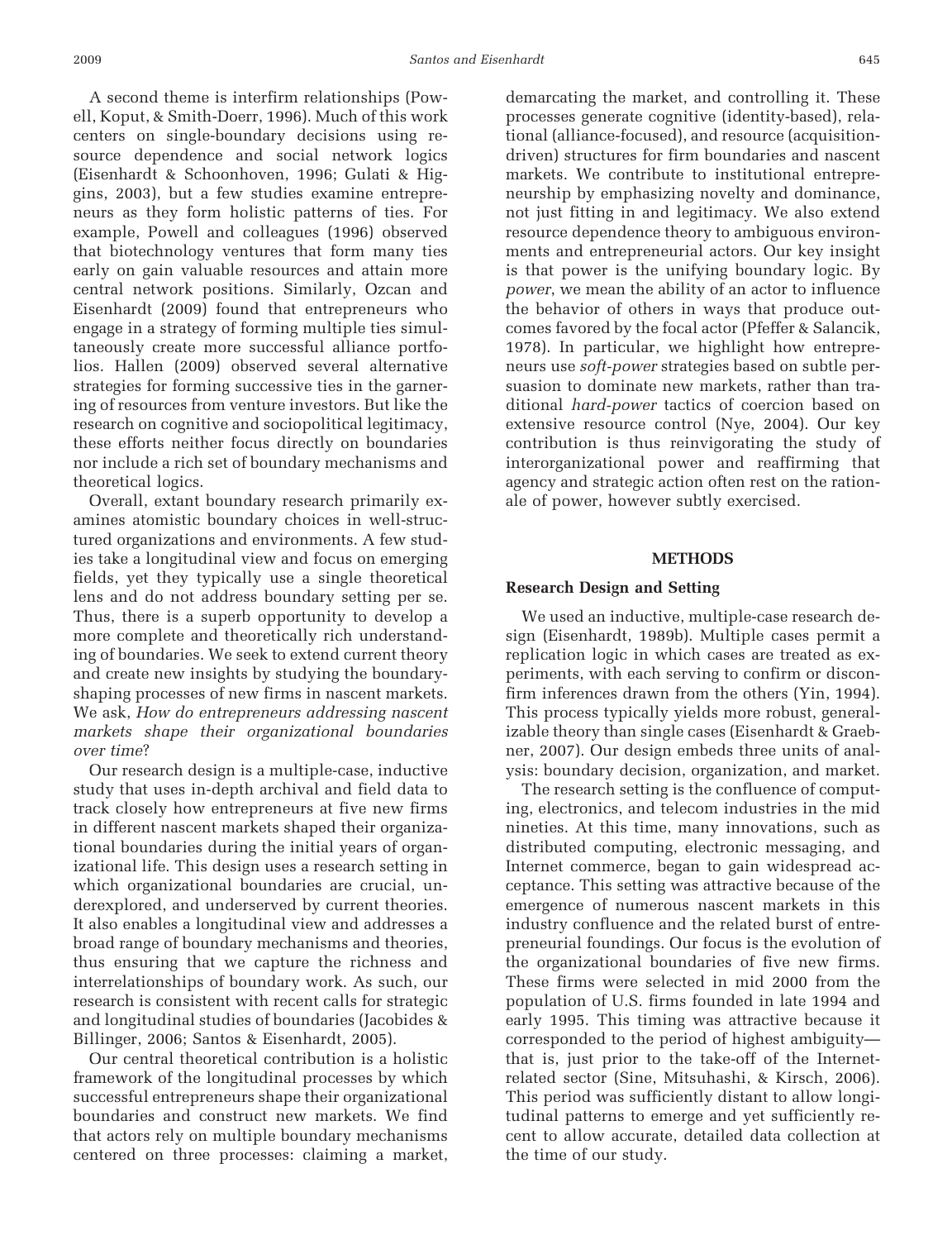Having defined the study's population, we then created a diverse sample. We selected firms addressing five distinct types of nascent markets: virtual marketplace, digital services, online commerce, distributed enterprise software, and networking hardware. We also selected firms with distinct founding contexts, founding teams, and initial funding. The entrepreneurs ranged from a lone engineer who stumbled serendipitously into an opportunity, to entrepreneurs who owned a technology and were searching for a market opportunity, to seasoned executives with detailed business plans and strong ties to professional investors. Table 1 summarizes the diverse characteristics of the sampled firms. Studying such a diverse set of firms offered firmer grounding of theory than studying a more homogeneous one (Harris & Sutton, 1986).

Given our aim of understanding how organizational actors shape boundaries, we employed a longitudinal design that comprehensively tracks multiple boundary decisions during the firms' initial five years. This design required that we study firms with rich archival histories and willingness to grant diverse, multiple interviews. These criteria further narrowed our choice to the five firms that we selected. Although our firms may be longer-lived than many new firms, a sufficient history for each firm was necessary to understand the temporal dynamics of setting boundaries. This requirement outweighed having a random sample, especially in a process-focused and theory-building study such as ours (Siggelkow, 2007). Similarly, although our firms were more successful than most new firms, they nonetheless exhibited much variation in their boundary decisions and outcomes, such as failed actions and major mistakes, bringing useful variance to our theory building.

### **Data Collection**

We focused data collection on tracking the boundary decisions of each firm during its first five years. In keeping with our interest in a rich and

| Characteristic                             | <b>Haven</b>                                            | <b>Secret</b>                                                          | Magic                                        | Midway                                                     | <b>Saturn</b>                                               |
|--------------------------------------------|---------------------------------------------------------|------------------------------------------------------------------------|----------------------------------------------|------------------------------------------------------------|-------------------------------------------------------------|
| Domain                                     | Virtual marketplace                                     | Digital services                                                       | On-line commerce                             | Enterprise software                                        | Networking hardware                                         |
| Founding team                              | Single entrepreneur                                     | Team of four<br>engineers                                              | Single<br>entrepreneur                       | Team of three<br>seasoned<br>executives                    | Technologist and top-<br>tier VC                            |
| Founding context                           | Stumbled into an<br>opportunity                         | Possessed technology<br>looking for an<br>opportunity                  | Focused a diffuse<br>opportunity             | Acquired<br>technology to<br>address an<br>opportunity     | Created technology to<br>address an<br>opportunity          |
| Initial funding                            | Self-funded                                             | Corporate VC                                                           | Self, friends, and<br>family funding         | Private equity                                             | Top-tier VC                                                 |
| Archival data<br>Number of audio/<br>video | 4                                                       | 4                                                                      | $\overline{5}$                               | 4                                                          | 6                                                           |
| Internal sources<br>External sources       | $1,700$ pages<br>$1,100$ pages                          | $1,600$ pages<br>800 pages                                             | $1,800$ pages<br>$1,400$ pages               | $1,400$ pages<br>$1,000$ pages                             | $1,300$ pages<br>$1,000$ pages                              |
| Number of interviews                       | 11                                                      | $\overline{7}$                                                         | 8                                            | 13                                                         | 7                                                           |
| Internal informants                        | General manager<br>Functional<br>executives             | <b>CEO</b><br>General manager<br>Functional<br>executives<br><b>VC</b> | General manager<br>Functional<br>executives  | CEO/founder<br>General manager<br>Functional<br>executives | <b>CEO</b><br>Founder<br>Functional executives<br><b>VC</b> |
| External informants                        | Industry expert<br>Competitor<br>Ex-employee<br>Partner | Industry expert<br>Partner                                             | Industry expert<br>Competitor<br>Ex-employee | Industry expert<br>Competitor<br>Ex-employee               | Industry expert<br>Competitor<br>Partner                    |

**TABLE 1 Description of Sample Firms and Case Dataa**

<sup>a</sup> All firms were founded between late 1994 and mid 1995 in the United States and eventually went public. The names used here are pseudonyms.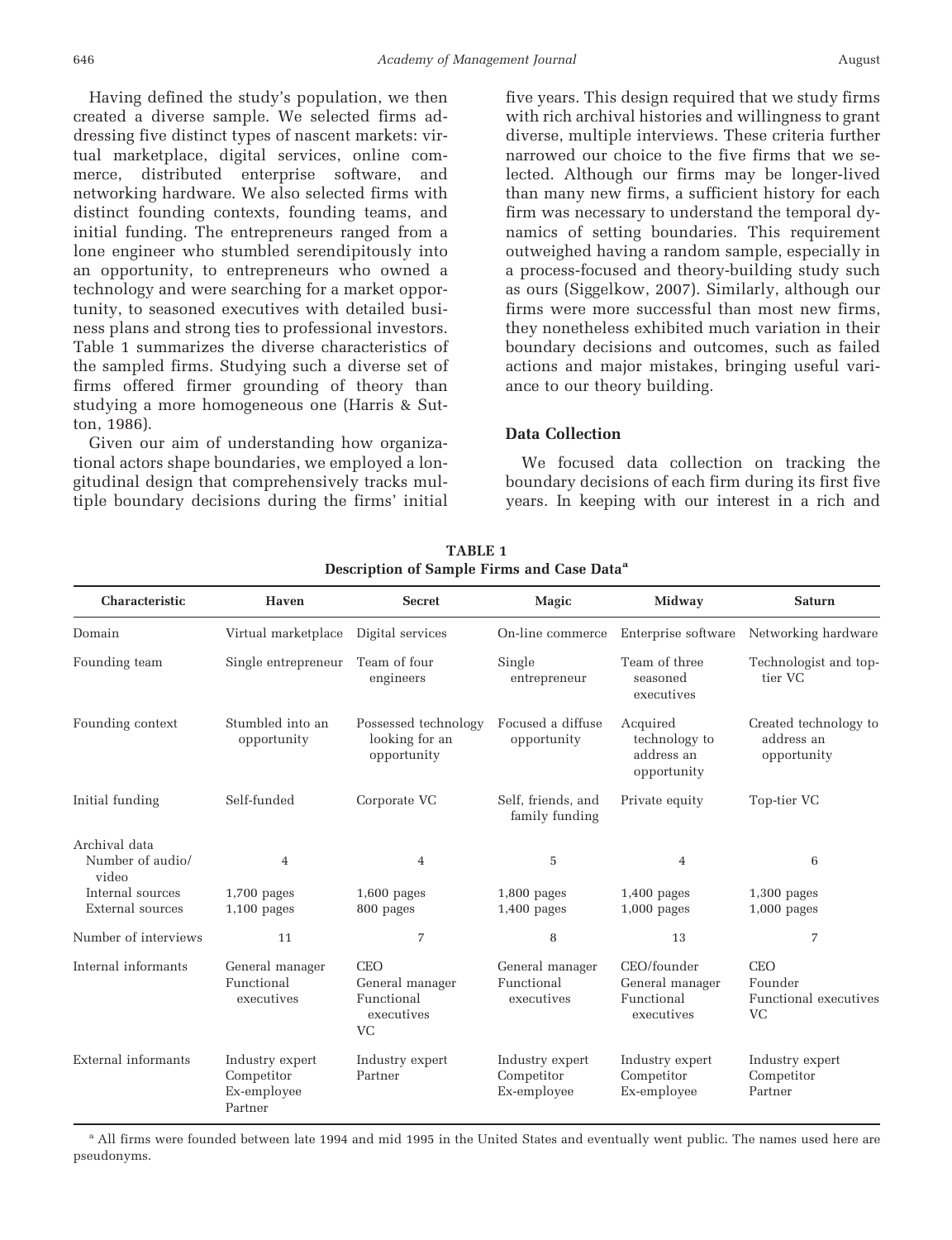longitudinal understanding of organizational boundaries, we broadly defined a *boundary decision* as an organizational choice that shapes the demarcation of an organization relative to its environment (Santos & Eisenhardt, 2005; Scott, 2003). This broad definition allowed us to focus our inquiry on shaping boundaries while avoiding a restrictive theoretical or empirical lens. For example, this expansive approach includes boundaries specified by a firm's resource portfolio (Brusoni et al., 2001), sphere of influence (Pfeffer & Salancik, 1978), organization members' cognitive mind-set (Tripsas & Gavetti, 2000), and governance of activities (Williamson, 1991). Examples of boundary decisions are acquiring a firm, ending an alliance, redefining organizational identity, and making an outsourcing choice.

We relied on two primary data sources: archives and interviews. We began data collection by gathering extensive archival data from both internal and external sources. The internal sources included all press releases since firm founding (about 50 per year per firm), Securities and Exchange Commission (SEC) filings and initial public offering (IPO) prospectuses (approximately 1,000 –1,200 pages per firm), internal reports and presentations (about 70 –150 pages per firm), as well as video and audio archives of presentations made by firm executives at various points in time (an average of four per firm). The external sources included media articles about each firm identified using ABI Inform. We located about 80 to 200 articles per firm, using the firm name as a keyword. We complemented these sources with analyst reports, books about each firm when available, and media articles about competitors and the relevant nascent markets. Using these very extensive archival data, we developed chronological case histories for each firm. Each case was about 60 pages long and took about two months to write. We began by developing a chronological list of boundary decisions for each firm and then used these decisions to structure the case histories. We organized the cases by year, detailing the relevant boundary decisions. We developed tables and graphs for each case, including tracking key metrics (e.g., revenue, market share, employees, and growth rates) and changes in the composition of the executive team (Miles & Huberman, 1994).

We continued data collection using a second primary source: semistructured interviews with internal and external informants. We conducted an average of 9 interviews per firm, accumulating a total of 46 interviews from early 2001 to mid 2002. Our first interview was typically with the CEO and/or founder and lasted several hours. We used this interview to identify major boundary decisions,

which we then matched with those identified in the archival material, thus triangulating the data. We defined a boundary decision for our informants using our formal definition (given above) and added conceptually consistent lay language, describing such decisions as "choices that shape firm scope and its domain of action." These first interviews were very helpful in validating the initial list of boundary decisions. A key advantage was identifying decisions that were unavailable in archival sources (e.g., major acquisitions not consummated, alternative identities not chosen, and outsourcing opportunities not pursued). After these initial interviews, we identified 13 to 15 major boundary decisions for each firm and at least three internal informants who could provide firsthand accounts of how each decision evolved.

We based selection of internal informants on three criteria: (1) long tenure in their firm, which would provide a temporal perspective on the firm's boundaries; (2) direct involvement in at least some major boundary decisions, which would provide deep, first-hand knowledge; and (3) functional and hierarchical variety, which allowed us to obtain a variety of perspectives. We complemented these internal informants with four types of external informants: former employees, business partners, competitors, and industry experts. Use of multiple informants mitigates the potential biases of any individual respondent by allowing information to be confirmed by several sources (Golden, 1992; Miller, Cardinal, & Glick, 1997). Use of multiple informants also enables inducing richer and more elaborated models because different individuals typically focus on complementary aspects of major decisions (Dougherty, 1990; Schwenk, 1985).

The interviews ranged from 45 minutes to two hours in length. We recorded and transcribed them, generating about 800 double-spaced pages. The interview guide had two main sections. The first section was composed of open-ended questions that enabled the informants to provide a broad view of the evolution of the relevant nascent market, the focal firm, and its boundaries. The second section focused on specific boundary decisions in which the informant was directly involved. We asked informants to relate the chronological story of the decision as they observed it, prompted by probing questions from the interviewer. At this stage the questions concentrated on facts, events, and direct interpretations, rather than hearsay or vague commentary (Eisenhardt, 1989b). We further reduced the potential for retrospective bias by triangulating data, matching real-time archival data with the retrospective accounts. Our epistemological approach was thus to understand the meaning making and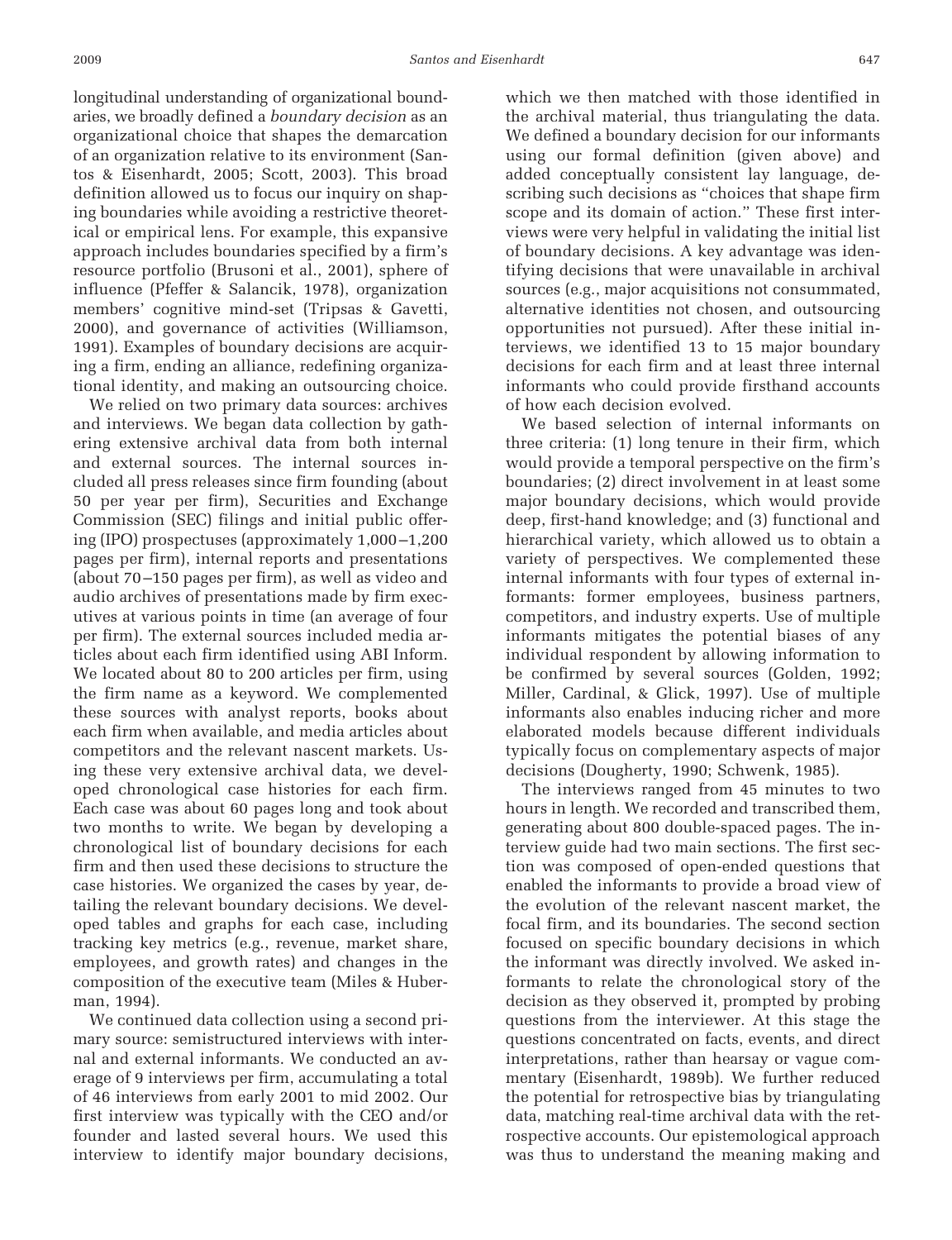conceptualizations of informants, while ensuring that those interpretations had substantively informed behaviors and were not a product of later impression management.

The informants usually agreed about the facts and events of a given boundary decision. But they often also revealed complementary information. This allowed reconstruction of the histories of boundary decisions in rich detail from various viewpoints. Often informants described extensive conflicts related to given boundary decisions. These accounts of conflicts were invaluable for our exploring the roles of different boundary conceptions in shaping boundaries. A key strength of our design is that these interviews revealed details and motives for decisions that were unavailable in the archival data. Another strength is the use of external informants who offered an outsider perspective on boundary decisions and brought a "reality check" to the internal accounts.

Over six months, we then blended the interview data into the archive-based cases. The final case chronologies are about 100 pages long for each firm. We analyzed the context, decision process, implementation, and outcome of each boundary decision and assessed its impact on firm and market boundaries. Overall, the combination of archival sources and interview data from internal and external informants enabled a rich, triangulated, and relatively accurate understanding of the phenomena (Kumar, Stern, & Anderson, 1993). For example, media articles identified key organizational events and clarified the industry context affecting each boundary decision, while interview data revealed debates within the firms, hidden intents, and decision processes. The result is a relatively complete, robust understanding of the emergence and evolution of boundaries.

### **Analysis**

We began with an in-depth analysis of each case through the lens of our research question (Eisenhardt, 1989b): *How do entrepreneurs addressing nascent markets shape their organizational boundaries over time*? We had no theoretical preferences or a priori hypotheses. We read the cases independently to form our own views of each case. The goal was to identify independently the theoretical constructs, relationships, and longitudinal patterns within each case and with respect to our research question. We used tables and graphs to facilitate analyses (Miles & Huberman, 1994). We each developed an understanding of the major boundary decisions, which we reconciled by going back to the data and, occasionally, back to the informants.

We also identified interactions among boundary decisions and found connections among emerging categories, which led to the specific patterns of decisions that emerged from the data.

We then turned to cross-case analysis, in which the insights that emerged from each case were compared with those from other cases to identify consistent patterns and themes (Eisenhardt & Graebner, 2007). Focal firms and decisions were grouped randomly and by variables of potential interest to facilitate comparisons and develop propositions. Comparisons were initially made between varied pairs of cases. As patterns emerged, other cases were added to develop more robust theoretical concepts and causal relations. Discrepancies and agreements in the emergent theory were noted and investigated further by revisiting the data. We followed an iterative process of cycling among theory, data, and literature to refine our findings, relate them to existing theories, and clarify our contributions. The data analyses took another six months and resulted in a theoretical model of how entrepreneurs shape boundaries in nascent markets.

# **RESULTS: CONSTRUCTING MARKETS AND SHAPING BOUNDARIES**

Our data suggest that successful entrepreneurs in nascent markets adopt a strategic approach to shaping organizational boundaries. For them, setting boundaries is central to the challenge of succeeding in highly ambiguous, competitive markets. We find that, to address this challenge, entrepreneurs intertwine organizational boundaries with market construction to achieve market leadership and a defensible position. That is, they adopt an almost monopolistic imperative of dominating a distinct market that they construct. As a CEO explained, "These are the times that new technology franchises are being built and the way you win is that you have to be #1 by a long shot."

Our data indicate that entrepreneurs enact this monopolistic imperative using patterns of interrelated boundary decisions that are organized into three processes: *claiming, demarcating,* and *controlling.* That is, they attempt to: (1) *claim* a new and distinct market space and become its "cognitive referent" through identity-based actions; (2) *demarcate* this market by specifying firm and market boundaries through alliances with established firms; and (3) *control* the market by overlapping the boundaries of the firm and market over time through acquisitions that eliminate entrepreneurial rivals. Underlying these processes is the unexpected use of power tactics, such as creating illusions, using strategic timing, and exploiting the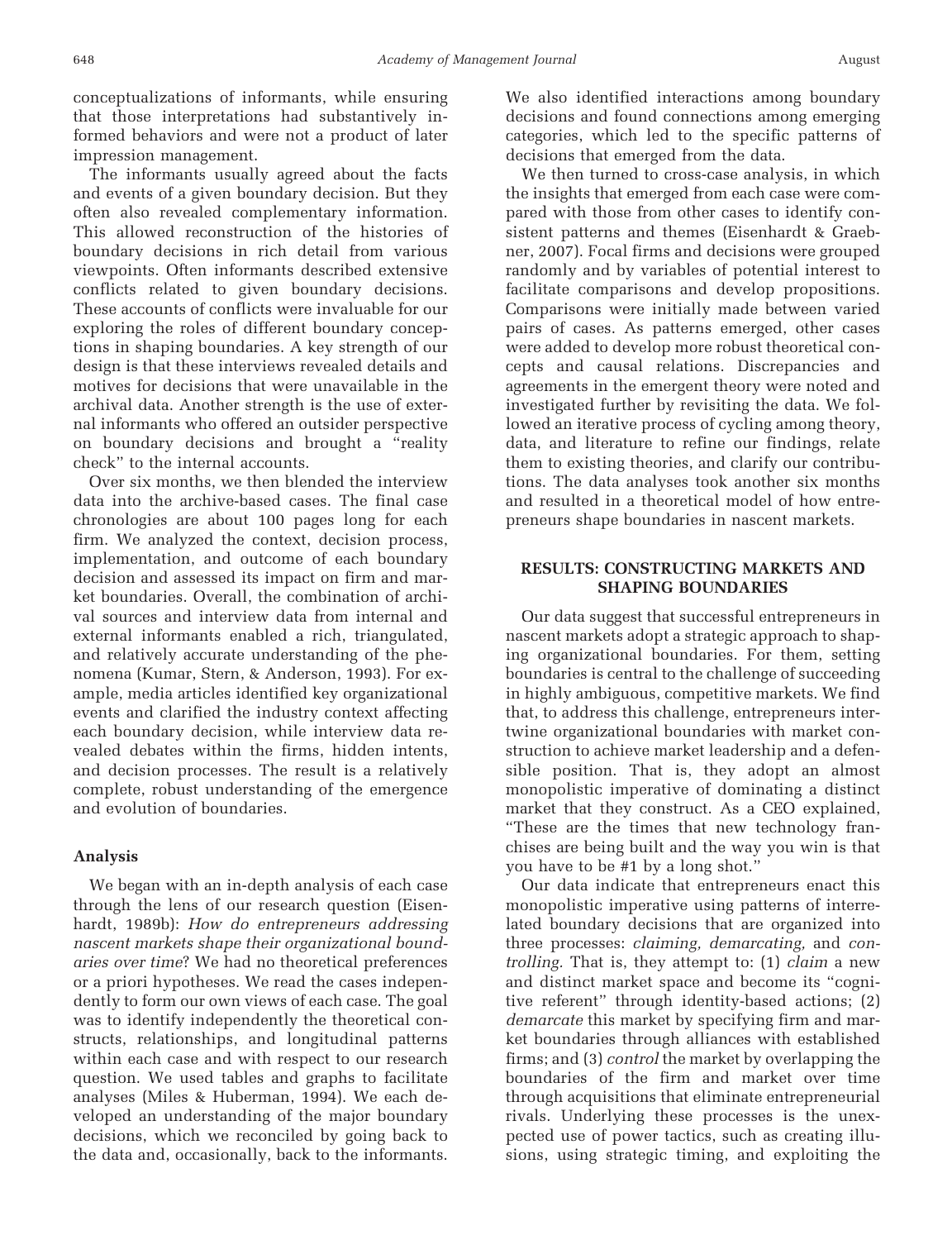tendencies of others, that form the strategic arsenal of entrepreneurs in nascent markets. Together, these processes enable a new firm with limited initial resources and potentially high dependence on established firms to construct a distinct market and achieve dominance in it. We develop each process in detail next.

# **Claiming the Market**

Entrepreneurs in nascent markets face an ambiguous environment with unclear customers, undefined product attributes, and no well-established industry value chain. Our data suggest that, in light of this ambiguity, entrepreneurs in nascent markets often devote significant effort to claiming the market—that is, defining a distinct identity for both the firm and market so that the two become synonymous. If entrepreneurs are successful, their firm becomes the cognitive referent for the claimed market: the organization that relevant others (e.g., customers, partners, analysts, and employees) automatically recognize as epitomizing the nascent market. For example, Google is widely seen as the cognitive referent for Internet search.

Our data indicate that entrepreneurs use three identity mechanisms to claim a market: *adopt templates*, *signal leadership*, and *disseminate stories*. "Adopt templates" is defined as using well-known cognitive models from other domains (either in isolation or combination) to convey a unique identity. This identity simultaneously makes a firm and its nascent market distinct, yet also familiar and understandable to market audiences. "Disseminate stories" is defined as spreading symbolic narratives (real or fictitious) to raise awareness about the firm and its market, and communicate the firm's identity. "Signal leadership" is defined as taking concrete actions that convey superior power and expertise within the market.

A good example is Secret, one of the firms we studied. Secret's founders began with a sophisticated cryptography technology, but without a clear identity or a well-defined product or customer set. They experimented with several ideas before gaining traction with an unexpected service: providing a secure environment for digital communications. But although this idea seemed promising, it was also very ambiguous. As the venture capitalist (VC) who backed the firm put it,

There was a product out there but it was not very well-defined and it was searching for a market.

A Secret executive concurred:

At the time, it was the wild wild west—there was no playbook for the Internet or our space—we created the playbook.

Secret's executives spent considerable time trying to hone this idea by grappling with questions such as: What are we selling? Who are we? Who's the customer? In particular, they debated "security" versus "trust" as the core element of their identity. One executive describes the decision in favor of trust, which was an unusual identity in this nascent market:

We believed that we had a broader obligation to the Internet at that time, which was to have this underlying trust infrastructure.... Trust was not just security in terms of keeping people out but it also was letting people in. And we realized that a lot of what we did—digital certificates, digital signatures, that was not really security technology. . . . It was a trust technology.

Though Secret's executives designated trust as central to the firm's identity and conception of the market, ambiguity remained. For example, one executive noted, "It was a trust technology" but then went on to ask: "Is it a trusted service? Is it trust services? Is it trust in infrastructure services?" As Secret executives struggled to define their identity, they began adopting templates from seemingly distant but cognitively related areas to describe their activities for would-be customers, other stakeholders, and even themselves. They used well-known terms such as "ID card," "wallet," and "passport" as part of their vocabulary. Secret's VC backer described how they explained their market: "You know, you have kind of an electronic wallet and have all your IDs on one thing, and it would become your passport around the Net."

To further clarify their identity and win acceptance as the cognitive referent of the nascent market, Secret executives also began to signal leadership. For example, they hired a high-profile lawyer to convert the venture's emerging operating procedures into a "best practices" framework that was promoted at numerous venues. This framework became the market standard, serving to further clarify the meaning of the nascent market to Secret's advantage and bolster the perception of the venture as the market expert. Secret's CEO explained:

One of the most significant early employees was George. He was very well thought of in both the academic as well as the legal community. George spearheaded all our efforts . . . on encryption, digital signature law, what we call certificate authority practices. And we created the first set of industry practices. The policies by which you should hire people, the policies by which we issue a certificate,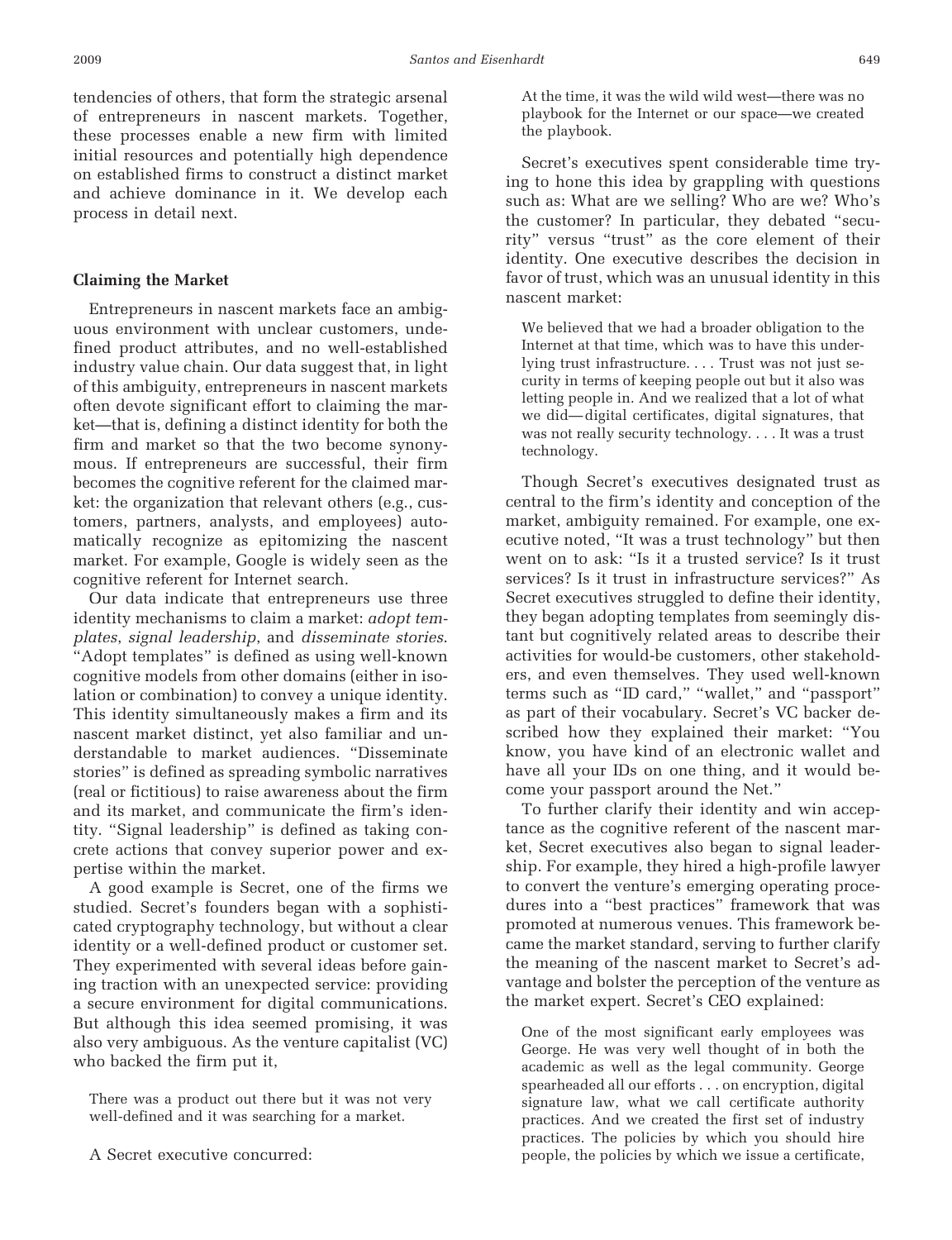the policies by which we should revoke it. . . . So we invented this as we went along and George's ability to put legal underpinnings to it really separated us from the would-be competitors that started in the garage with a website.

Secret's executives also relied on disseminating stories that differentiated Secret and conveyed its unique "trust identity." For example, they organized elaborate ceremonies for opening data centers and invited the media (note: Secret operated geographically distributed data centers to deliver its service). These ceremonies were designed to transmit the image of trust through features such as armed personnel and bunker-like facilities. Secret executives brought together players from the offline (e.g., notaries) and online (e.g., network security executives) "trust worlds" to attend the ceremonies. Given the novelty of these ceremonies, Secret succeeded in enticing the media into covering the venture in detail. For example, one reporter observed:

An unusual ceremony at the new bunker-like operations facilities of Secret grabbed the attention of certificate authorities such as notaries and accountants, as well as corporate and network security executives. Complexity and importance were elements of Secret's events. Witnessing the ceremony were representatives from various organizations, armed officers, and a notary-videographer to record the ceremony for archiving.

A year later, Secret executives adjusted their identity by adding the template of a "public utility" that conveyed the ubiquity and high reliability of a trusted service. This identity guided later boundary decisions such as which activities to pursue. They shunned even profitable activities that rivals actively pursued if those activities fell outside Secret's identity boundary. An example is the boundary decision to *not* engage in software sales. As a Secret vice president (VP) explained:

We decided that strategically we were a services company. . . . We told a whole bunch of people: "Here is why the services model works, here is why it is great, here is why we're a services company to do these types of things. . . ." So you would not decide: "Well, we are selling some software as well." You have to be consistent and that gives you credibility. A key part there is that we did not really waffle. There were always people in sales or other parts of the company saying: "Hey we can sell software too, it's easy to sell, the customer can touch it, you get the revenue recognition in the current quarter for it, etc." We said, "No, we are a service company, we are staying on course here and stay in this services space."

Over time, Secret executives succeeded in making the venture's identity synonymous with the nascent market. By combining a trust vocabulary with the public utility template, disseminating stories through symbolic ceremonies and press releases, and signaling leadership by setting online certification standards for the market, the entrepreneurs both clarified their venture's identity and intertwined it with their conception of a market for trust services (a conception that was distinct from competing market conceptions such as selling security products). This reinforcing pattern of boundary actions helped Secret to become the cognitive referent for the nascent online certification market. Media reports from the period confirm this, calling Secret "the leading authority for certifying Web server encryption keys."

Magic, another sample firm, is a second example. Secret's identity was initially poorly defined, but Magic began with a sharp sense of identity. The core of this identity was "customer-centric online shopping." Nonetheless, Magic executives still had to convince relevant others (e.g., customers and financial backers) that theirs was a winning identity. Indeed, when Magic was founded, online shopping was a novel concept and one that was difficult to understand because it involved a very different user experience than did traditional retail shopping. There was confusion even around basics, such as how to evaluate products and how to pay. Although the new technology offered striking features that were not available offline, Magic's executives nonetheless *adopted templates* from the broad domain of offline shopping that were very familiar to end users. For example, Magic's user interface was based on well-known, offline retailing concepts such as "shopping cart" and "check out." Their purpose was to reduce ambiguity and accelerate user adoption.

Magic executives also *signaled leadership* by purposefully offering the world's widest selection in their product category. They also located a few far-flung customers so that they could accurately claim to be sending products to 45 countries and all 50 U.S. states in their first month. They widely broadcasted this achievement to the media, proclaiming Magic to be the largest retailer in the world in their category. But although this claim was symbolically true in terms of geographic and product breadth, actual revenue was miniscule. Magic executives continued signaling leadership by launching ads featuring high-profile figures from academia, business, and sports comfortably using Magic's offering. These actions supported Magic's identity as "customer-centric" and the ven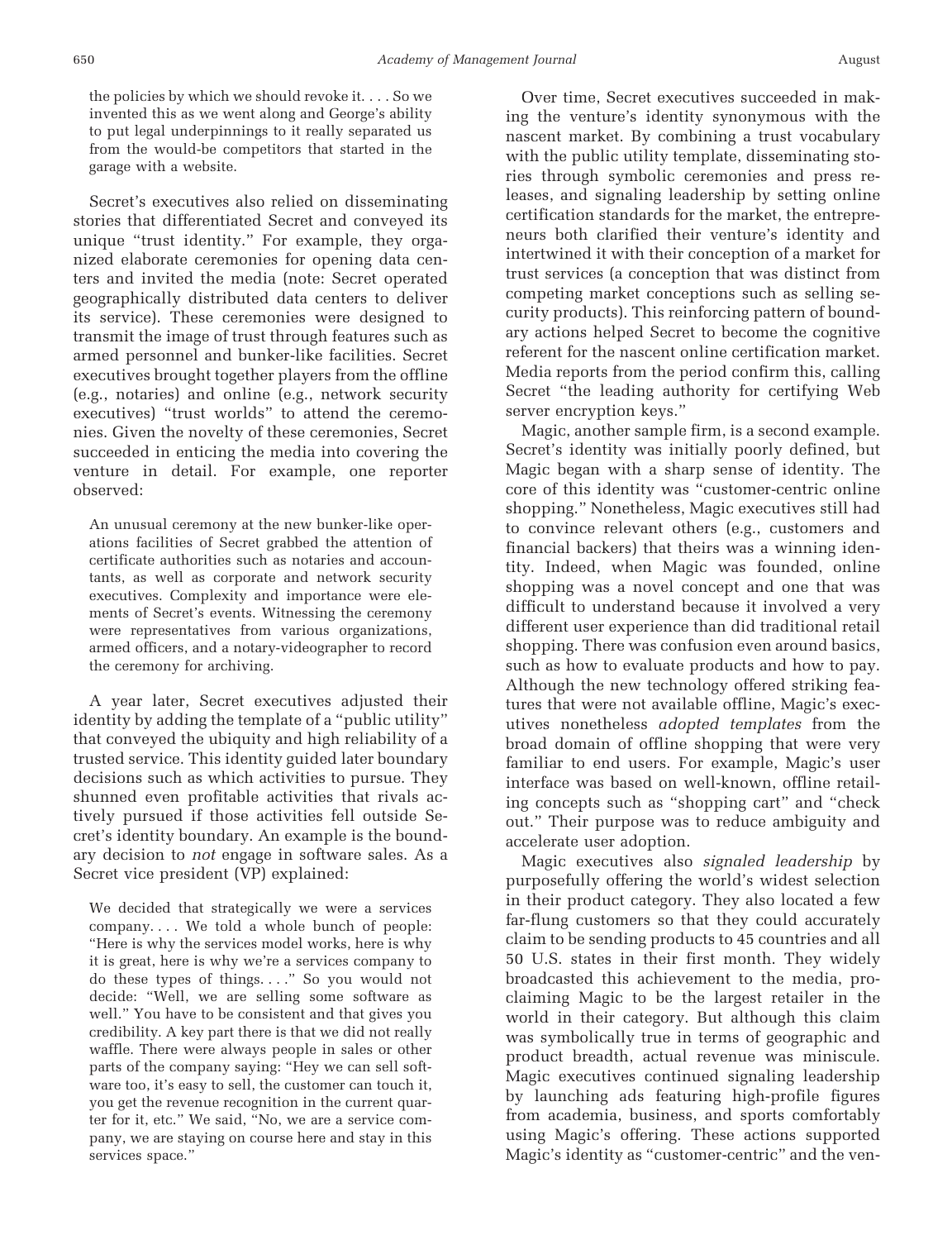ture's positioning as the leading company in the nascent market.

Magic was also active in *disseminating stories* that reinforced its identity. For example, executives released stories about the founder's personal passion for the customer (for instance, a story about a customer with an unusual need that the founder insisted that Magic satisfy) and corporate frugality (e.g., cheap office furniture) that reinforced the identity of favoring customers over employee perks. They also widely disseminated another story that used a vocabulary that drew an analogy to U.S. history, portraying the founder as a "pioneer moving west" to open up "a new frontier." This story further emphasized the venture as familiar, yet novel.

This combination of identity mechanisms increased the likelihood of Magic becoming the cognitive referent for a distinct nascent market. In fact, media and analyst reports from the time strongly support the view that Magic became the cognitive referent of its new market. As an outside expert confirmed, "Magic has become the default name when you think of buying on the Net." Moreover, it was clear from the interviews and internal archival data that Magic executives purposefully crafted these strategic actions to shape outsiders' cognitive understanding of their venture. As a senior executive noted,

We knew that by the end of 2000, we would pretty much have defined what the company stood for in customers' minds. . . . So you have to do that stuff pretty fast otherwise by the time you get around to do it you're done! You can't change people's perceptions about what you are.

Although all firms engaged in practices aimed at claiming a market, they were not equally effective. An example is Haven. Haven's founder stumbled upon the nascent market of online marketplaces when his hobby unexpectedly became a success. He personally valued egalitarianism highly. One observer described the founder as seeking "a fair, open, honest marketplace." Another noted, "Haven was capitalism for the rest of us." To coalesce these personal values into an organizational identity, the founder adopted a "community" template, emphasizing related vocabulary such as how "friends" could connect, share information, and trade in a "safe neighborhood." Haven even installed "street signs" at the firm's office to reinforce the community identity.

However, though this identity became very clear within Haven, it was unclear whether the identity would become the cognitive referent. One challenge was communicating this identity. An industry expert recalled, "It was a totally different animal; they [customers] didn't know what to make of it." A second challenge was winning against dozens of competing market conceptions. For example, while Haven's identity was a community of friends trading with one another, Haven's leading competitor (an older, larger firm) conceptualized its identity as "Las Vegas style shopping excitement" and offered a gambling format aimed at men. It was unclear which (if any) of these very disparate identities and related market conceptions would win in the nascent market.

Haven's founding team tried to gain traction in the media with their identity by promoting a very rational (and factual) account for the firm's existence based on a balanced, fair marketplace for buyers and sellers. When this approach failed, a frustrated employee came up with the idea of disseminating a story about the company's founding that illustrated Haven's "community identity." Unlike the rational account, this story had warm, personal (albeit fictitious) details about the founder and illustrated how customers might use the service. This unusual and romantic story was picked up by the press, embellished, and repeated in many articles featuring Haven. This media attention reinforced the firm's community identity and sharpened understanding of how customers could use its services. Haven executives followed up with marketing initiatives that further reinforced the core identity features of the story.

In addition, Haven executives then signaled leadership through preemptive litigation threats that blocked potential competitors' access to Haven's customers. Although they justified this hostile action in the media as protecting the "security" and "privacy" of the "community," they were also signaling aggressive defense of Haven's claim on the market, despite its having lower resources than some competitors. Overall, although Haven's late start in claiming the market probably precluded the firm from becoming the cognitive referent in its first years, these persistent efforts helped to construct a distinct market and enabled Haven to be a leading firm within it. A media report confirmed that the "consumer-to-consumer online model is a new niche that Haven was able to foster."

Finally, as Saturn illustrates, entrepreneurs were sometimes unable to construct a distinct market in which they became the cognitive referent. Saturn's founders targeted an "empty space" located near the telecom equipment and networking markets. The founder explained: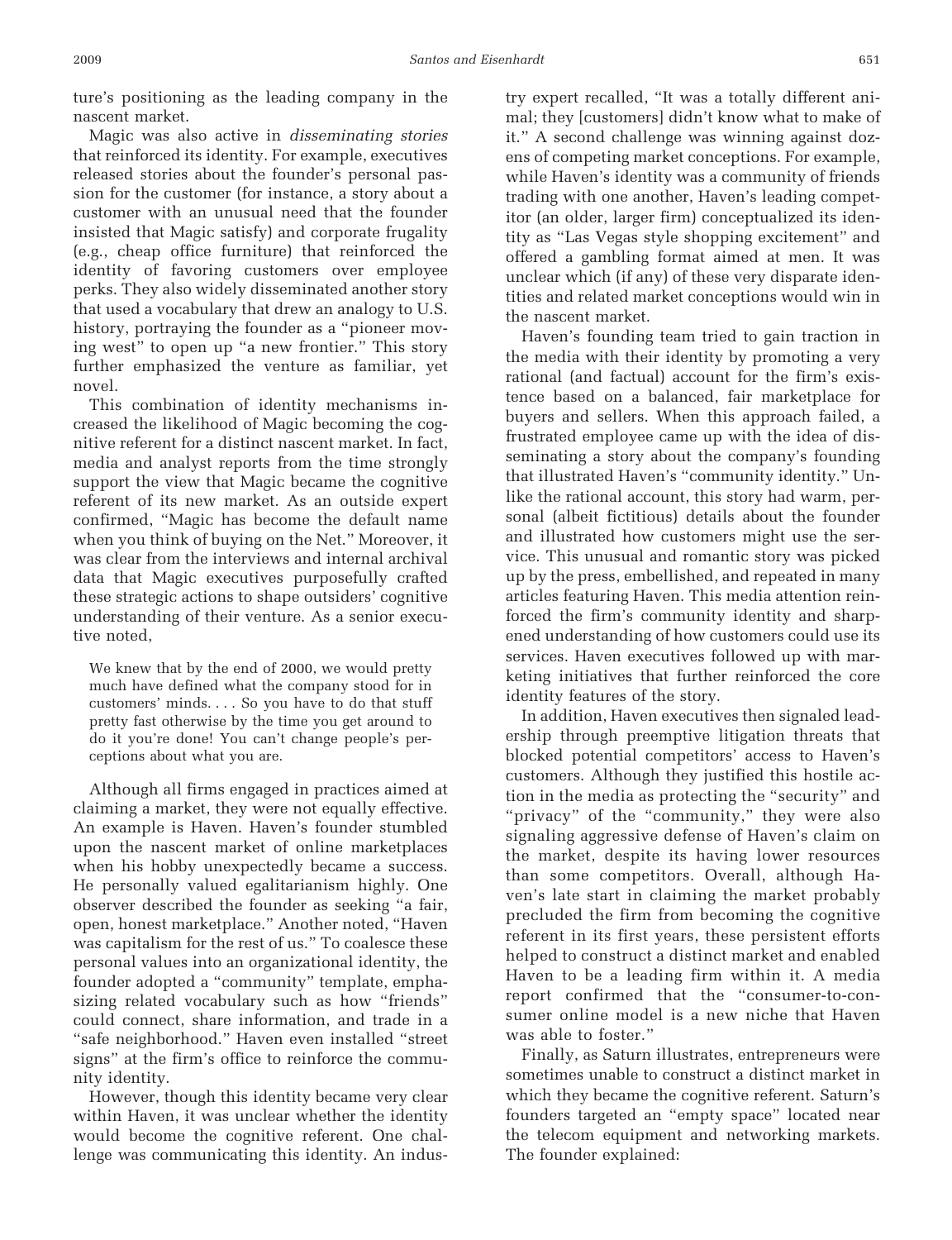Not one customer in the telecom business said they needed such an IP router for the core. Everyone with no exception was using Internet switches. Not one telecom provider was even thinking of building such a router for the public telecommunications network because no customer had ever asked for one.

Although Saturn executives wanted to claim the market, they did not use identity mechanisms well. For example, they did not adopt a template from a distant but cognitively related area. Rather, they followed the template and vocabulary of the nearby networking market. They also kept their technology secret early on, which impaired their ability to signal leadership. Although they created a rationale for the firm, it took the form of a "theory" to explain the existence of their market. As such, it was similar to Haven's failed initial rationale. Haven executives, however, then created a memorable story with compelling characteristics; Saturn executives did not. Moreover, they narrowly disseminated their "theory" to industry analysts. Overall, less effective use of identity mechanisms limited Saturn's ability to become the cognitive referent in a distinct nascent market. Saturn executives and investors strongly believed that the firm was creating a distinct market; for instance, its CEO argued, "We have a combination of a fortunate timing equation and a focused objective in what will become, when history is written, a fundamentally different market." Yet market audiences considered Saturn's market to be an extension of an existing market. As a media report of the period noted, "Saturn is widely perceived as a threat to [the market leader's] hold on the networking market."

Overall, our data indicate much variation in the use of identity mechanisms to claim a market. Table 2 summarizes our data on claiming the market. More significantly, entrepreneurs who proactively use reinforcing identity mechanisms (i.e., adopt templates, disseminate stories, and signal leadership) are more likely to become the cognitive referents in the distinct markets that they claim. Thus, claiming is a "sensegiving" process by which an entrepreneur can achieve cognitive dominance in a nascent market.

The claiming process is effective for several reasons. First, adopting templates exploits the tendency of individuals to be attracted to the blend of novelty and familiarity (Davis, 1971). In keeping with prior research, we observe that adoption of familiar templates makes it easier for outsiders to understand a firm and its innovations (Hargadon & Douglas, 2001) and for insiders to grasp their firm's identity (Rindova & Kotha, 2001). But we also contribute the insight that having a distant template is

important as well. Adopting templates and related vocabulary from very proximate markets makes it less likely audiences will be intrigued and perceive a firm as having a distinct market and identity (e.g., Saturn). In contrast, templates drawn from seemingly distant contexts, related by analogy, are more likely to be understood and remembered (e.g., Secret). Adopting a template that combines the familiar and the distant thus enhances the likelihood of acceptance and so developing a winning identity for a distinct market.

Second, stories are effective because they exploit a second tendency of individuals—that is, to overvalue vivid stories. Research shows that *stories* are particularly effective because they memorably convey information. Individuals are much more likely, for example, to remember the implications of simple, emotionally charged stories than to remember facts and quantitative information (Heath, Bell, & Sternberg, 2001; Nisbett & Ross, 1980). Moreover, our research contributes insight into the story characteristics that are especially helpful for promoting understanding of a new firm or nascent market. When stories take the user perspective, portray a firm or its members in unusual situations, and contain intriguing personal information, they are more likely to become sensegiving devices that are amplified by the media. Interestingly, even fictional stories are effective if then enacted and made part of the perceived reality (e.g., Haven).

Third, leadership signals are effective because they convey firm importance while also often being relatively inexpensive (e.g., Secret's lawyer; Magic's few distant customers). As such, entrepreneurs create illusions that they are more prominent, larger, and important than they actually are. Although Zott and Huy (2007) found that effective entrepreneurs use symbols to convey their quality, we add that symbols such as leadership signals can also be illusory exaggerations that are nonetheless highly influential for gaining the attention and support of market audiences.

Overall, the claiming process is a reinforcing blend of sensegiving activities that define the identity of a new firm as synonymous with the nascent market. As suggested by the research in "institutional entrepreneurship," these types of identitydefining activities can enhance legitimacy (Hargadon & Douglas, 2001; Lounsbury & Glynn, 2001). Institutional entrepreneurship research emphasizes creating legitimacy, whereby an organizational form or institution becomes "desirable, proper, and appropriate" (Suchman, 1995: 574). We, on the other hand, emphasize creating cognitive dominance, whereby an *individual firm* constructs a market and becomes its cognitive referent. By rely-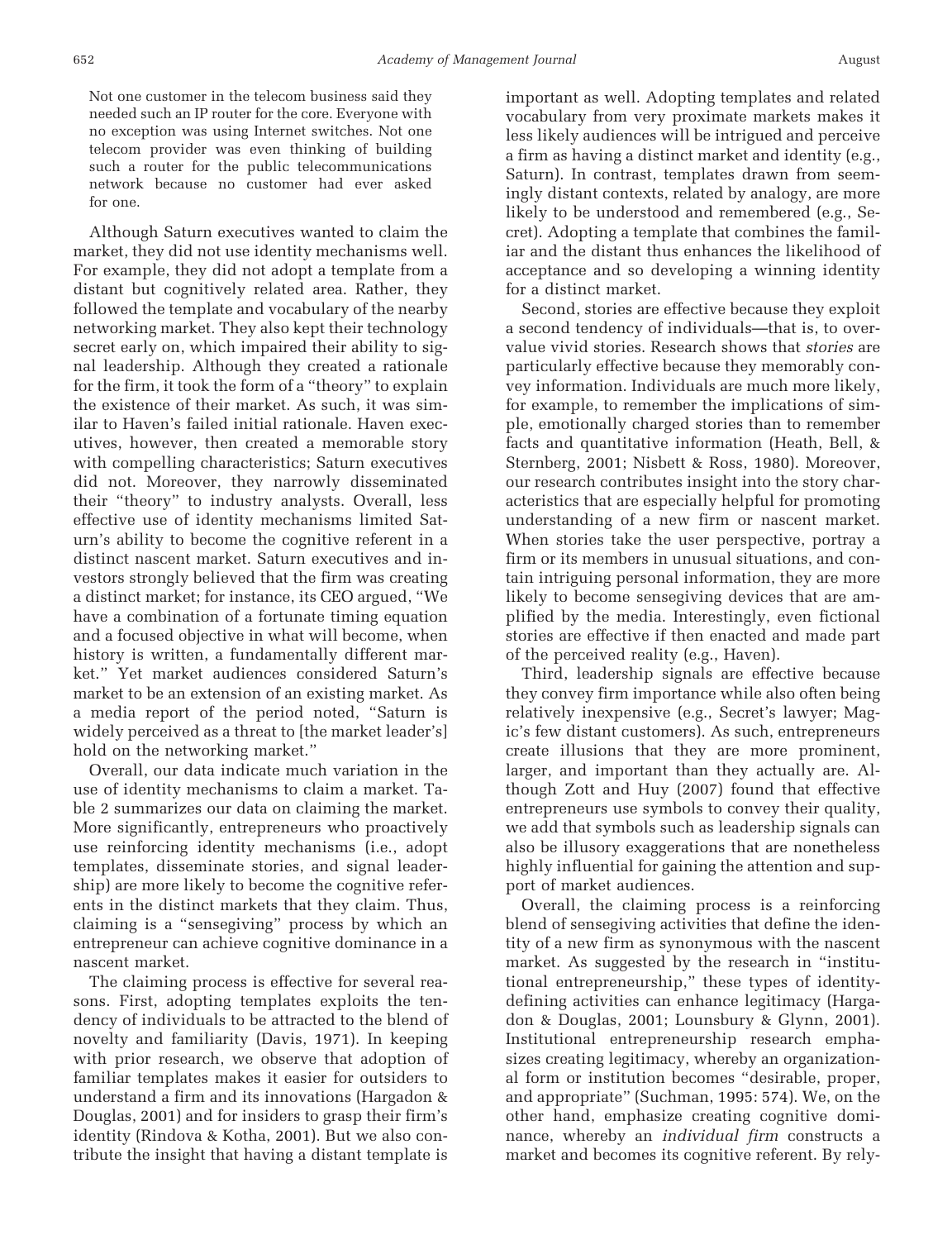### **TABLE 2 Claiming the Market**

|            | Overall<br><b>Rating</b> <sup>a</sup> | <b>Adopt Templates</b>                                                                                                  | Signal Leadership                                                                                                                                    | <b>Disseminate Stories</b>                                                                                                                                                | <b>Result</b> <sup>b</sup>                                                                                                                                                    |
|------------|---------------------------------------|-------------------------------------------------------------------------------------------------------------------------|------------------------------------------------------------------------------------------------------------------------------------------------------|---------------------------------------------------------------------------------------------------------------------------------------------------------------------------|-------------------------------------------------------------------------------------------------------------------------------------------------------------------------------|
| Definition |                                       | Use of cognitive models from<br>other areas, together with<br>values, practices and<br>vocabulary.                      | Concrete actions that convey<br>superior expertise and/or<br>power.                                                                                  | Spreading of symbolic<br>narratives about the<br>company and/or<br>market (fictitious or<br>real).                                                                        |                                                                                                                                                                               |
| Rationale  |                                       | Sensegiving by analogy to<br>help internal and external<br>actors understand venture<br>and market.                     | Create legitimacy and<br>perception of leadership<br>in the eyes of internal and<br>external actors.                                                 | Raise awareness of<br>firm, reinforce its<br>identity, and<br>convey connection<br>to concrete user<br>needs.                                                             |                                                                                                                                                                               |
| Magic      | $+++++$                               | $++$<br>Adopted "shopping"<br>template for online world<br>with related vocabulary<br>and "customer-centric"<br>values. | $++$<br>Offered the "widest choice<br>on the globe."<br>Massive advertising using<br>opinion leaders focused<br>on "customer centric"<br>experience. | $++$<br>Disseminated stories<br>about founder's<br>obsessive<br>dedication to<br>customers.<br>Publicized "customer-<br>centric" stories<br>about corporate<br>frugality. | Cognitive referent, distinct<br>market<br>"Magic has become the default<br>name when you think of<br>buying on the Net."                                                      |
| Secret     | $+++++$                               | $+ +$<br>Adopted "trusted services"<br>template and vocabulary.<br>Added "public utility"<br>template.                  | $++$<br>Defined and disseminated<br>legal framework of<br>"certification best<br>practices."                                                         | $++$<br>Organized unusual<br>ceremonies<br>w/armed guards<br>and bunker<br>facilities to attract<br>the media.                                                            | Cognitive referent, distinct<br>market<br>"The market [analysts and<br>customers]established<br>Secret as leading authority<br>for certifying Web server<br>encryption keys." |
| Haven      | $+++++$                               | $+ +$<br>Adopted "community"<br>template, vocabulary, and<br>related social values.                                     | $^{+}$<br>Reactive use of litigation<br>against would-be rivals.                                                                                     | $^{+}$<br>After early misstep,<br>widely publicized<br>(and false) romantic<br>story about founder.                                                                       | Not cognitive referent, distinct<br>market<br>"The consumer-to-consumer<br>online auction model is a<br>new niche that Harbor was<br>able to foster."                         |
| Midway     | $+++++$                               | $\ddot{}$<br>Late adoption of the template<br>of "operating system for<br>the Internet."                                | $++$<br>Acquired several high-<br>profile firms.                                                                                                     | $^{+}$<br>Created new category<br>of end users, the<br>"E-generation," but<br>did not promote it<br>much.                                                                 | Not cognitive referent, distinct<br>market<br>"The company has carved out<br>a marketplace that has<br>proven crucial to<br>computing."                                       |
| Saturn     | $++$                                  | Did not adopt a distinct<br>template from another<br>area.                                                              | $^{+}$<br>Belatedly secured three<br>flagship clients.<br>Kept technology secret for<br>two years.                                                   | Created "theory" to<br>justify new market,<br>but it was neither<br>widely<br>disseminated nor<br>memorable.                                                              | Not cognitive referent, not<br>distinct market<br>"Saturn is widely perceived as<br>a threat to [market leader's]<br>hold on the [existing]<br>networking market."            |

<sup>a</sup> To rate the use of identity mechanisms, we assigned each firm a score of "+" for use of a particular action. We assigned "++" if a firm was particularly early and proactive in using this mechanism.

<sup>b</sup> We measured becoming the *cognitive referent* for a market by whether the firm was portrayed in the media as the market reference three years after founding. We measured the existence of a *distinct market* by whether the market was described in the media as unique and independent of related markets.

ing on soft-power strategies of nuanced influence based on early timing, self-serving illusions, and exploitation of others' tendencies, entrepreneurs transform an ambiguous, contested opportunity into a winning claim.

#### **Demarcating the Market**

Although cognitive dominance is crucial, competitive dominance is also imperative. Even as entrepreneurs begin establishing their identities and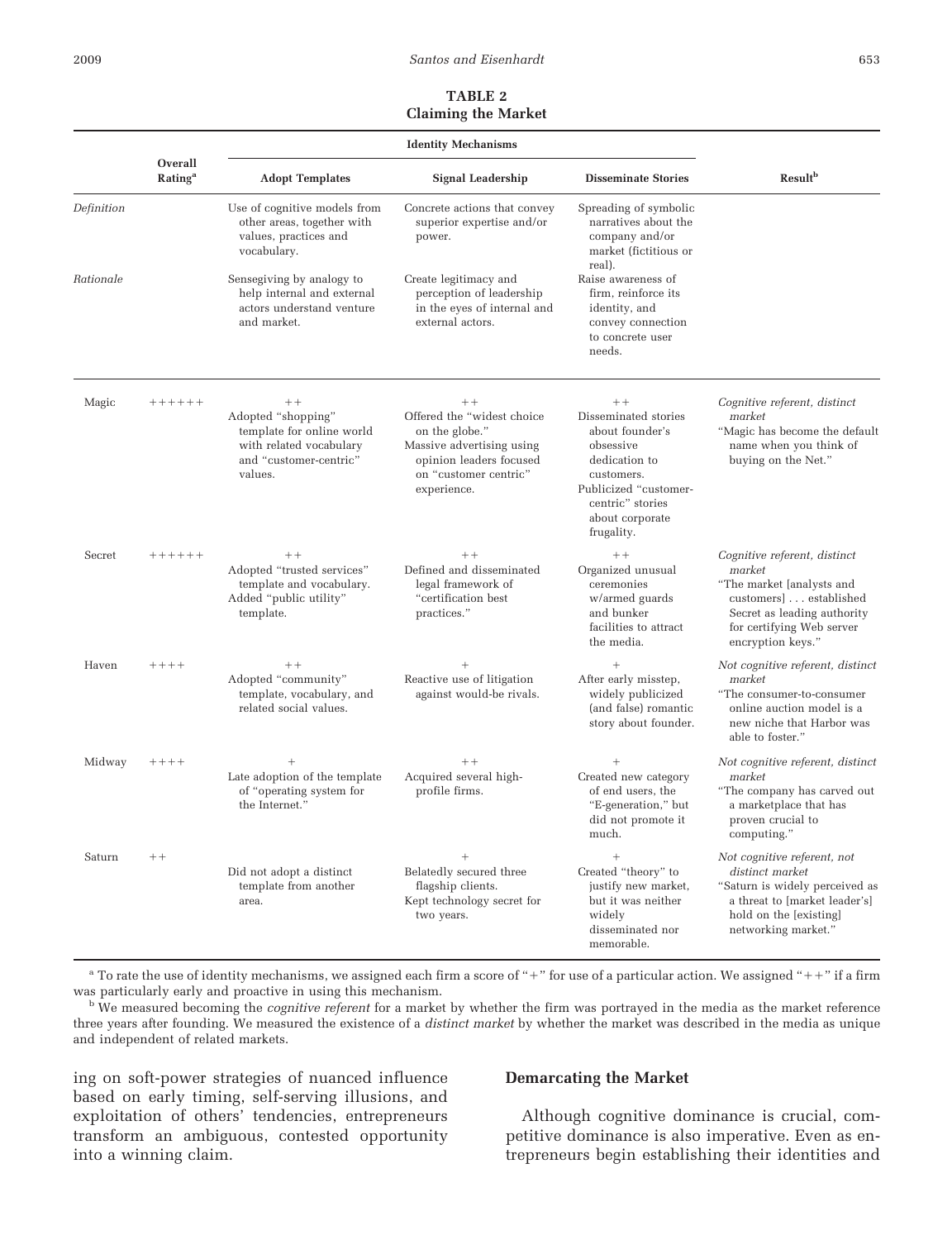claiming their nascent markets, they also face considerable ambiguity regarding key dependencies and exchange partners. Moreover, they are usually surrounded by powerful established firms that may define the nascent market as part of their own existing market or as an attractive new market to enter (Markides & Gerosky, 2005). It is often unclear how executives in these large, established firms may

ultimately perceive their roles in a nascent market. If they choose to be competitors, they can become a significant threat.

Anticipating this threat, our data suggest that entrepreneurs in nascent markets attempt to avoid competition with powerful firms from nearby markets by co-opting them with alliance mechanisms. These mechanisms create viable industry roles (e.g., supplier, complementer, buyer) for these potential competitors. In so doing, entrepreneurs delineate the perimeters of their firms and shape the surrounding industry structure to gain clarity and support for their constructed market and avoid competition from powerful firms. It is this process that we call "demarcating the market."

Our data indicate three alliance mechanisms that entrepreneurs use to entice powerful firms to accept industry roles other than that of competitor: *revenue-sharing agreement, equity investment*, and *antileader positioning*. A "revenue-sharing agreement" is an alliance mechanism by which a partner firm benefits from a nascent market through distribution, advertising, or supplier contracts with a focal venture. Such agreements provide the partner with an industry role and revenues from the nascent market without directly participating. Thus, established firms have an incentive (and often a legal obligation) to support the new firm and nascent market.

"Equity investment" is an alliance mechanism by which entrepreneurs allow partner firms to purchase financial stakes in their ventures. Again, this enables these firms to benefit from the nascent market without participating directly. Thus, although entrepreneurs sacrifice ownership and may need to share private information, they also reduce the incentive of powerful firms to become competitors.

"Antileader positioning" is an alliance mechanism used when there is a very strong firm dominating a proximate market. Entrepreneurs seek other established firms to join an alliance opposing this leader. For such an invitation to be credible, the market claimed by the venture must be seen as attractive for the leader to enter. If that is the case, the other established firms will support the new firm in order to distract and counter the leader's dominance. The downside is that entrepreneurs

often alienate this dominant firm and are likely to become its rival.

Saturn is an excellent example. As noted earlier, Saturn began in a nascent market that was proximate to the networking and telecom equipment markets. Saturn anticipated competitive threats from established firms in both markets. These firms might regard the nascent market either as an extension of their own market or as an attractive market to enter, especially if Saturn succeeded. Therefore, Saturn executives proactively attempted to define their organizational boundary and that of the nascent market by pursuing alliances with five established firms. Saturn's enticement was twofold: It offered equity investment to give these firms a financial stake in the nascent market while leaving them free to focus their time and resources elsewhere. Then, in addition to this important lure, Saturn was willing to be the antileader to the dominant firm. This willingness was key. The potential partners feared the leader and battled this dominant firm in multiple markets (e.g., optical, landline, wireless). As Saturn's CEO explained: "All of them were worried about [the leader] and we were the anti-[leader], so it was a chance for them to team up with somebody that was taking [the leader] on." To the surprise of Saturn executives, all five target partners agreed to ally. Two then agreed to equity investments. When the others found out, they clamored to invest as well. These alliances were costly to Saturn because they required disclosure of private information and diluted ownership when the firm already had sufficient financial resources. However, the goal of demarcating a clear perimeter that clarified Saturn's boundary relative to threatening firms outweighed the drawbacks. Antileader positioning and equity investment thus transformed five very large firms from potential competitors into partners and further defined the industry structure. An industry expert noted:

They pulled together a beautiful deal on the strategic side that was tried to be copied by many other companies. This is difficult when you are dealing with so many gorillas.

As the market grew, successful co-optation of Saturn's partners required continual attention and further incentives to keep them from becoming competitors. For example, a year later, Saturn executives deepened their alliances with several partners via revenue-sharing agreements. These were distribution ties that legally obligated the partners to stay out of Saturn's market and promote Saturn's products. In return, these partners gained a share of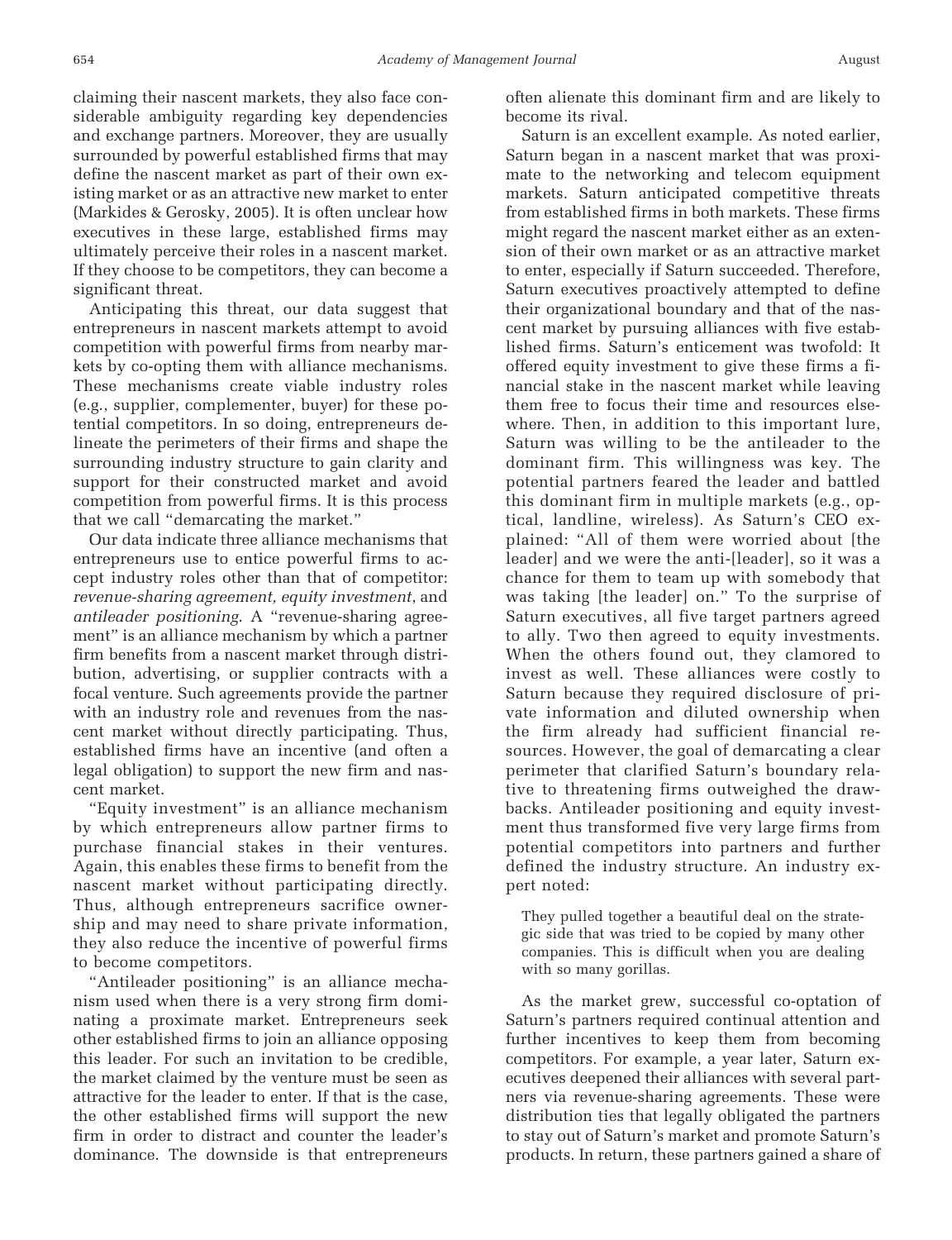the products' revenues. An industry expert commented on the success of one of these agreements: "Saturn's partner was selling a remarkable amount, like a hundred million dollars, of their gear. That was a great partnership."

Overall, Saturn was successful in demarcating the market by using alliance mechanisms to create viable industry roles for potential competitors and deter their market entry. Of course, Saturn did not deter the market leader, which became a competitor. Still, the combination of a strong technology, growing awareness of Saturn by key market audiences, and the transformation of some potential competitors into partners enhanced Saturn's competitive strength, leading to a duopoly between Saturn and the leader. As an analyst noted, "The market became a two-horse race."

Secret is a second example. As noted earlier, its executives were constructing a nascent market focused on trust services in digital commerce. They anticipated that several large firms in the banking, telecom, and software markets might become competitors, especially if Secret succeeded. Soon after the firm's founding, Secret's executives organized several brainstorms to identify the firms most likely to become competitors in order to try to deter their entry. Secret's CEO explained:

One of the things that separate us is that we are always worried about who could take this away from us and we tend to find a way to cooperate when there is a win-win scenario. Before they recognize us and turn their attention to us, we find a way for them to benefit from their association with us.

Secret's executives chose equity investment as their initial alliance mechanism to co-opt these firms. They spent a few months negotiating a round of equity financing with several of them. Much like Saturn's executives, those at Secret were not particularly concerned with young firms that were perceived by others as their rivals. An executive confirmed: "We were not afraid of our [entrepreneurial] competitors. We were always afraid of the bigger people . . . whether it's First Data or IBM or Microsoft." So, their strategy was to anticipate the future moves of these established firms before their executives recognized the promise of the nascent market. They hoped that an equity stake in Secret would encourage these potential competitors to focus elsewhere. As Secret's VC explained:

I wanted to get all people believing in what we were doing and starting to sell the vision of certificate use for identification. And I wanted to keep them out of the market.... Everybody was doing a hundred

things. But if we took this one off their plate, hopefully they would become our partner.

A few months later, Secret announced an equity investment round that included several large potential competitors from proximate markets. Although these alliances provided attractive resources and prestige for Saturn, our interview and archival data clearly reveal that Secret executives were strategically focused on deterring competition and demarcating the nascent market. They wanted Secret's position clarified and wanted these potential competitors to take on supporting industry roles. Thus, their actions were designed to set the organizational boundary, demarcate the market perimeter, and define nonrival industry roles. The CEO explained: "We have kind of also created a demilitarized zone for ourselves. I think that was very important." Secret's VC went further: "They [the equity investment alliances] did have material consequences. They established us as the leader."

Anticipating that the effectiveness of equity investments to deter competition might wane if the nascent market grew, Secret executives proactively continued to discourage competition by offering revenue-sharing agreements. For example, Secret successfully sought an alliance with a leading potential competitor by redirecting some of Secret's activities so that this firm became a supplier, not a competitor. Secret executives also created an affiliates program to entice potential international competitors to sign revenue-sharing agreements. Secret gave these firms a portion of in-country revenues and a complementer role in their geographic regions. According to the CEO, "The affiliate model was put out so that we could get into bed with phone companies." As a result, Secret avoided competition with another group of powerful established firms. Overall, Secret's alliances deterred competition. In fact, no established firm chose to compete directly with Secret. As one industry expert noted, "Secret has little direct competition."

Saturn and Secret executives anticipated competitive threats from established firms and proactively blunted them; other entrepreneurs were neither as prescient nor as effective. Nonetheless, even modest attempts at demarcating often sharpened organizational boundaries, further defined markets, and delayed competition. Haven illustrates these points. Haven executives began using alliances to deter competition and demarcate the firm's market several years after founding (in contrast, Secret and Saturn began much earlier). Because of this delay, the nascent market was less ambiguous and more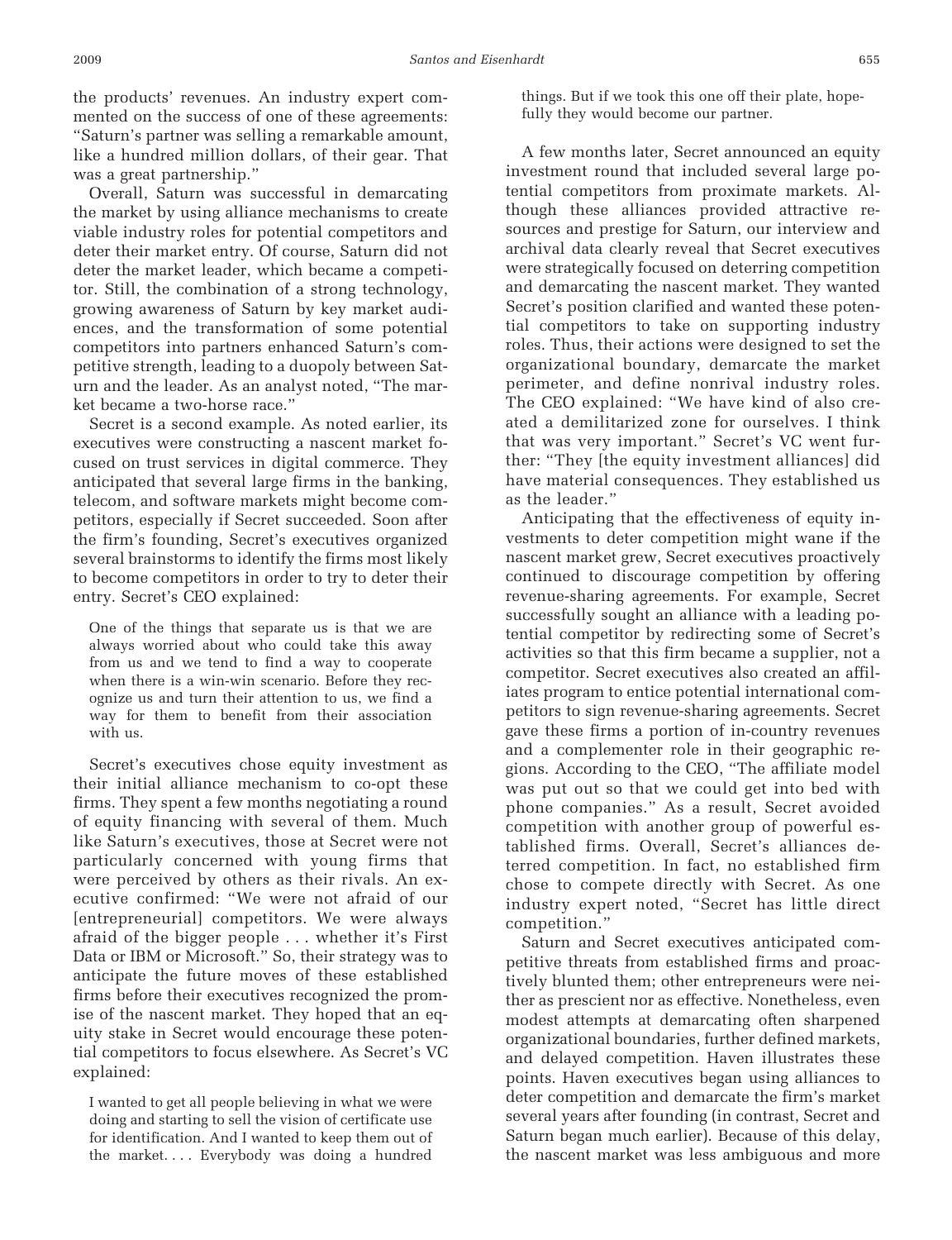attractive for established firms. Haven executives identified three powerful established firms that were significant competitive threats because of their well-known aggressiveness and proximate markets. These firms possessed crucial resource advantages (including much larger customer bases, deeper pockets, and more reliable technologies). Although Haven's executives approached all three firms with revenue-sharing agreements, they were successful with only one. Even that deal was painful for Haven. It deeply divided the executive team because it required Haven to sign an agreement that included an expensive advertising contract (the initial down payment consumed half of Haven's annual marketing budget) in exchange for exclusive access to that firm's customers and a "noncompete" agreement. On the one hand, the business development team argued that the deal was necessary to gain customers and avoid competition. On the other hand, senior executives were loath to give up so much money since Haven was already gaining customers. The deciding factor was their belief that blocking competition from this leading firm was worth the price. As a board member put it: "We were paying that amount to prevent [the large potential competitor] from entering the business." As in the other ventures, a power-driven, monopolistic logic was decisive in shaping organizational and market boundaries.

Simultaneously, Haven executives were also negotiating alliances with the two other possible competitors. Unfortunately, executives at these firms perceived Haven's nascent market as a very attractive extension of their own markets. After several months of secret negotiations, they each offered to acquire Haven instead of allying. Haven executives deliberately prolonged the subsequent acquisition talks to gain more time to establish Haven in the market. They had no intention of being acquired. Eventually the acquisition offers were withdrawn. The CEO of one of those firms described his final negotiating instructions: "OK, then let's stop talking to them because we really want to build our own. Then we'll go kill them!" These two firms intensely competed against Haven for two years. Nonetheless, the alliance with the first firm and the negotiation delays with the others gave Haven a lead. This lead, coupled with fortuitous network effects and an increasingly compelling identity (see the prior section), helped Haven win over the competition.

As in claiming, in demarcating the market our sample exhibits useful variation: not all the sampled entrepreneurs engaged in market demarcation. At Magic, for example, executives were aware of established firms that might compete with their

venture, but they did not pursue alliances to deter their entry. Instead, when several large firms proposed alliances, Magic's executives rudely rejected them. A Magic VP noted, "We thought that those companies were old-fashioned and that they could never really compete with us." Rather, Magic invested in equity alliances with small ventures. Unfortunately, two rejected suitors entered the market and competed surprisingly well against Magic. They forced the company into price wars and high expenditures that brought four years of losses. Ironically, not only did Magic fail to avoid strong competition from established firms—the venture also lost most of its investment in its small allies when many of these firms failed.

Table 3 compares the firms' use of alliance mechanisms to demarcate markets. As shown, entrepreneurs who proactively use a mix of alliance mechanisms (i.e., equity, revenue sharing, antileadership) to define their organizational boundaries are likely to face less competition from established firms and create a more delineated industry structure around their markets. Thus, though claiming activities help entrepreneurs to achieve cognitive dominance, demarcating is a powerful *co-opting* process that helps firms achieve competitive dominance. Demarcating alliances cancel or at least delay competition from established firms, thus favorably shaping competitive dynamics.

The demarcating process is effective for several reasons. First, alliances exploit the natural tendency of large firms to delay entry into nascent markets until these markets are well defined (Ozcan & Eisenhardt, 2009). Executives in established firms often believe (and rightly so) that they can delay entry and still be effective competitors (Markides & Gerosky, 2005). Moreover, they often prefer to approach nascent markets by creating "real options" such as ties to new firms that provide learning opportunities and potential steppingstones to accelerated market entry.

Second, these alliances are also effective because they enable entrepreneurs to use self-serving illusions. For example, entrepreneurs were more effective in demarcating their markets when they created the impression that they were open to being acquired by their partners even when they were not. Similarly, when alliance attempts failed, entrepreneurs sometimes pretended that they wanted to be acquired when they were actually delaying their would-be buyers to postpone competition and increase their own strength.

Third, the demarcating process relies on timing. We observe that demarcating is most effective when entrepreneurs anticipate threats early, pre-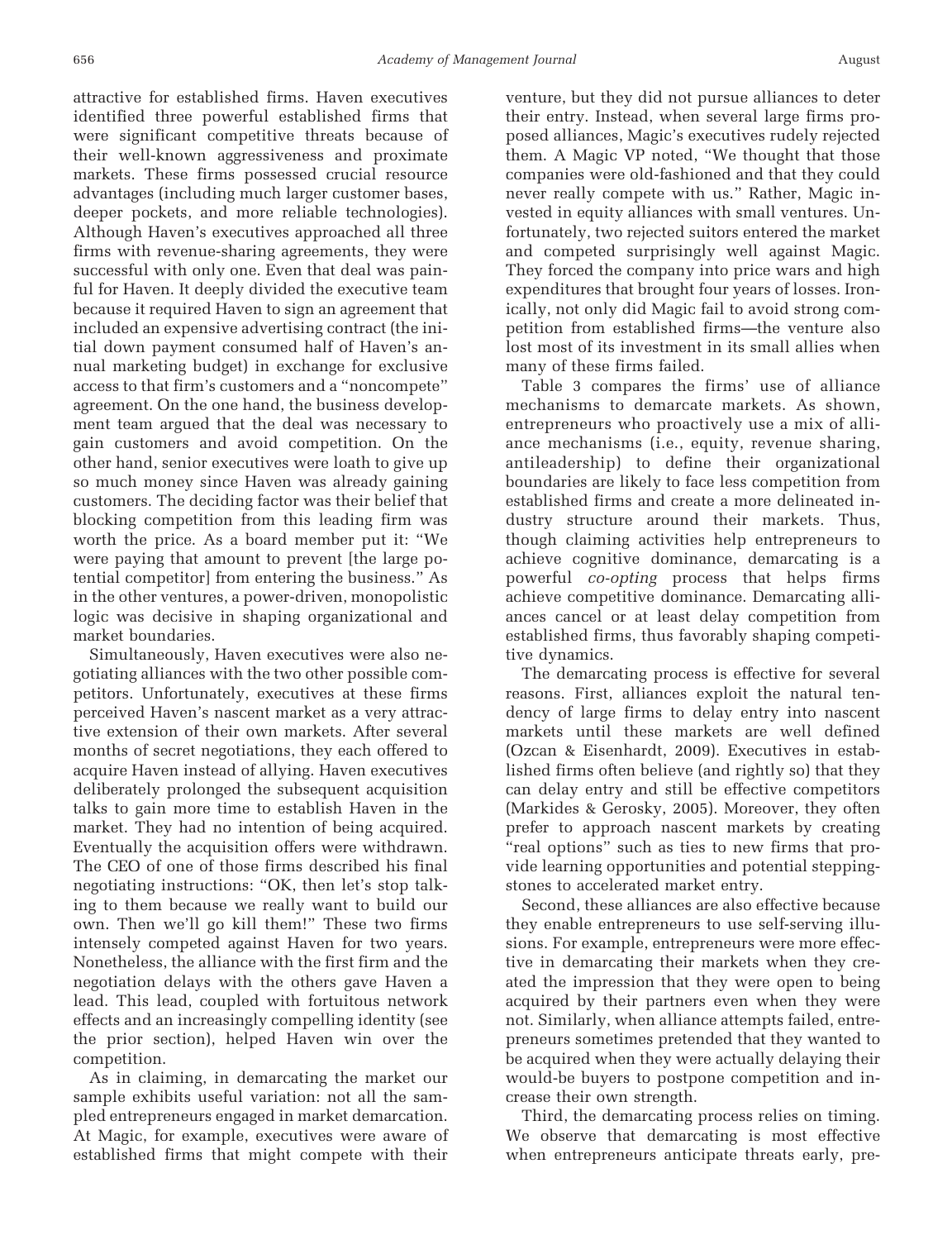# **TABLE 3 Demarcating the Market**

|            |                                              | <b>Mechanisms for Co-opting Alliances</b>                                                       |                                                                                                                                            |                                                                                                  |                                                                                                                                                                                                   |
|------------|----------------------------------------------|-------------------------------------------------------------------------------------------------|--------------------------------------------------------------------------------------------------------------------------------------------|--------------------------------------------------------------------------------------------------|---------------------------------------------------------------------------------------------------------------------------------------------------------------------------------------------------|
|            | <b>Overall</b><br><b>Rating</b> <sup>a</sup> | <b>Equity Investment</b>                                                                        | <b>Revenue-Sharing</b><br>Agreement                                                                                                        | <b>Antileader Positioning</b>                                                                    | <b>Result</b> <sup>b</sup>                                                                                                                                                                        |
| Definition |                                              | Sale of equity stake to<br>established players in<br>nearby markets.                            | Contract that gives<br>payments to players in<br>nearby markets for<br>advertising, supply or<br>distribution.                             | Frame venture as main<br>adversary of the<br>dominant<br>established firm in a<br>nearby market. |                                                                                                                                                                                                   |
| Rationale  |                                              | Deter entry by giving<br>indirect participation<br>in success of firm.                          | Deter entry by giving<br>direct participation in<br>success of firm.                                                                       | Deter entry of lesser<br>firms by confronting<br>leading firm for<br>them.                       |                                                                                                                                                                                                   |
| Secret     | $+++++$                                      | $++$<br>Round of financing with<br>ten key potential<br>entrants. Structured<br>industry roles. | $+ +$<br>Co-opted largest player in<br>nearby market.<br>Created affiliates<br>program for potential<br>carrier entrants.                  |                                                                                                  | Low competition<br>Five major firms became<br>partners. No market<br>entry by established<br>players.<br>"Secret has little direct<br>competition."                                               |
| Saturn     | $+++++$                                      | $++$<br>Round of financing with<br>five potential<br>entrants. Did not<br>approach leader.      | Co-opted three major<br>players with<br>distribution<br>agreements.                                                                        | $^{+}$<br>Attracted five of the<br>major competitors of<br>the industry leader.                  | Medium competition<br>One player co-opted long-<br>term, others delayed<br>entry. Leader entered.<br>"The market is now a two-<br>horse race."                                                    |
| Haven      | $++$                                         |                                                                                                 | $++$<br>Approached three of the<br>largest players in<br>nearby markets. Co-<br>opted largest with<br>advertising deal,<br>delayed others. |                                                                                                  | High competition<br>One major player co-opted<br>long-term. Others<br>delayed, and then<br>entered.<br>"Competitive intensity<br>between the companies<br>is rising dramatically."                |
| Midway     | $++$                                         |                                                                                                 | $^{+}$<br>Co-opted two major<br>players with<br>distribution contracts.<br>Only delayed them<br>because gave no major<br>concessions.      | $\ddot{}$<br>Attracted lesser firms<br>with goal of diluting<br>power of the leading<br>player.  | High competition<br>Limited early competition.<br>Then much competition.<br>"The company is facing"<br>brutal competition from<br>larger, more established<br>adversaries."                       |
| Magic      | $^{+}$                                       | Did not approach<br>established players.<br>Arrogant when<br>approached by them.                | $^{+}$<br>Created affiliates program<br>to co-opt small players<br>in nearby markets.                                                      |                                                                                                  | Highest competition<br>Powerful players entered.<br>Intense price wars, high<br>investment, and losses.<br>"In the midst of a furious<br>battle between Magic<br>and competitor for<br>hegemony." |

<sup>a</sup> To rate use of mechanisms for co-opting alliances, we assigned each firm a "+" for each mechanism used and a "++" if a firm used the mechanism early and proactively.

<sup>b</sup> We measured *level of competition* by the strength of rivalry in a market four years after founding, using external archival sources. "Low" refers to no significant competition; "medium" refers to a duopoly; "high," to an oligopoly; and "highest," to an oligopoly in which the focal firm was forced into strong price wars.

emptively approach the established firms, and offer something very significant (e.g., an equity stake, revenue sharing, and/or strategic value against a leading firm that often becomes an enemy) to entice

potential competitors to be partners. Moreover, effective demarcating is a continuous process. As nascent markets become successful, established firms become more interested in market entry.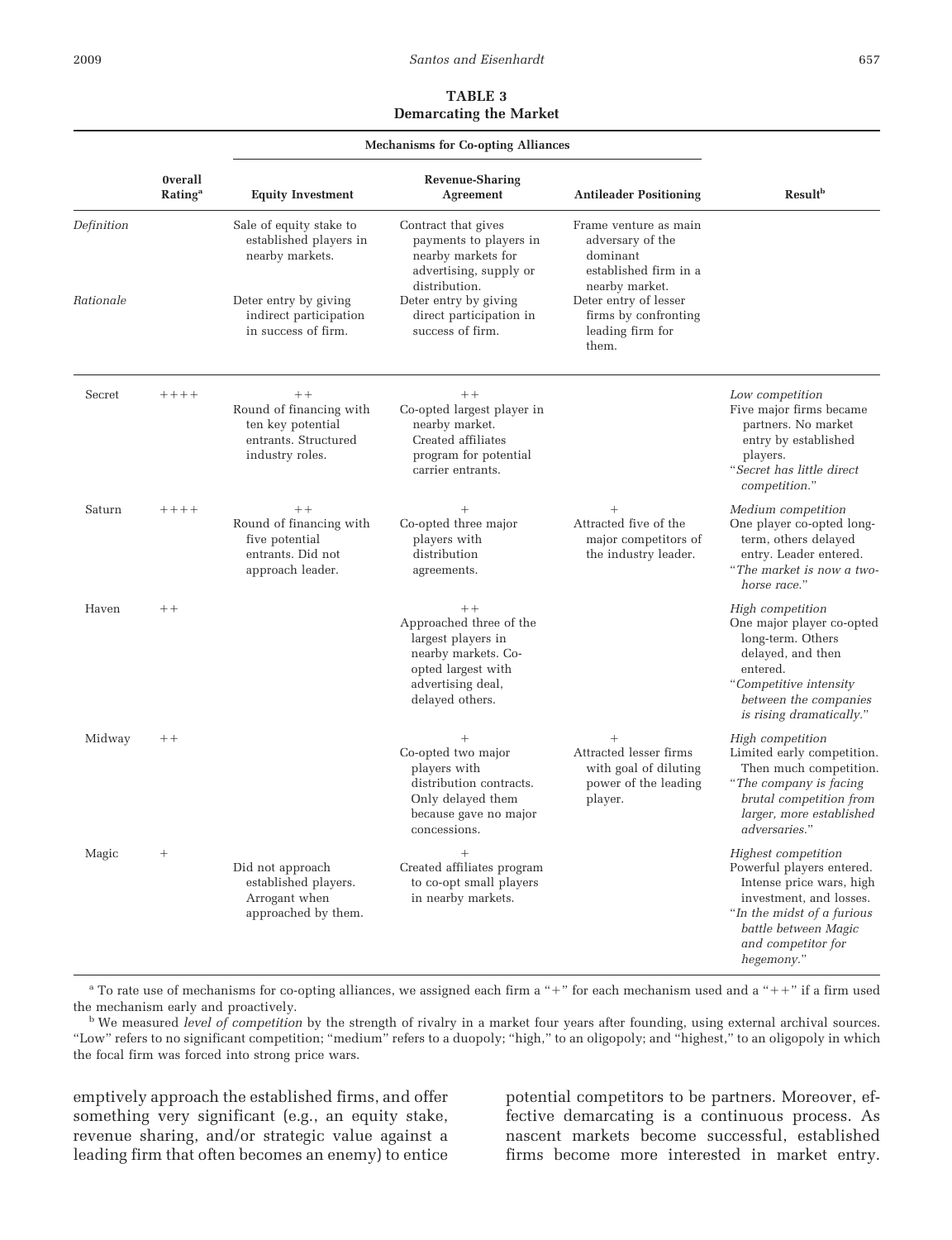Thus, co-optation incentives need to be enhanced. For example, Midway (a venture establishing a new software market) was able to form demarcating alliances with major firms, turning potential competitors into complementers and buyers. But Midway did not enhance the enticements for these firms over time. As the market blossomed, their partners became competitors.

Finally, the demarcating process relates to the role of alliances in theories ranging from transaction cost economics and resource dependence to the resource-based view of the firm. Advocates of these theories often regard alliances as a means to access resources (Dyer & Singh, 1998; Gulati, 1998; Hallen, 2009; Katila, Rosenberger, & Eisenhardt, 2008). Although our data confirm that gaining resources can be a rationale for alliances, it is not always the driving force. Rather, alliances can be used to delay competition and define a favorable industry structure by deterring the entry of strong potential competitors, clarifying a firm's boundaries vis-à-vis others, and creating supporting roles for potential competitors as suppliers, complementers, and buyers. Thus, we assert that power and co-optation, not just resources, are central to why firms seek alliances.

#### **Controlling the Market**

Entrepreneurs in nascent markets typically face entrepreneurial rivals, and these may have different resource combinations and alternative market conceptions. Given high ambiguity, entrepreneurs are usually unable to anticipate whether these entrepreneurial rivals will outcompete them, be irrelevant, or be acquired by established firms as stepping-stones into the market. Given the possible competitive threat from these rivals, our data indicate that entrepreneurs try to control the market by overlapping their organizational boundary with the market boundary in such a way that their firm occupies as much of the market space as possible. This is achieved through acquisition (and often destruction) of the resources of entrepreneurial rivals.

Our data indicate that entrepreneurs use three types of acquisition mechanisms to control markets: *elimination of competing models, increasing coverage,* and *blocking entry.* "Elimination of competing models" is an acquisition mechanism aimed at destroying the resources of threatening rivals. These rivals usually have resources or business models that could be superior or otherwise damaging to a focal entrepreneur's control of a nascent market. After the acquisition, these resources are destroyed or blended into the acquiring firm to

make its resource portfolio more robust. "Increasing coverage" is an acquisition mechanism that expands an acquirer's presence into emerging areas of a nascent market (e.g., new geographical regions, new categories of users) so that the boundaries of the market and firm continue to be aligned as the market expands. "Blocking entry" is an acquisition mechanism aimed at removing possible steppingstones into a market. The possibility that established firms could easily enter the market by acquiring these rivals is the main concern being addressed, not fear of the rivals per se. This type of acquisition often concludes with disposal of the acquired resources.

An example is Midway. Its founders addressed a nascent market related to "middleware" (software that functions in the area between an operating system and applications), and they adopted the identity of "operating system of the Internet." As discussed earlier, Midway executives tried to ally with several established firms that were potential competitors. However, they also faced entrepreneurial rivals that were addressing roughly the same nascent market. Therefore, they took several steps to control the market. First, they increased coverage of the market by acquiring several small rivals in different geographic locations. This acquisition spurt enhanced Midway's market coverage and greatly reduced the possibility of viable rivals emerging in these locations. Later, Midway phased out the acquired products and dispersed their resources, except sales and service staff.

Having increased their market control, Midway executives next contacted their main rival. This firm had a similar technology but a different distribution model (i.e., a third-party sales channel) that was not working well. Its sales were stagnant. Although it was clear that Midway was gaining against this rival and did not need its resources (Midway possessed similar technology, better marketing resources, and its own sales force), Midway executives still wanted to make a blocking entry acquisition to prevent established firms from easily entering the market by buying this rival. Since the two ventures owned the only software products based on a critical technology, this acquisition would also allow Midway to block access to key patents. Indeed, Midway's CEO acknowledged the intentional obstruction of two specific established firms:

The primary reason to make this acquisition was to make sure that neither "A" or "B" companies ended up with the technology.... Their products today are better than the old stuff but they can't go all the way [without this technology]. So it was a blocking move on our part.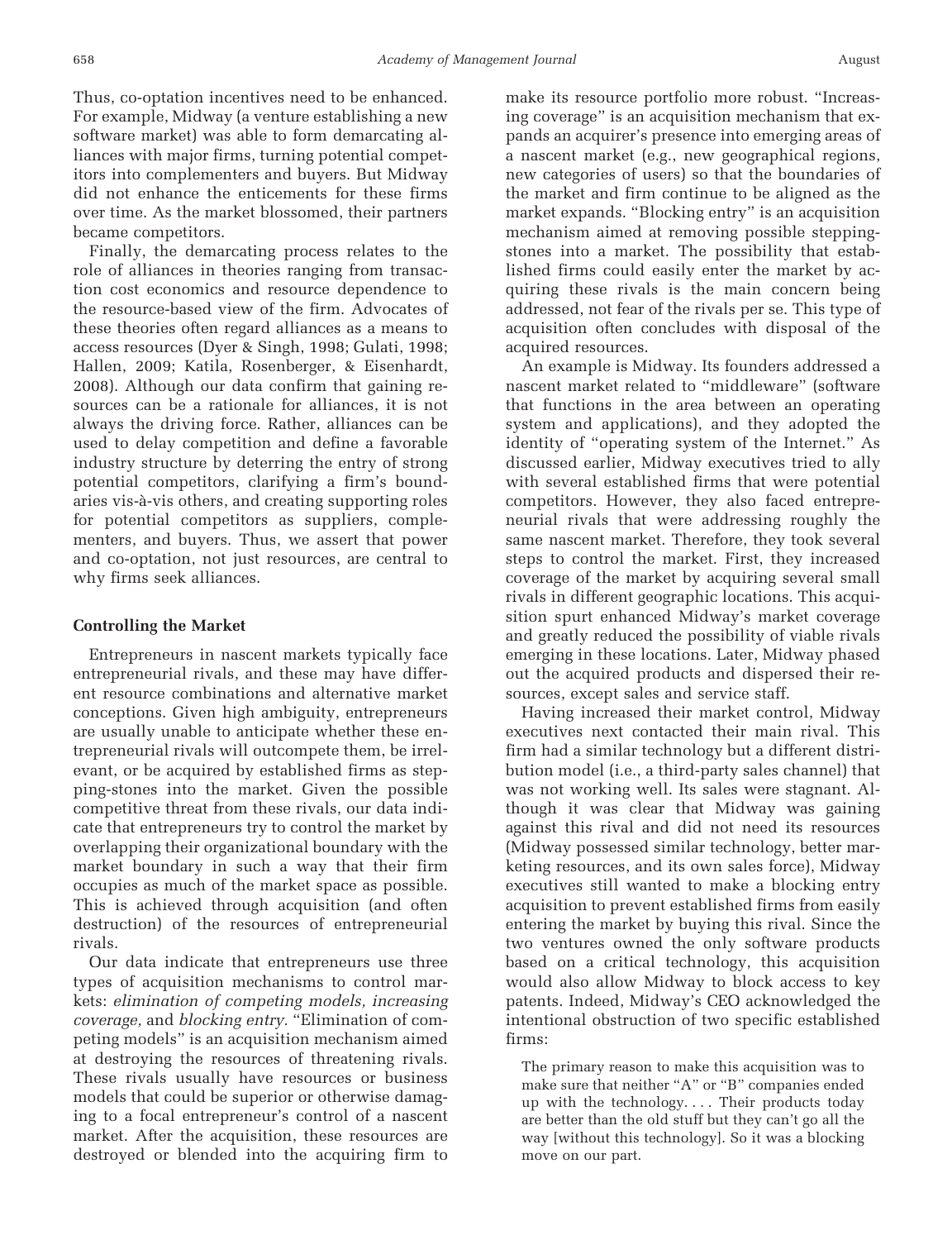Midway executives phased out the acquired brand and product and transferred customers and service people to their own software product. As a result, Midway became the undisputed market leader and significantly delayed the entry of the two threatening firms. These established firms needed an additional two years to develop technology that could circumvent Midway's patents.

Later, several entrepreneurial rivals entered the market with newer technologies. Faced with this new challenge, Midway executives assessed whether eliminating competing models via acquisition was worth the cost. Although doing so was expensive, they decided to acquire two ventures with threatening technical resources. These acquisitions gave Midway executives time to upgrade their own technology, using in-house resources plus resources from the acquired firms. Overall, Midway executives enhanced their market control through aggressive acquisitions that gave the firm broad coverage, eliminated competing resources, and removed stepping-stones into the market. Despite the strong challenge from the leader in a proximate market and the breakdown of its demarcating alliances over time (see the prior section), Midway's proactive use of acquisitions to control the market helped the firm to reach roughly 60 percent market share five years after founding.

Another example is Haven. Three years after founding, Haven was becoming a leading firm in its market. But it was not the cognitive referent, had allied with only one established potential competitor, and faced competitive challenges from two other established firms (see prior sections). Simultaneously, numerous new firms were vying for roughly the same market space. Thus, Haven executives decided that controlling the market was crucial to their survival. They set up a "war room" in their headquarters, complete with camouflage decorations and military items, where they would regularly discuss the moves of their most important rivals. This militaristic mind-set translated into aggressive acquisition of entrepreneurial rivals to control the market. First, Haven executives acquired a rival that was second only to Haven in number of users. This company was not a threat by itself, since it was much smaller than Haven. But established firms could have easily used it as a stepping-stone into the market because its technology and customer base would have been valuable for a quick market entry. Haven's press release benignly framed the acquisition as a synergistic move to add valued resources: "We believe that [the acquisition] will ultimately bring a great deal of value to our communities." Yet internal informants revealed a strategic logic very different from that in

the firm's press releases and media coverage. For example, an executive stated, "The move [the acquisition] was as much defensive as it was offensive." Another expanded:

The real concern was the prospect that a larger company might buy this venture and use it to launch a competing service. These concerns were well founded. Haven did not know it, but a large player was making such an overture to the venture at the same time.

Not surprisingly then, Haven gave the acquired firm little postacquisition attention and quickly phased it out. Nevertheless, the acquisition blocked the entry of the two major firms with which Haven had failed to ally and forced them to enter more slowly via organic growth.

A year later, an entrepreneurial rival appeared with an alternative market conception based on a novel business model. When this firm began to grow, Haven executives decided to make an acquisition to eliminate a competing model, a model that would be particularly threatening if acquired by a powerful player. An executive at Haven said, "We also felt that there were some companies interested in [the alternative firm] and that could be a way for them to build the competing business model." After the acquisition, Haven executives added some aspects of that business model to their main offering and so enhanced their resistance to similar threats in the future.

Shortly after this acquisition, Haven executives realized that their market was becoming global when they saw several entrepreneurial rivals imitating their business model in Europe and Asia. These firms, they saw, might eventually become large and control their local markets, or be acquired by a powerful firm looking to compete with Haven. Given the strong network effects present in their business, timing was of the essence. Therefore, Haven executives made several acquisitions that increased the size of the firm's footprint in the expanding global market. In one country, they transferred the customers to Haven's services while they disposed of other acquired resources. In the others, they left the acquisitions as stand-alone businesses. Overall, by using acquisitions to block entry, eliminate competing models, and increase coverage, Haven executives strengthened their control of the nascent market and overcame their early failures in becoming the cognitive referent and coopting powerful players. With these moves, coupled with helpful network effects, they gained market control, taking an 80 percent market share five years after founding.

Midway and Haven were particularly aggressive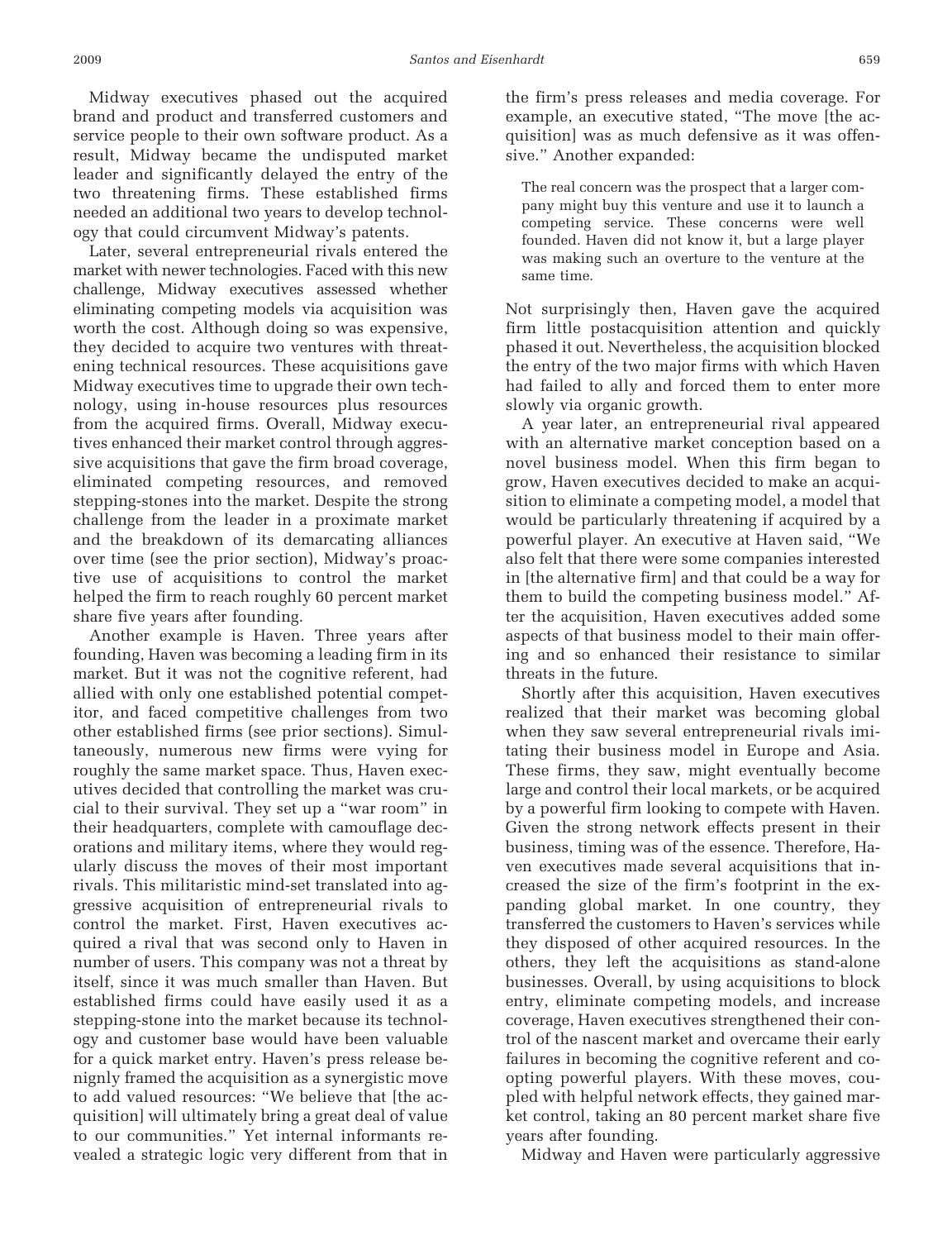in attempting to control their markets; the other sampled firms were less so. For example, after their early success in claiming the market, Magic's executives were too confident in their ability to defeat established firms. As a former employee recalled:

He [the founder] suffered from the classic problem of overconfidence . . . now, you need some of that if you want to be an entrepreneur and want to build any level of success. You need unbridled ambition and you need to be confident of yourself. What can trip you up is if you're overconfident.

So while Magic executives, led by their founder, considered acquisitions to block the entry of established firms, they did not pull the trigger. In one crucial case, they decided that the price for a failing rival was too high. Unfortunately, an established firm bought this rival, used its resources to enter successfully, cut prices, and gained market share at Magic's expense. Although Magic executives made a few small acquisitions, these were aimed at internalizing new technologies. Overall, Magic's weak attempts to control the market were instrumental in eventually capturing only a 30 percent market share.

The most extreme case is Saturn, where executives initially were philosophically opposed to acquisitions. Saturn's CEO said, "I am very conservative because I still think you build companies the old fashioned way and you cannot cheat [i.e., grow by acquisition]." As noted earlier, Saturn had initially developed strong alliance relationships with five major established firms that helped to demarcate the market. Although two of these firms remained partners, the others decided to compete with Saturn when they saw its success. Since Saturn had not attempted to acquire any of the new ventures that had also sprouted in the market, these ventures were readily available as stepping-stones for Saturn's erstwhile partners. The former partners bought several of Saturn's entrepreneurial rivals, fueled them with new resources, and quickly established market presence. One of these acquired rivals became a very significant competitor. Unfortunately, this occurred just as the leading firm (the dominant one against which Saturn had used antileader positioning) launched an aggressive attack against Saturn. Faced with the possibility of slipping into third place in the market, Saturn executives finally began to use acquisitions to control the market. But the price was high. For example, Saturn had to make a very rich cash-based offer of 30 percent of Saturn's market capitalization to buy a fast-growing rival that other firms were also pursuing. Although late and expensive, this drastic move enabled Saturn to maintain a market duopoly.

Overall, our data indicate much variation in the use of acquisitions to control the market. Table 4 presents these data. More significantly, entrepreneurs who acquire entrepreneurial rivals to control a market are likely to achieve a higher market share. Thus, we identify controlling as an ownershipbased process by which entrepreneurs favorably structure competition. By using acquisitions to eliminate alternative resources, cover expanded market areas, and remove stepping-stones, entrepreneurs are able to reduce rivalry (a key feature of industry structure and predictor of profitability) and enhance competitive advantage by making their own resources rarer (Peteraf, 1993).

The controlling process is effective for several reasons. First, acquisitions exploit the tendency of entrepreneurs to prefer acquisition by other ventures to acquisition by established firms. Indeed, research focusing on the seller side of acquisitions (Graebner & Eisenhardt, 2004) indicates that entrepreneurs prefer to be bought by other entrepreneurs (even at a lower price) because they perceive greater cultural fit and a higher likelihood that their venture will add value inside the buying firm. Although these sellers may later be disappointed (Graebner, 2009), this tendency to prefer entrepreneurial buyers makes it easier for entrepreneurs to engage in controlling acquisitions because targets are more likely to acquiesce and sell for a lower price, thus making them willing and affordable sellers.

Second, acquisitions are often effective because they enable entrepreneurs to engage in self-serving illusions. Since acquisitions are usually negotiated in secret, entrepreneurs can more easily disguise their intentions. Graebner (2009) found that buyers often create the illusion that they want to capitalize on synergies and that they intend to "grow" the acquired firm. Indeed, our data indicate that public statements of entrepreneurs are often benign, but their private statements and later actions are clearly predatory. Buyers often also emphasize the cultural fit between their firm and a target, although again this may be illusory (Graebner, 2009). Such use of illusions improves the chances that the target will agree to be acquired.

Finally, the controlling process has implications for the resource-based view of the firm and the acquisitions literature. The resource-based view emphasizes using acquisitions to obtain resources (Ahuja & Katila, 2001; Capron, Dussauge, & Mitchell, 1998) and achieve synergies (Graebner, 2004; Larsson & Finkelstein, 1999). Although we saw this logic (e.g., Magic), we also observed that well-timed acquisitions were often used to cancel rivals and block the entry of established firms. The destruc-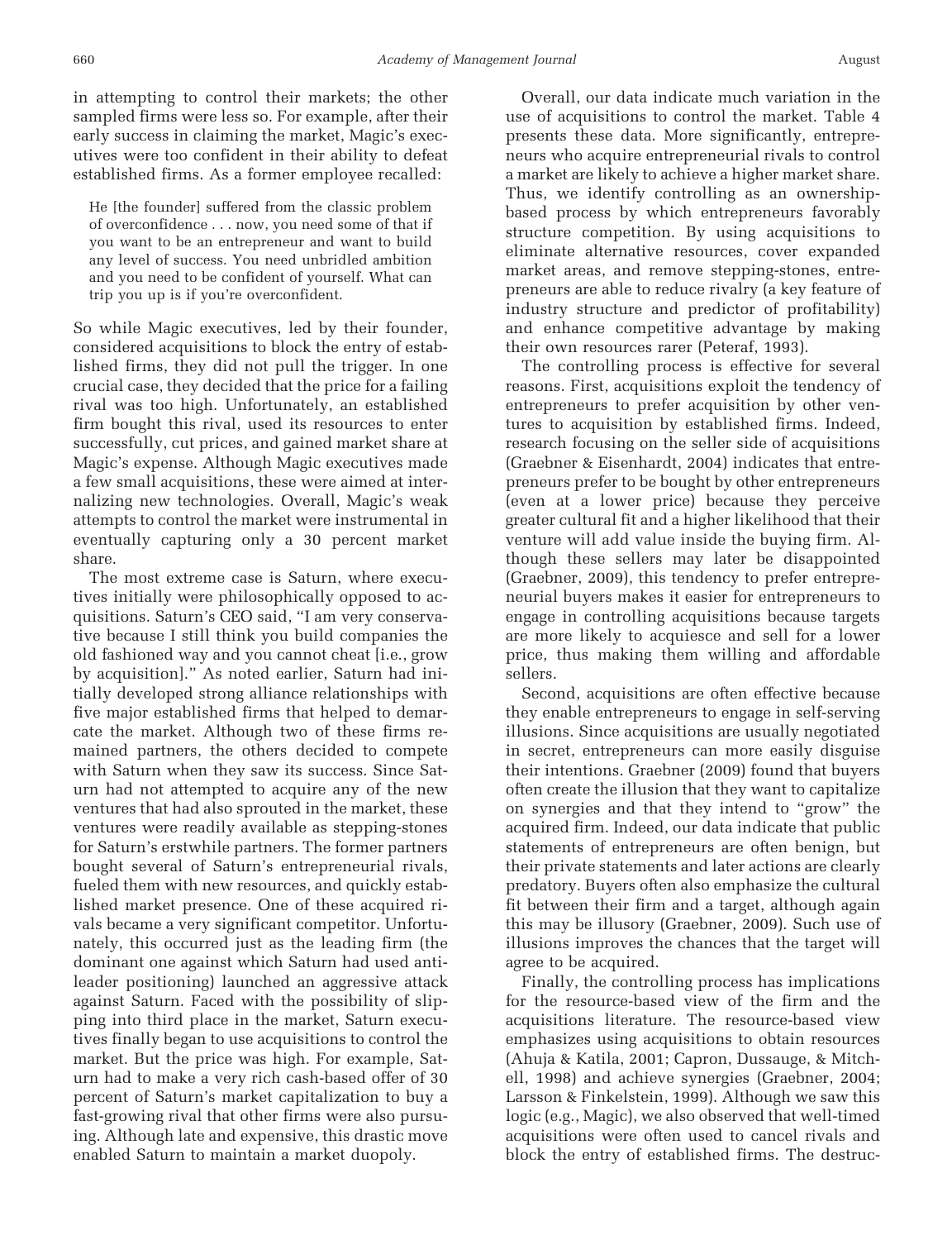**TABLE 4 Controlling the Market**

|                             |                                       | <b>Controlling Acquisitions</b>                                                                                                                                                           |                                                                                                                                                                                                                         |                                                                                                                                                                                 |                                  |
|-----------------------------|---------------------------------------|-------------------------------------------------------------------------------------------------------------------------------------------------------------------------------------------|-------------------------------------------------------------------------------------------------------------------------------------------------------------------------------------------------------------------------|---------------------------------------------------------------------------------------------------------------------------------------------------------------------------------|----------------------------------|
|                             | Overall<br><b>Rating</b> <sup>a</sup> | <b>Elimination of Competing</b><br>Models                                                                                                                                                 | <b>Blocking Entry</b>                                                                                                                                                                                                   | <b>Increased Coverage</b>                                                                                                                                                       | <b>Result</b> <sup>b</sup>       |
| Definition and<br>rationale |                                       | Acquisition of threatening<br>rival firm due to different<br>or superior business<br>model or resources.                                                                                  | Acquisition of rival firm to<br>remove a stepping stone<br>entry point for powerful<br>potential entrants.                                                                                                              | Acquisition of rival firm to<br>gain presence in new<br>areas of the market (e.g.,<br>new geographies, new<br>customer types).                                                  |                                  |
| Outcome of<br>acquisition   |                                       | Threatening business<br>models or resources<br>closed or combined.                                                                                                                        | Acquired firm closed<br>although fungible<br>resources may be used.                                                                                                                                                     | Acquired firm carefully<br>integrated to preserve<br>resources/momentum.                                                                                                        |                                  |
| Midway                      | $+++++$                               | $++$<br>Two acquisitions of<br>ventures with competing<br>technology (one closed,<br>one combined).<br>"We could potentially be<br>sideswiped by the<br>emergence of this<br>technology." | $++$<br>One acquisition to control<br>all patents (closed).<br>"The primary reason was<br>that neither A or B<br>ended up with the<br>technology."                                                                      | $++$<br>Seven acquisitions of<br>distributors worldwide<br>(all partly used).<br>"Suddenly, we had a<br>worldwide presence with<br>people who knew how to<br>sell and service." | Leadership<br>$~10\%$ share      |
| Haven                       | $+++++$                               | $++$<br>One acquisition of<br>threatening business<br>model (combined).<br>"We could learn as much<br>from them as they could<br>learn from us."                                          | $+ +$<br>One acquisition to block<br>entry by acquisitive<br>established firms<br>(closed).<br>"The real concern was that<br>a larger Internet<br>company might buy firm<br>and use it to launch<br>competing service." | $++$<br>Six acquisitions in both<br>new types of customers<br>and geographies<br>(combined).<br>"We did not integrate<br><i>immediately because</i><br>they were growing fast." | Leadership<br>$\sim$ 80% share   |
| Secret                      | $+++++$                               | $++$<br>One acquisition of<br>competing technology<br>(closed).<br>"Their technology did not<br>have the same<br>dependence as ours."                                                     |                                                                                                                                                                                                                         | $++$<br>Four acquisitions to add<br>new types of customers<br>(combined).<br>"It was really just to give<br>us a beachhead in the<br>enterprise market."                        | Leadership<br>$\sim$ 80% share   |
| Magic                       | $++$                                  | One small acquisition of<br>threatening business<br>model (closed down and<br>relaunched as new<br>complementary service).                                                                | Failed to make a key<br>blocking acquisition that<br>became a stepping-stone.                                                                                                                                           | Two acquisitions to add<br>geographic coverage.<br>"We bought companies<br>because it was a quicker<br>way to get off the<br>ground."                                           | Leadership<br>$\sim$ 30% share   |
| Saturn                      | $++$                                  | One late, very expensive<br>acquisition (combined).                                                                                                                                       | Failed to make key<br>blocking acquisitions<br>that became stepping-<br>stones.                                                                                                                                         | Two late acquisitions to<br>add new customer types.<br>"What we wanted to do<br>was to get a foothold<br>into the cable<br>operators."                                          | Second place<br>$\sim$ 20% share |

 $^a$  To rate use of controlling acquisitions, we assigned each firm a "+" for each acquisition mechanism used and a "++" if a firm used that mechanism early and proactively.

<sup>b</sup> We measured *market share* by the percentage of total sales obtained by a focal firm in its market five years after founding and *leadership* by whether the firm had largest share. External archival sources were used for data.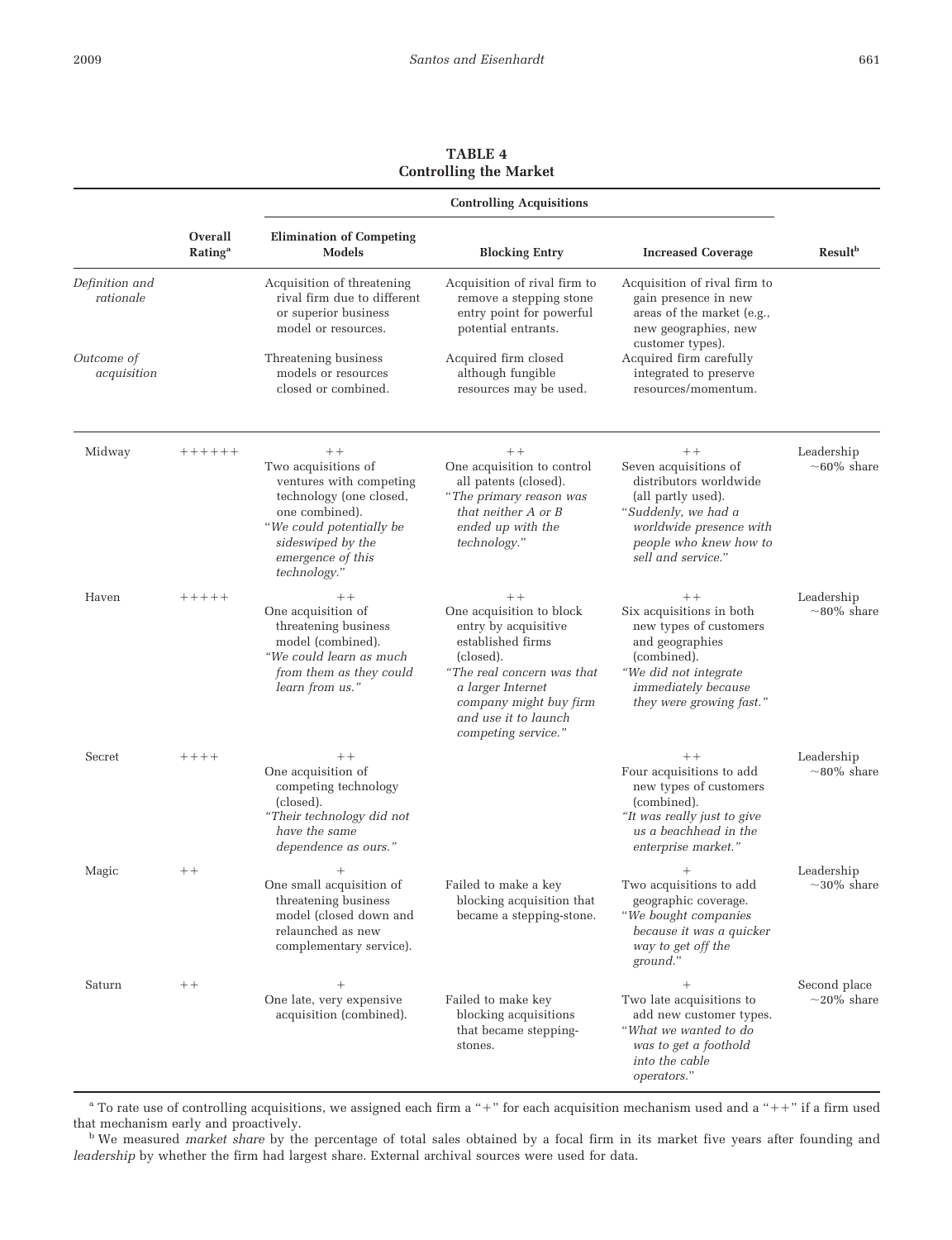tion of acquired resources is a particularly striking feature that we observed but that is largely ignored in the resource-based literature. This finding supports recent calls to examine decisions about resources using a power perspective (Chatain & Capron, 2008). It also implies that the widely noted high failure rate of acquisitions may be overstated because it neglects this resource-destroying rationale. In fact, many acquisitions in our data were portrayed as failures in the media because they did not lead to new business initiatives. Yet our data clearly show that these acquisitions helped ventures to control their markets, making them actually quite successful.

# **A MODEL OF ENTREPREURIAL ACTION IN NASCENT FIELDS**

In prior sections, we sketched the processes that emerged from our data through which entrepreneurs in nascent fields shape their organizational boundaries and construct their markets. These processes suggest three corresponding propositions:

*Proposition 1. Firms that proactively use identity-claiming mechanisms (i.e., templates, stories, and leadership signals) are more likely to become the cognitive referents in distinct markets.*

*Proposition 2. Firms that proactively use demarcating alliances with established firms (i.e., revenue sharing, equity investment, antileader positioning) are more likely to face lower levels of competition.*

*Proposition 3. Firms that proactively use controlling acquisitions of entrepreneurial rivals (i.e., elimination, market coverage, entry blocking) are more likely to have higher market share.*

More broadly, our findings offer a holistic (i.e., relatively complete and integrated) view of how entrepreneurs shape organizational boundaries. Rather than optimizing atomistic boundary decisions of limited importance, successful entrepreneurs interrelate decisions to form patterns of boundary processes. These boundary processes are reinforcing because they operate in interrelated domains— cognitions in the emerging field, relations of key players with the nascent market, and resource distribution in the market. By operating in multiple domains, entrepreneurial actors broaden their repertoires of strategic actions to shape the market and achieve dominance. For example, alliances parry *potential* competitors that are too large to acquire, while acquisitions eliminate *actual* smaller rivals that are affordable. Since both mechanisms restrict competition and create a favorable industry structure, they enhance the competitive position of the young firm.

Interestingly, combinations of these boundary processes are often synergistic. For example, the successful claiming activities at Secret enhanced the market profile of the firm and so increased the likelihood of enticing established firms to form alliances that demarcated the market. In turn, successful alliance formation made Secret a more central actor in the nascent market, reinforcing its claiming activities. Acquisitions carried out to control the market were made easier by the claiming activities that made Secret a more attractive buyer. Its demarcating alliances also eliminated some rival buyers for the targeted ventures. Thus, the three boundary processes were closely intertwined and enabled Secret to achieve a dominant position in a distinct market. In contrast, Magic executives did not support their successful claiming process with either demarcating alliances or controlling acquisitions. As a result, they faced intense competitive pressures and pricing wars. Only their very large IPO war chest, which was substantially aided by their claiming process, prevented failure.

In summary, this holistic view suggests that boundary processes depend on and reinforce each other, operating in different but interrelated domains of the institutional fabric (e.g., cognitions, relations, and resources). As a result, they are interactive and synergistic, not atomistic.

*Proposition 4. Entrepreneurs that intertwine boundary processes are more likely to (a) become the cognitive referents in distinct markets, (b) face lower levels of competition, and (c) have higher market share.*

Further, our analysis points to the key insight that power is the unifying boundary logic. Although other logics are present in our data, power is dominant. For example, though claiming activities can sometimes enhance legitimacy, which is consistent with an identity-based logic (Lounsbury & Glynn, 2001), our findings emphasize the power logic of achieving dominance by becoming the cognitive referent in a market. Similarly, while acquisitions and alliances add resources and are sometimes undertaken with competence and/or efficiency logics in mind, they too are often motivated by a strategic interest in competitive dominance. An informant confirmed the role of power in driving decisions:

We felt that we were going to get more market power, which was our goal, and pick up the scale economies. But we wouldn't have done it just for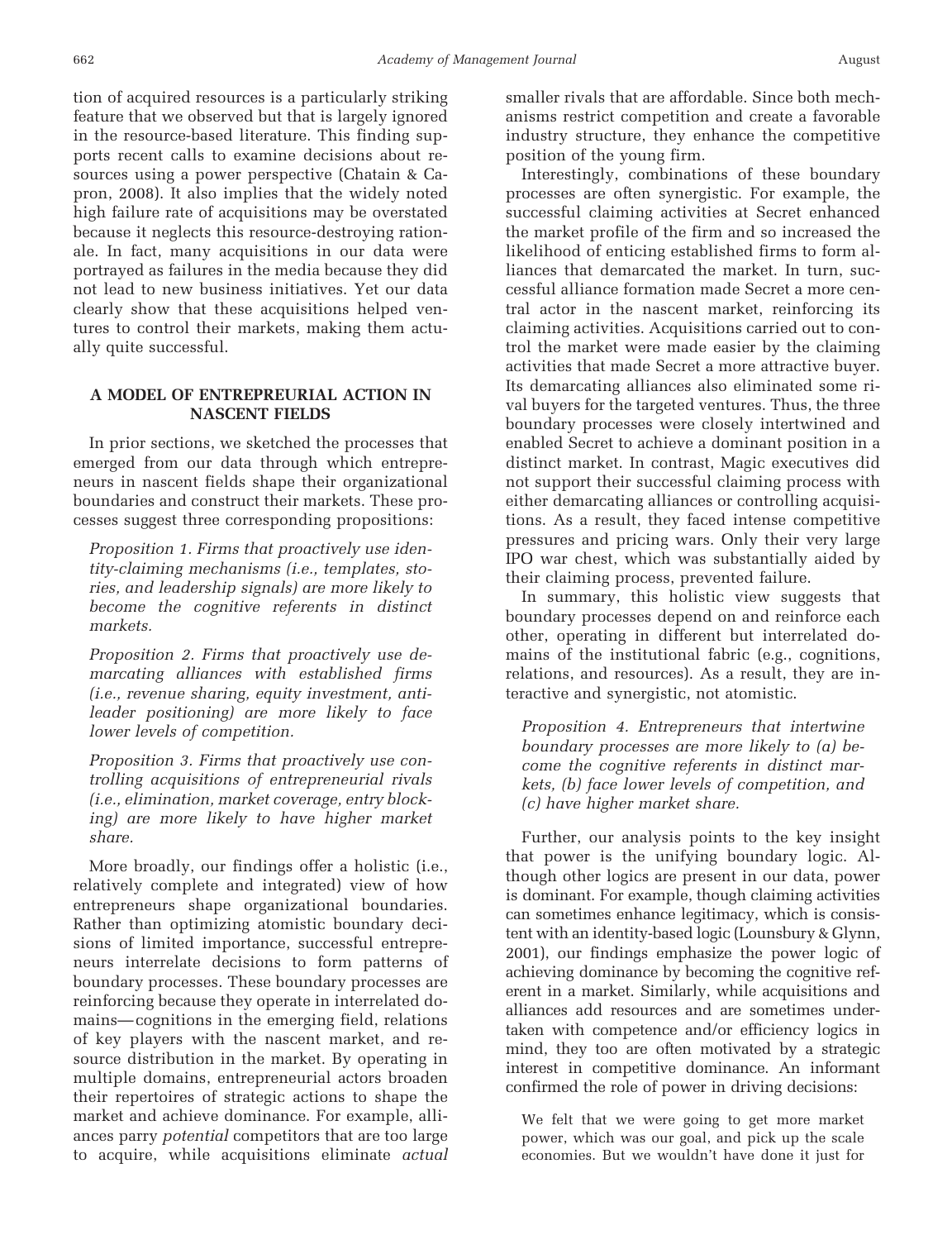scale economies [efficiency logic]. Market power was the driving reason.

Our inductive analysis reveals that entrepreneurs actually wield power by relying on a strategy of using soft power. Recent work in political science (Nye, 2004) distinguishes "hard power," which is based on coercion, direct rewards, and extensive resource deployment to force others' behaviors, from "soft power," which is based on subtle influence mechanisms that cause others to willingly behave in ways that benefit the focal agent. Management scholars have used this distinction to describe effective behavior toward complementers (Yoffie & Kwak, 2006). Similarly, we adopt the concept of soft power because it captures well the strategy and underlying tactics that entrepreneurs in young ventures use to construct and dominate nascent markets.

One such power tactic that we observed is *illusion.* Illusion is the use of deception, such as shielding intentions and exaggerating one's importance to gain advantage. For example, emitting leadership signals (for instance, Secret's active setting of industry standards despite having only 20 employees and one lawyer) portray a firm's accomplishments and resources as greater than they actually are. Alliances are used to pretend to established firms that ventures are real options and open to a later acquisition when entrepreneurs have no intention of selling. Similarly, in acquisitions an illusion-wielding buying firm emphasizes synergy and common culture while obscuring its predatory intent.

A second power tactic is *exploitation of the tendencies of others.* Rather than attempting to force other actors to act in a desired way, entrepreneurs exploit their natural tendencies. For example, stories (e.g., the romantic story about Haven's founding) exploit people's tendency to be overly influenced by vivid stories with personal details (Nisbett & Ross, 1980; Rindova, Pollock, & Hayward, 2006). Similarly, offering their firms as partners to established firms in alliances that demarcate the market exploits the tendency of established firms to delay entry until market attractiveness is established (Markides & Gerosky, 2005). Likewise, the use of acquisitions to blunt the competitive impact of young rivals exploits the preference of entrepreneurs to be bought by other entrepreneurs (Graebner & Eisenhardt, 2004).

A third power tactic is *timing* (either preemptive or delaying). Like the executives of established firms (Katila & Chen, 2008), entrepreneurs strategically use asynchronous timing to their advantage. For example, preemptive use of templates can lock

in a focal firm as the cognitive referent in its nascent market before other firms take action (e.g., Magic). Preemptive alliances can tie up would-be competitors in contractual obligations before they fully realize the market's potential (e.g., Secret). Preemptive acquisitions can eliminate steppingstones into the market before others can use them. Similarly, delaying can be advantageous (for example, Midway used acquisitions to buy rivals and gain patents that delayed entry by large competitors; Haven delayed negotiations with potential buyers to gain position).

Taken together, these soft-power tactics offer insight into *why* the boundary processes that we observe are effective, and *how* they enable new firms in nascent markets to gain advantage and even dominance over established firms and entrepreneurial rivals:

*Proposition 5. Firms that use soft-power tactics to shape boundaries (i.e., illusion, exploiting others' natural tendencies, timing) are more likely to achieve (a) cognitive dominance (become the cognitive referent in a distinct market) and (b) competitive dominance (face a lower level of competition, have greater market share).*

Finally, our emergent theoretical model suggests that these boundary processes enable firms to construct distinct markets in which they sustain near monopolies. By combining processes from different domains of action (i.e., cognitions, relations, resources) and intertwining market and firm boundaries, entrepreneurs can structure a market space to their advantage and develop a dominant, sustainable position. For example, Secret's proactive use over time of claiming, demarcating, and controlling processes contributed substantially to its ability to develop and sustain a near-monopoly position in its constructed markets, becoming the cognitive referent, with very few competitors and an over 80 percent market share after five years. In contrast, Saturn's less consistent and effective use of these same processes hampered its ability to establish a distinct market and remain its clear leader.

*Proposition 6. Firms that, over time, proactively combine claiming, demarcating, and controlling boundary processes are more likely to sustain near-monopoly positions in constructed markets.*

A key issue is whether post hoc "sensemaking" influences our findings. As noted earlier, we reduced this possibility by triangulating real-time information with retrospective accounts and by using a data collection approach that reduces informant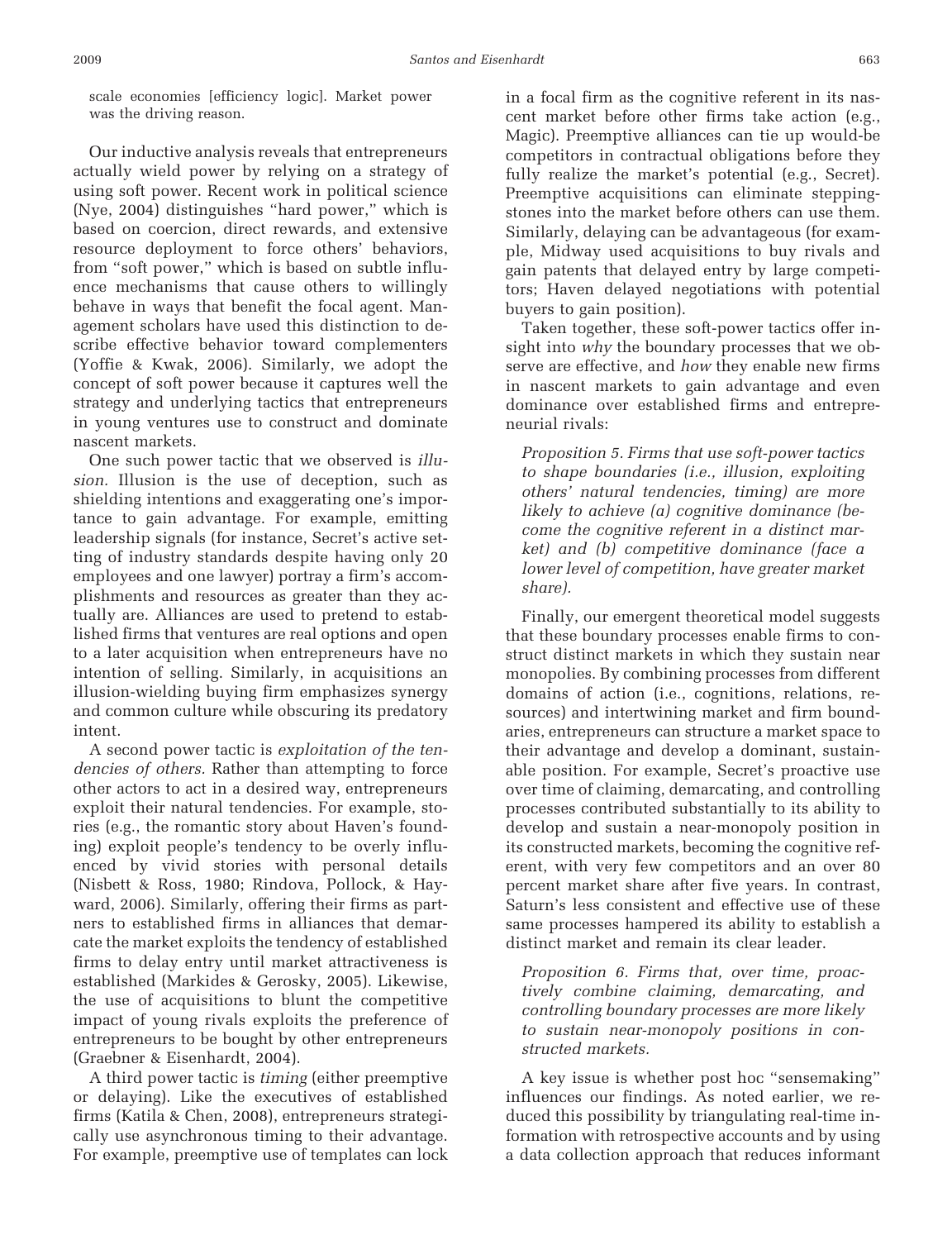bias (Huber, 1985; Huber & Power, 1985). In fact, only a few informants could describe the "big picture" of what had occurred at their firms. Thus, it seems unlikely that informants with different information, focused on different decisions at varied times, and at very different firms with diverse starting positions, would have exhibited similar retrospective sensemaking. Finally, our findings do not require hyperrationality among the entrepreneurs. Although they shared the central challenge of succeeding in nascent markets, our entrepreneurs often approached this challenge by taking actions as events unfolded and learning from mistakes. Thus, our entrepreneurs plausibly described a blend of emergent and deliberate actions, together with mistakes and serendipitous learning that occurred while they were trying to succeed in nascent markets.

#### **DISCUSSION**

We add to the study of organizational boundaries and market construction. Our core theoretical contribution is a holistic framework of the longitudinal processes by which successful entrepreneurs shape organizational boundaries and construct new markets. Table 5 summarizes this framework. These processes rely on boundary mechanisms operating in three distinct domains: cognitions (i.e., shaping meanings and becoming the cognitive referent in a market), relations (i.e., bounding and defending the market by creating industry roles for powerful others), and resources (i.e., owning as much of the market space as possible). Collectively, they explicate how entrepreneurs interrelate decisions over time to shape boundaries and construct markets to their advantage.

A more fundamental contribution is the reinvigoration of interorganizational power. We find that power is the underlying theoretical logic—that is, successful entrepreneurs adopt a monopolistic imperative of dominating a market that they construct. They approach this imperative by linking their organizational boundaries with market construction using soft-power strategies. As Alvarez and Barney (2007) argued, a central debate in entrepreneurship is whether new markets constitute opportunities waiting to be discovered by alert entrepreneurs (Kirzner, 1997; Shane & Venkataraman, 2000) or whether new markets are actually willed into existence by savvy entrepreneurs (Rindova & Fombrun, 2001; Sarasvathy, 2001). Although opportunities matter, we find that entrepreneurs engaging in power-based, firm-centered strategies can play a critical role in shaping new markets.

### **Ties to Institutional Entrepreneurship**

Responding to calls for studying interest and agency (DiMaggio, 1988; Fligstein, 1997), scholars have extended new institutional theory from conformity to entrepreneurial action. In particular, institutional entrepreneurs are those individuals and organizations that engage in creative activities to produce or change existing institutional arrangements (Hwang & Powell, 2005). Thus far, institutional entrepreneurship research has focused on collective actions by which industry groups (Rao, 2004), state actors and nongovernmental organizations (Maguire & Hardy, 2006), corporate elites (Greenwood & Suddaby, 2006), and social movements (Sine & David, 2003) legitimate new organizational forms and institutions, often using the media (Kennedy, 2005; Rosa, Porac, Runser-Spanjol, & Saxon, 1999). Our contribution is to emphasize how individual entrepreneurial firms (*not* collectives) that are peripheral (*not* central or elite) in existing institutional fields use a broad range of boundary mechanisms to construct new markets and become dominant (*not* just legitimate) firms.

Our model is consistent with elements identified in institutional research, namely, the importance of (1) analogies for "sensegiving" in nascent markets (Gavetti et al., 2005; Leblebici et al., 1991), (2) a balance between familiarity and novelty (Hargadon & Douglas, 2001; Maguire & Hardy, 2005), and (3) the role of stories (Lounsbury & Glynn, 2001). Like the models of others (Suddaby & Greenwood, 2005), our model emphasizes language and rhetorical framing. However, while institutional theory focuses on *legitimacy* and cognitive-based strategies, we focus on *dominance* and integrate cognitive and competitive strategies. In particular, legitimacy centers on winning a contest to become the appropriate institutional field or organizational form (Suchman, 1995); dominance centers on how an individual firm wins both cognitive and economic competitions. Our contribution is thus a holistic view that infuses new institutional theory with themes of power, self-interest, and dominance at the firm level, themes that ironically began in the often neglected "old" institutional theory (Selznick, 1949). We show how seemingly disparate boundary strategies are interrelated, why they are effective, and how actors use them strategically to become dominant firms, not just legitimate forms.

#### **The Role of Ambiguity in Market Creation**

The entrepreneurial actions that we identify are facilitated by the ambiguity of nascent markets. The fluid social structure and multiple possible mean-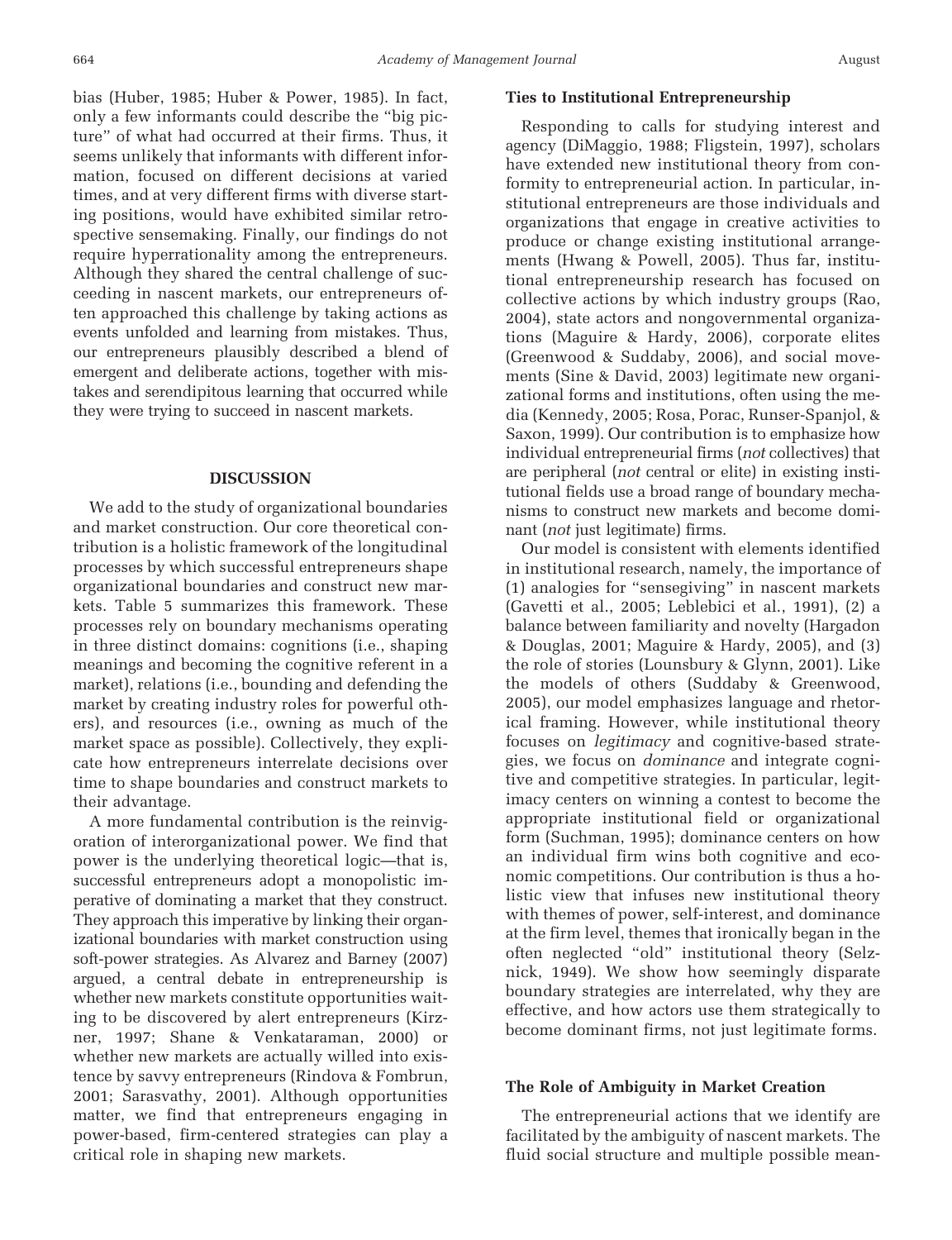# **TABLE 5 Framework for Constructing Markets**

*Scope conditions: High-ambiguity environment (e.g., nascent or destabilized market)*

- Audiences are trying to make sense of the market situation and may be open to the structuring actions of entrepreneurs who try to enact a particular market conception.
- Nonexistent or fluid structure facilitates the moves of entrepreneurs to shape cognitions, relations and resources in the market to their advantage.

| <b>Elements</b>                                                        | <b>Claiming a Market</b>                                                                                                                                                                                                                                                                                                                                                                                                                                                                                                                                                                                                  | <b>Demarcating the Market</b>                                                                                                                                                                                                                                                                                                                                                                                                                                                                                                                                                                                                                                                                                                                                                                                                   | <b>Controlling the Market</b>                                                                                                                                                                                                                                                                                                                                                                                                                                                                                                                                                                                                                                                                                                                                                                                          |
|------------------------------------------------------------------------|---------------------------------------------------------------------------------------------------------------------------------------------------------------------------------------------------------------------------------------------------------------------------------------------------------------------------------------------------------------------------------------------------------------------------------------------------------------------------------------------------------------------------------------------------------------------------------------------------------------------------|---------------------------------------------------------------------------------------------------------------------------------------------------------------------------------------------------------------------------------------------------------------------------------------------------------------------------------------------------------------------------------------------------------------------------------------------------------------------------------------------------------------------------------------------------------------------------------------------------------------------------------------------------------------------------------------------------------------------------------------------------------------------------------------------------------------------------------|------------------------------------------------------------------------------------------------------------------------------------------------------------------------------------------------------------------------------------------------------------------------------------------------------------------------------------------------------------------------------------------------------------------------------------------------------------------------------------------------------------------------------------------------------------------------------------------------------------------------------------------------------------------------------------------------------------------------------------------------------------------------------------------------------------------------|
| Domain of actions<br>Objective                                         | Cognitions<br>Become cognitive referent<br>in a distinct market.                                                                                                                                                                                                                                                                                                                                                                                                                                                                                                                                                          | Relationships<br>Determine market perimeter,<br>and define industry structure<br>and roles for powerful<br>players.                                                                                                                                                                                                                                                                                                                                                                                                                                                                                                                                                                                                                                                                                                             | Resources<br>Cover market space, and<br>eliminate or delay rivalry.                                                                                                                                                                                                                                                                                                                                                                                                                                                                                                                                                                                                                                                                                                                                                    |
| Dominant logic<br>Organizational capability                            | Sensegiving<br>Shaping and promoting<br>identity                                                                                                                                                                                                                                                                                                                                                                                                                                                                                                                                                                          | Co-optation<br>Developing alliances                                                                                                                                                                                                                                                                                                                                                                                                                                                                                                                                                                                                                                                                                                                                                                                             | Ownership<br>Making acquisitions                                                                                                                                                                                                                                                                                                                                                                                                                                                                                                                                                                                                                                                                                                                                                                                       |
| Mechanisms                                                             | Templates<br>Leadership signals<br>Stories                                                                                                                                                                                                                                                                                                                                                                                                                                                                                                                                                                                | Equity investments<br>Revenue-sharing agreements<br>Antileader positioning                                                                                                                                                                                                                                                                                                                                                                                                                                                                                                                                                                                                                                                                                                                                                      | Eliminate competing models<br>Increased market coverage<br>Block entry of established<br>firms                                                                                                                                                                                                                                                                                                                                                                                                                                                                                                                                                                                                                                                                                                                         |
| Quotes illustrating<br>entrepreneurial mind-<br>set in nascent markets | "At the time, it was the wild<br>west-there was no play<br>book for the Internet or<br>our space-we created the<br>playbook."<br>"Because we knew that by<br>the end of 2000, we would<br>pretty much have defined<br>what the company stood<br>for in customers' minds.<br>You have to do that<br>stuff pretty fast otherwise<br>by the time you get<br>around to do it you<br>can't change people's<br>perceptions about what<br>you are."<br>"We had a combination of a<br>fortunate timing equation<br>and a focused objective in<br>what becomes—when<br>history is written-a<br>fundamentally different<br>market." | "One of the things that separate<br>us is that we are always<br>worried about who could take<br>this away from us and we<br>tend to find a way to<br>cooperate when there is a<br>win-win scenario. Before they<br>recognize us and turn their<br>attention to us, we find a way<br>for them to benefit from their<br>association with us."<br>"So we have kind of also<br>created a demilitarized zone<br>for ourselves. We won't go<br>above this area and get in<br>their face on their mainstream<br>product line. I think that was<br>very important."<br>"We were not afraid of our<br>competitors. We were always<br>afraid of the bigger<br>people We tried to get<br>them as customers because<br>we didn't want them to say:<br>"Hey, this is a lucrative<br>market, let's get in there and<br>compete against them." | "We felt that we were going to<br>get more market power,<br>which was our goal, and<br>pick up the scale<br>economies. We would not<br>have done it just for scale<br>economies. Market power<br>was the driving reason."<br>"The primary reason was to<br>make sure that neither 'A'<br>or 'B' companies ended up<br>with the technology. $\dots$<br>Their products today are<br>better than the old stuff but<br>they can't go all the way<br>(without this technology).<br>So it was a blocking move<br>on our part."<br>"The real concern was the<br>prospect that a larger<br>company might buy this<br>venture and use it to launch<br>a competing service. These<br>concerns were well founded.<br>Harbor did not know it, but<br>a large player was making<br>such an overture to the<br>venture at the time." |

ings of events in nascent markets make audiences receptive to new interpretations that reduce ambiguity. Interestingly, Weick argued that two reactions to ambiguity are possible: "Ambiguity understood as confusion created by multiple meanings calls for social construction and invention. Ambiguity understood as ignorance created by insufficient information calls for more careful scanning and discovery" (1995: 95). Building on this insight, we suggest that it is in the nature of entrepreneurs

to deal with ambiguity through social construction, and it is in the nature of executives in established firms to react to ambiguity by scanning for more information. Thus, the latter may be open to and even seek the "sensegiving social construction" proposed by entrepreneurs. This notion leads to an intriguing view of nascent markets as competitive fields for alternative conceptions espoused by young firms vying for dominance, even as established firms wait on the sidelines for the outcome.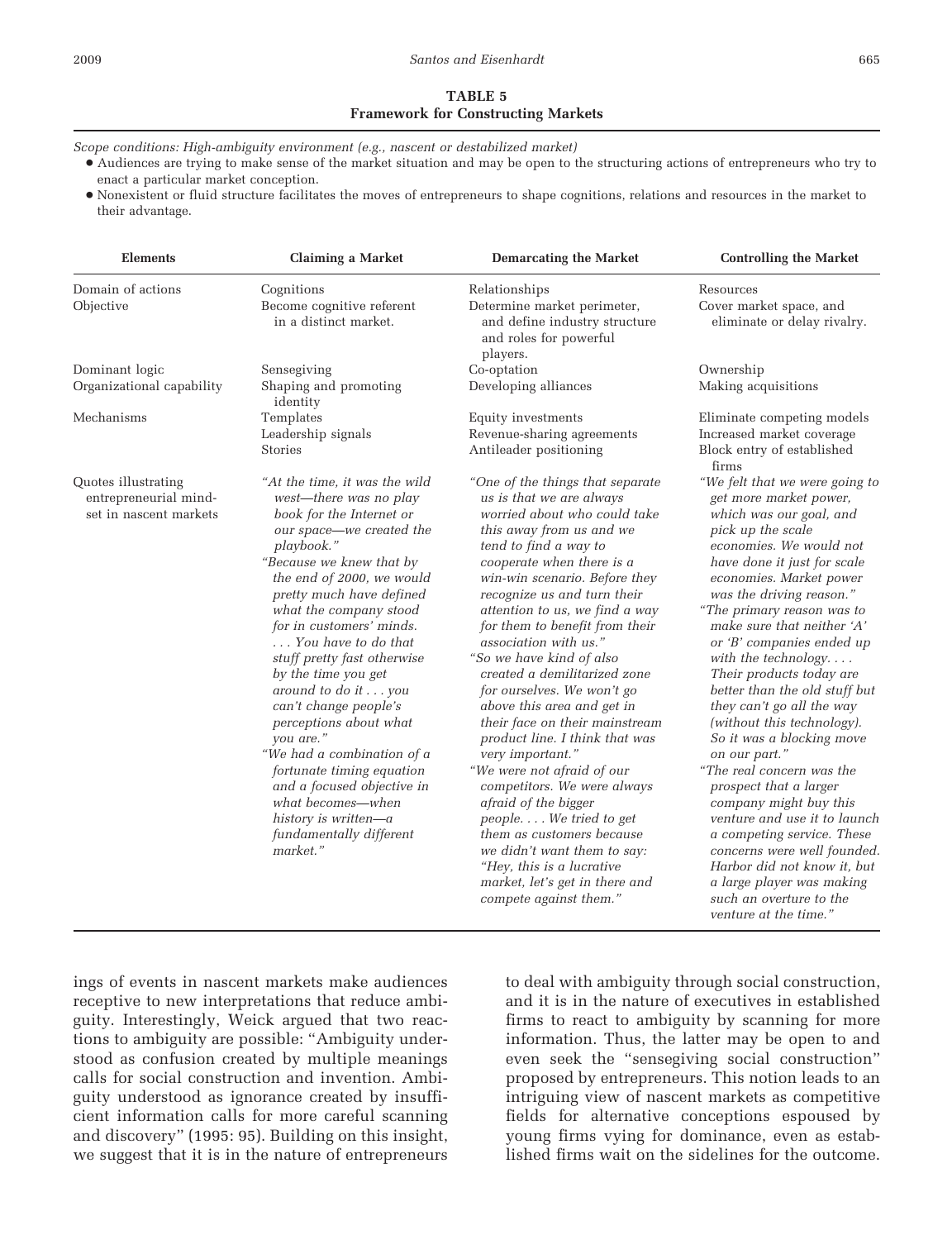Yet establishing a winning market conception is a broader endeavor than, for example, establishing a new product concept (Garud & Rappa, 1994). A market conception includes structuring industry roles around an ambiguous market through negotiation of boundaries with powerful incumbents in proximate markets. This "structuration" differs from that suggested by others. For example, White (2002) argued that the key to understanding economic action is that producers seek market niches to maximize profit and minimize competition, a view that is consistent with our model. However, White argued that firms construct these markets by finding roles in relation to rivals to create a pecking order of quality (White, 1981, 1992). Instead, we find that entrepreneurs largely ignore their close rivals and proactively focus on establishing a structure of roles (e.g., suppliers, customers, investors, complementers) for powerful but more distant firms. In this regard, entrepreneurs become active shapers of a new industry architecture by defining boundaries and division of labor (Jacobides, Knudsen, & Augier, 2006; Ozcan & Eisenhardt, 2009). These actions, of course, require sharing information and regular resource exchanges, and can lead to dependence. Still, the key insight is that, despite often weak initial resources, entrepreneurs have the ability to engage established players, construct a market with a favorable industry structure, and achieve dominance. This ability is surprising and rests on the clever use of power.

# **Power as Dominant Logic**

A key contribution of our work is a reinvigorated view of interorganizational power. Unexpectedly, we identify *power* as the dominant logic for boundary formation in nascent markets. The theoretical foundations of interorganizational power stem from classical work in organizational sociology and industrial organization. Work such as Selznick's (1949) study of co-optation, Thompson's insights on interdependence (1967), Zald's (1970) focus on open systems, and Pfeffer and Salancik's (1978) resource dependence theory emphasizes how organizations attempt to control key exchange relations to reduce the uncertainty they face. Work in industrial organization (IO) economics, such as Bain's (1956) analysis of barriers to competition and entry deterrents, and Porter's conversion of these ideas into a manual for strategic action (Caves & Porter, 1977; Porter, 1980), emphasizes how the manipulation of market structure by powerful firms can create sustainable advantage. Despite the strength of these ideas, as Mizruchi and Yoo noted in their review (2002: 602, 614), research on interorganizational power has stalled. They argued that contemporary research rests on distant, archival data that offer little insight into how firms actually exercise power. An in-depth field study such as ours thus provides an opportunity to reinvigorate power. Interestingly, we found that our private interview data, which were consistent with the actions taken by the firms, often revealed an anticompetitive power logic that was missing from archival data, like media reports and press releases, where boundary decisions were benignly framed using value creation arguments. This bias in archival data may help explain the novelty of our insights regarding the monopolistic imperative of entrepreneurs.

We contribute to a reinvigorated view of power in three ways. First, we extend theories of power to *ambiguous environments*. Resource dependence and IO economics focus on managing uncertainty in structured environments—that is, reducing the dependence of a focal firm on external forces. In contrast, we focus on ambiguous environments where there is little or no market structure, no clear meaning, and unknown dependence. Here, entrepreneurs attempt to reduce ambiguity while shaping a favorable market structure *before* others do it (Davis et al., in press). But to succeed, entrepreneurs must engage powerful others, and so often increase dependence. Of course, the traditional strategy of reducing dependence (Pfeffer & Salancik, 1978) would just isolate a venture and probably doom it. Thus, entrepreneurs need first to trade ambiguity (i.e., lack of meaning and structure) for uncertainty (i.e., dependence on others in a known structure that they help shape). Addressing the resulting uncertainty may then involve using traditional resource dependence mechanisms (Casciaro & Piskorski, 2005; Gulati & Sytch, 2007; Katila et al., 2008). In summary, we extend resource dependence to ambiguous settings by noting (1) an initial strategy of reducing ambiguity through favorable market structuring and (2) a later strategy, enacted after the market crystallizes, of managing the resulting uncertainty as suggested by current theory.

Second, we extend current theories of power to *entrepreneurial firms*. A key conundrum in IO economics and resource dependence theories is that they are one-sided and so do not fully resolve the issue of why one firm would accept reducing the dependence of another, particularly when dependence is asymmetric (Casciaro & Piskorski, 2005). Theorists have usually advocated hard-power tactics feasible for resource-rich firms in established markets, such as making major resource commitments to create entry barriers, threatening predatory pricing strategies that cut profits for all, and interlocking boards with powerful peers (Caves &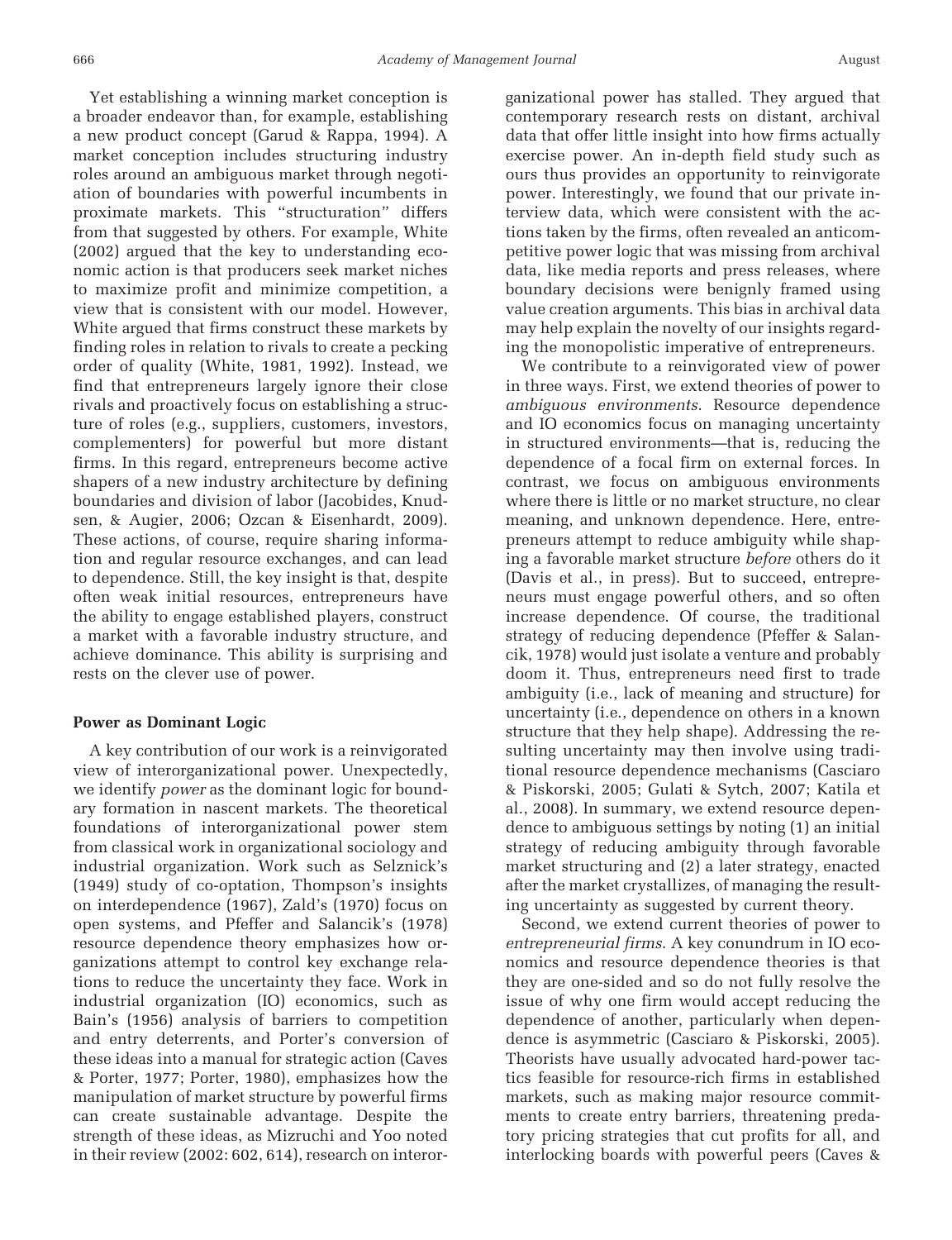#### **Framework for the Use of Power by Entrepreneurs in Nascent Markets**

Lacking traditional "hard" sources of power such as large scale, deep pockets, and a strong customer base, entrepreneurial firms can influence other market actors using "soft" sources of power that reduce market ambiguity and influence the actions of others.

|                                                  | <b>Claiming a Market</b>                                                                                                         | <b>Demarcating the Market</b>                                                                                                                                         | <b>Controlling the Market</b>                                                                                                                              |
|--------------------------------------------------|----------------------------------------------------------------------------------------------------------------------------------|-----------------------------------------------------------------------------------------------------------------------------------------------------------------------|------------------------------------------------------------------------------------------------------------------------------------------------------------|
| Power logic                                      | Identity-based actions can be<br>used as sensegiving<br>devices.                                                                 | Alliances can be used to co-opt<br>powerful players, not just<br>gain resources.                                                                                      | Acquisitions can be used to<br>cancel smaller rivals and<br>block stepping-stones for<br>larger ones.                                                      |
| Mechanisms                                       | Adopting templates.<br>Providing leadership signals.<br>Disseminating stories.                                                   | Equity investments.<br>Revenue sharing agreements.<br>Antileader positioning.                                                                                         | Eliminate competing models.<br>Increase market coverage.<br>Block entry of established<br>firms.                                                           |
| Underlying power strategies<br>and why effective |                                                                                                                                  |                                                                                                                                                                       |                                                                                                                                                            |
| Timing                                           | Enter early to reduce<br>ambiguity for others.                                                                                   | Identify potential competitors<br>early to preempt their entry.                                                                                                       | Anticipate ventures with most<br>threatening competing<br>models.                                                                                          |
| Illusion                                         | Provide symbols of<br>legitimacy and power.                                                                                      | Provide illusion of being a<br>"real option" for partners.                                                                                                            | Disguise intentions to shutter<br>acquired targets.                                                                                                        |
| Exploit tendencies of others                     | Add familiarity into a novel<br>product or service as users<br>trust what is familiar.                                           | Give sufficient incentive to<br>keep partners from straying<br>given their preference to<br>focus on their own core<br>markets.                                       | Take advantage of ventures<br>preference for<br>entrepreneurial buyers, and<br>established players<br>preference for market entry<br>through acquisitions. |
| Potential implementation<br>pitfalls             | Too late in creating identity.<br>Identity is unfamiliar or<br>boring.<br>Identity is too close to<br>nearby established market. | Underestimate threat of<br>established firms.<br>Provide too little incentive to<br>partners to stay loyal.<br>Choose wrong partners, e.g.,<br>small, young ventures. | Too few financial resources to<br>buy most threatening targets.<br>Too late to make blocking<br>acquisitions.<br>Targets refuse to sell.                   |

Porter, 1977; Pfeffer & Salancik, 1978; Porter, 1980). These tactics are unrealistic for entrepreneurial firms. Rather, ventures usually begin with few resources, suffer from a "liability of newness," and have a "strategic manual" that advises conformity to established recipes and legitimating ties with high-status firms. Our contribution to resource dependence and other theories of power is to highlight the soft-power tactics of entrepreneurs—illusion, timing, and exploitation of others' natural tendencies—and to explain their effectiveness in shaping and dominating nascent markets.

Third, we note that *well-known mechanisms* (i.e., identity, alliances, and acquisitions) that are not often associated with power are actually part of a firm's strategic arsenal for creating dominance. For example, although identity can be a sense-making device for organization members (Corley & Gioia, 2004; Dutton & Dukerich, 1991), it can also be a sense-giving device to help a firm win the contest to be the cognitive referent in a market. Similarly, although alliances can access resources (Eisenhardt & Schoonhoven, 1996; Gulati, 1998), they can also

co-opt potential rivals and favorably shape an emerging industry structure. Although acquisitions can bring in valuable resources (Ahuja & Katila, 2001; Capron et al., 1998), they can also block others' access to resources, destroy threatening resources, and eliminate competition. This latter finding brings a fresh perspective on acquisition performance. Acquisitions are often seen as failures when they do not lower costs or yield new businesses. Yet this reasoning fails to include what is clear using a power lens: acquisitions can be very successful when they help firms to dominate their markets. We thus offer a reminder that these common mechanisms (i.e., identity, alliance, and acquisition) often have power as a key strategic rationale. Table 6 outlines our framework for the use of power by entrepreneurs in nascent markets.

Overall, we contribute to a reinvigorated view of interorganizational power by offering a strategic theory of power that blends institutional (cognitive) and resource dependence (competitive) lenses. Our model is based on specific strategic actions that rest on the nuances of soft power. It is thus uniquely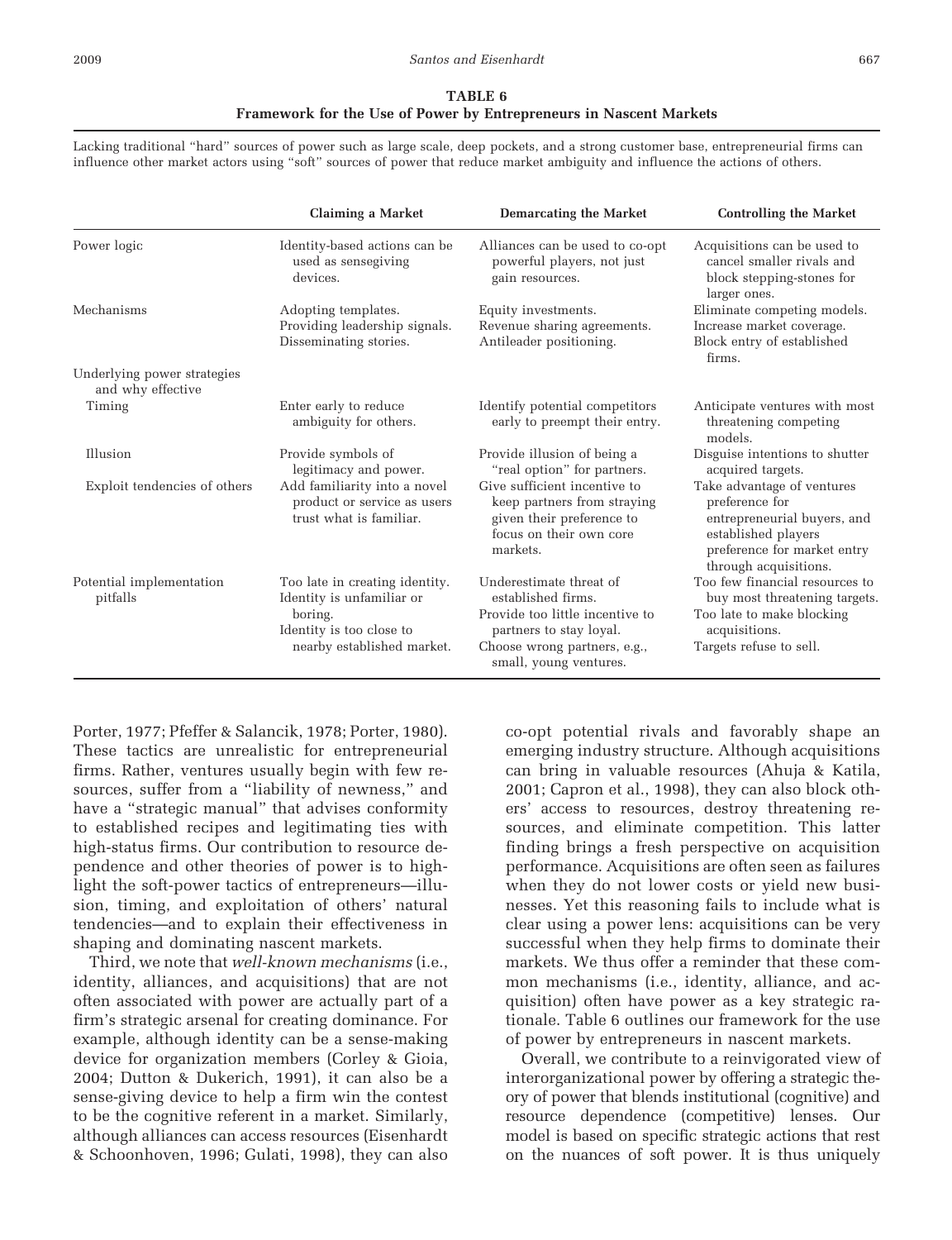suited to understanding entrepreneurial actors with high aspirations in ambiguous settings and may explain how young firms are able to dominate nascent markets. This repertoire of actions may, in fact, constitute their primary strategy.

# **Conclusion**

Our aim was to gain a holistic, longitudinal understanding of boundary work. We thus studied firms that were longer-lived, more visible, and more successful than many ventures. With regard to generalizability, it is critical to note that these firms operated in distinct areas and had very different starting conditions. In addition, not all firms began with superior resources, and most made major mistakes that added useful variance to our study. More significantly, the processes and underlying soft-power strategies that we observed are realistic for many entrepreneurs, albeit at a more local scale (such as claiming a market in a metropolitan area or small niche, allying with other neighborhood businesses, or consolidating with like-minded small firms). Thus, although we studied unusual firms, the strategic approach that we unveil may generalize to other ventures with high aspirations in nascent markets. The next step is empirical testing.

To conclude, our most important contribution is bringing power back into the discourse on strategy and organizations, particularly for entrepreneurial firms in nascent markets. Although recent research has emphasized social networks, dynamic capabilities, legitimacy, and innovation, we offer a strong reminder that agency and strategic action often rest on the rationale of power.

#### **REFERENCES**

- Ahuja, G., & Katila, R. 2001. Technological acquisitions and the innovation performance of acquiring firms. *Strategic Management Journal,* 15: 103–120.
- Aldrich, H. E., & Fiol, C. M. 1994. Fools rush in? The institutional context of industry creation. *Academy of Management Review,* 19: 645– 670.
- Aldrich, H. E., & Ruef, M. 2006. *Organizations evolving* (2nd ed.). London: Sage.
- Alvarez, S. A., & Barney, J. B. 2007. Discovery and creation: Alternative theories of entrepreneurial action. *Strategic Entrepreneurship Journal,* 1(1): 11–26.
- Argyres, N. 1996. Evidence on the role of firm capabilities in vertical integration decisions. *Strategic Management Journal,* 17: 129 –150.
- Bain, J. S. 1956. *Barriers to new competition.* Cambridge, MA: Harvard University Press.
- Bingham, C., Eisenhardt, K., & Davis, J. 2009. *Opening the black box: What firms explicitly learn from their process experience.* Working paper, University of North Carolina.
- Brusoni, S., Prencipe, A., & Pavitt, K. 2001. Knowledge specialization, organizational coupling, and the boundaries of the firm: Why do firms know more than they make? *Administrative Science Quarterly,* 46: 597– 621.
- Burton, M. D., & Beckman, C. M. 2007. Leaving a legacy: Role imprints and succession turn-over in young firms. *American Sociological Review,* 72: 239 –266.
- Capron, L., Dussauge, P., & Mitchell, W. 1998. Resource redeployment following horizontal acquisitions in Europe and North America, 1988 –1992. *Strategic Management Journal,* 19: 631– 661.
- Casciaro, T., & Piskorski, M. J. 2005. Power imbalance, mutual dependence, and constraint absorption: A closer look at resource dependence theory. *Administrative Science Quarterly,* 50: 167–199.
- Caves, R. E., & Porter, M. E. 1977. From entry barriers to mobility barriers: Conjectural decisions and contrived deterrence to new competition. *Quarterly Journal of Economics,* 91: 241–261.
- Chatain, O., & Capron, L. 2008. Competitors' resourceoriented strategies: Acting upon competitors' resources through interventions in factor markets and political markets. *Academy of Management Review,* 33: 97–121.
- Corley, K. G., & Gioia, D. A. 2004. Identity ambiguity and change in the wake of a corporate spin-off. *Administrative Science Quarterly,* 49: 173–208.
- David, R. J., & Han, S.-K. 2004. A systematic assessment of the empirical support for transaction cost economics. *Strategic Management Journal,* 25: 39 –58.
- Davis, M. S. 1971. That's interesting: Towards a phenomenology of sociology and a sociology of phenomenology. *Philosophy of Social Sciences,* 1: 309 –344.
- Davis, J., Eisenhardt, K. M., & Bingham, C. B. In press. Optimal structure, market dynamism and the strategy of simple rules. *Administrative Science Quarterly.*
- DiMaggio, P. J. 1988. Interest and agency in institutional theory. In L. G. Zucker (Ed.), *Institutional patterns and organizations: Culture and environment:* 3–21. Cambridge, MA: Ballinger.
- Dougherty, D. 1990. Understanding new markets for new products. *Strategic Management Journal,* 11: 59 –78.
- Dutton, J. E., & Dukerich, J. M. 1991. Keeping an eye on the mirror: Image and identity in organizational adaptation. *Academy of Management Journal,* 34: 517–554.
- Dyer, J. H. 1996. Does governance matter: *Keiretsu* alliances and asset specificity as sources of Japanese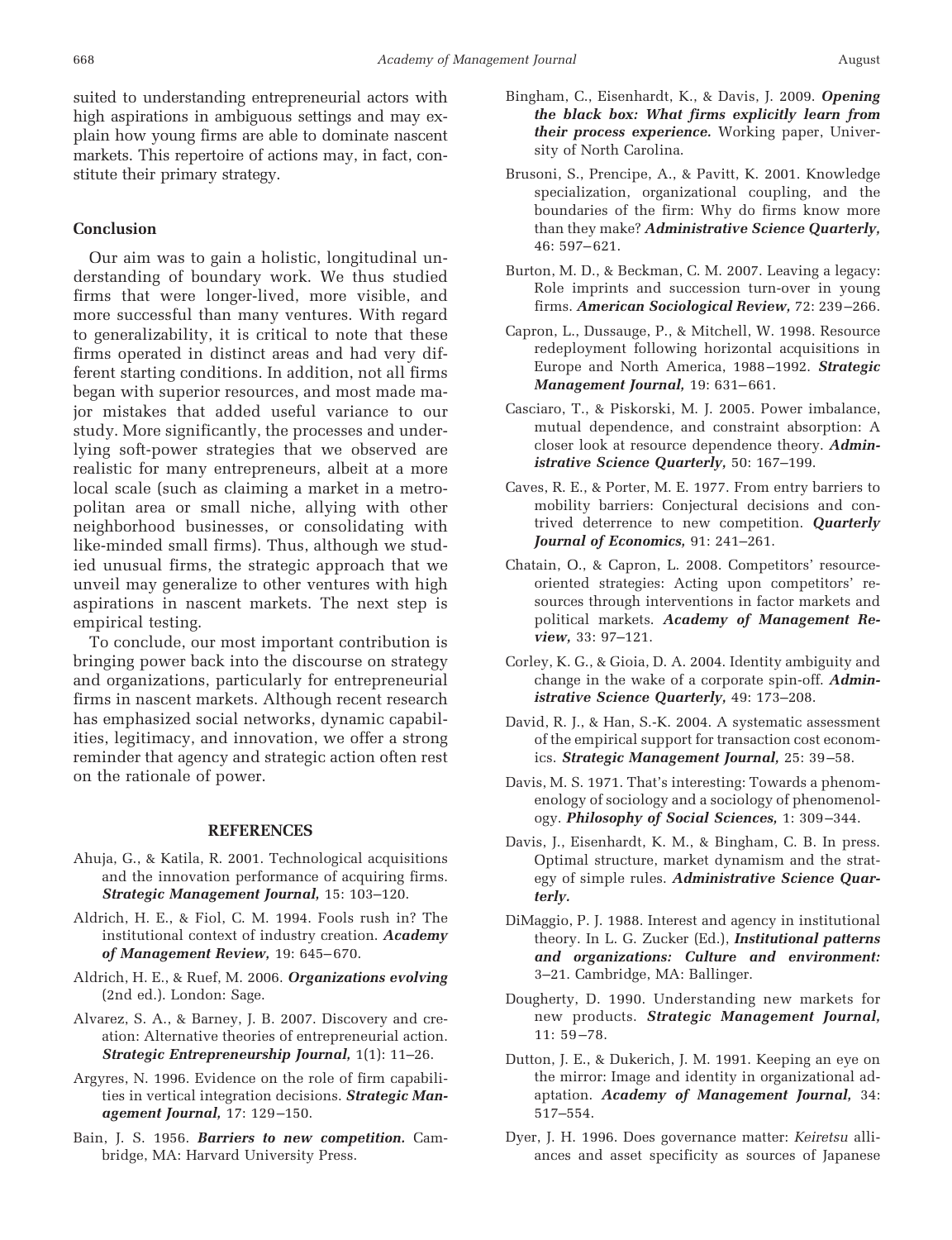competitive advantage. *Organization Science,* 7: 649 – 666.

- Dyer, J. H., & Singh, H. 1998. The relational view: Cooperative strategy and sources of interorganizational competitive advantage. *Academy of Management Review,* 23: 660 – 679.
- Eisenhardt, K. 1989a. Making fast strategic decisions in high-velocity environments. *Academy of Management Journal,* 32: 543–576.
- Eisenhardt, K. M. 1989b. Building theories from case study research. *Academy of Management Review,* 14: 532–550.
- Eisenhardt, K. M., & Graebner, M. E. 2007. Theory building from cases: Opportunities and challenges. *Academy of Management Journal,* 50: 25–32.
- Eisenhardt, K. M., & Schoonhoven, C. B. 1996. Resourcebased view of strategic alliance formation: Strategic and social effects in entrepreneurial firms. *Organization Science,* 7: 136 –150.
- Fiol, C. M. 1995. Corporate communications: Comparing executives' private and public statements. *Academy of Management Journal,* 38: 522–536.
- Fligstein, N. 1997. Social skill and institutional theory. *American Behavioral Scientist,* 40: 397– 405.
- Garud, R., & Rappa, M. A. 1994. A socio-cognitive model of technology evolution: The case of cochlear implants. *Organization Science,* 5: 344 –362.
- Gavetti, G., Levinthal, D. A., & Rivkin, J. W. 2005. Strategy making in novel and complex worlds: The power of analogy. *Strategic Management Journal,* 26: 691–712.
- Gilbert, C. 2005. Unbundling the structure of inertia: Resource versus routine rigidity. *Academy of Management Journal,* 48: 741–763.
- Golden, B. R. 1992. The past is the past—Or is it? The use of retrospective accounts as indicators of past strategy. *Academy of Management Journal,* 35: 848 – 860.
- Graebner, M. E. 2004. Momentum and serendipity: How acquired leaders create value in the integration of technology firms. *Strategic Management Journal,* 25: 751–777.
- Graebner, M. 2009. Caveat venditor: Trust asymmetries in acquisitions of entrepreneurial firms. *Academy of Management Journal,* 52: 435– 472.
- Graebner, M. E., & Eisenhardt, K. M. 2004. The seller's side of the story: Acquisition as courtship and governance as syndicate in entrepreneurial firms. *Administrative Science Quarterly,* 49: 366 – 403.
- Greenwood, R., & Suddaby, R. 2006. Institutional entrepreneurship in mature fields: The big five accounting firms. *Academy of Management Journal,* 49: 27– 48.
- Gulati, R. 1998. Alliances and networks. *Strategic Management Journal,* 19: 293–317.
- Gulati, R., & Higgins, M. C. 2003. Which ties matter when? The contingent effects of interorganizational partnerships on IPO success. *Strategic Management Journal,* 24: 127–144.
- Gulati, R., & Sytch, M. 2007. Dependence asymmetry and joint dependence in interorganizational relationships: Effects of embeddedness on a manufacturer's performance in procurement relationships. *Administrative Science Quarterly,* 52: 32-69.
- Hallen, B. L. 2008. The causes and consequences of the initial network positions of new organizations: From whom do entrepreneurs receive investments? *Administrative Science Quarterly,* 53: 685–718.
- Hargadon, A. B., & Douglas, Y. 2001. When innovation meets institutions: Edison and the design of the electric light. *Administrative Science Quarterly,* 46: 476 –501.
- Harris, S., & Sutton, R. I. 1986. Functions of parting ceremonies in dying organizations. *Academy of Management Journal,* 29: 5–30.
- Heath, C., Bell, C., & Sternberg, E. 2001. Emotional selection in memes: The case of urban legends. *Journal of Personality and Social Psychology,* 81: 1028 –1041.
- Hsu, G., & Hannan, M. T. 2005. Identities, genres, and organizational forms. *Organization Science,* 16: 474 – 490.
- Huber, G. P. 1985. Participant descriptions of organizational decisions: Temporal stability and response order biases. *Academy of Management Journal,* 28: 943–950.
- Huber, G. P., & Power, D. J. 1985. Retrospective reports of strategic-level managers: Guidelines for increasing their accuracy. *Strategic Management Journal,* 6: 171–180.
- Hwang, H., & Powell, W. 2005. Institutions and Entrepreneurship. In S. A. Alvarez, R. Agarwal, & O. Sorenson (Eds.), *Handbook of entrepreneurship research:* 179 –210. New York: Springer.
- Jacobides, M., & Billinger, S. 2006. Designing the boundaries of the firm: From "make, buy or ally" to the dynamic benefits of vertical architecture. *Organization Science,* 17: 249 –261.
- Jacobides, M. G., & Hitt, L. M. 2005. Losing sight of the forest for the trees? Productive capability and gains from trade as drivers of vertical scope. *Strategic Management Journal,* 26: 1209 –1227.
- Jacobides, M. G., Knudsen, T., & Augier, M. 2006. Benefiting from innovation: Value creation, value appropriation and the role of industry architectures. *Research Policy,* 35: 1200 –1221.
- Kaplan, S., & Murray, F. Forthcoming. Entrepreneurship and the construction of value in biotechnology. In *Research on the sociology of organizations.*
- Kaplan, S., & Tripsas, M. 2008. Thinking about technology: Applying a cognitive lens to technical change. *Research Policy,* 37: 790 – 805.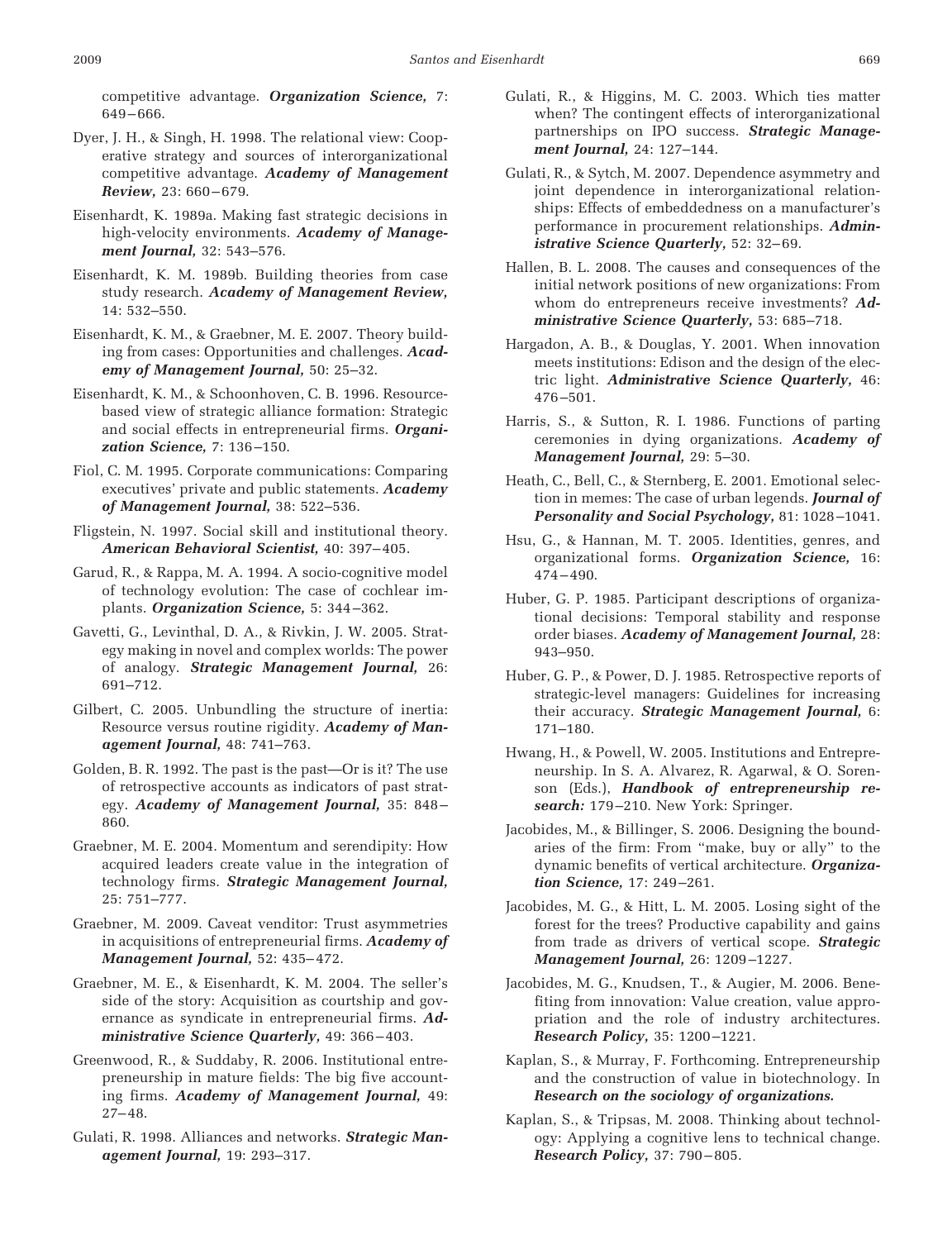- Katila, R., & Chen, E. 2008. Effects of search timing on innovation: The value of not being in sync with rivals. *Administrative Science Quarterly,* 53: 593– 625.
- Katila, R., Rosenberger, J., & Eisenhardt, K. 2008. Swimming with sharks: Technology ventures defense mechanisms and corporate relationships. *Administrative Science Quarterly,* 53: 295–332.
- Kennedy, M. C. 2005. Behind the one-way mirror: Refraction in the construction of product market categories. *Poetics,* 33: 201–226.
- Kirzner, I. M. 1997. Entrepreneurial discovery and the competitive market process: An Austrian approach. *Journal of Economic Literature,* 35: 60 – 85.
- Kumar, N., Stern, L. W., & Anderson, J. C. 1993. Conducting interorganizational research using key informants. *Academy of Management Journal,* 36: 1633–1651.
- Larsson, R., & Finkelstein, S. 1999. Integrating strategic, organizational, and human resource perspectives on mergers and acquisitions: A case survey of synergy realization. *Organization Science,* 10: 1–26.
- Leblebici, H., Salancik, G. S., Copay, A., & King, T. 1991. Institutional change and the transformation of interorganizational fields: An organizational history of the U.S. radio broadcasting industry. *Administrative Science Quarterly,* 36: 333–363.
- Lounsbury, M., & Glynn, M. A. 2001. Cultural entrepreneurship: Stories, legitimacy, and the acquisition of resources. *Strategic Management Journal,* 22: 545– 564.
- Maguire, S., & Hardy, C. 2005. Identity and collaborative strategy in the Canadian HIV/AIDS treatment domain. *Strategic Organization*, 3: 11-45.
- Maguire, S., & Hardy, C. 2006. The emergence of new global institutions: A discursive perspective. *Organization Studies,* 27: 7–29.
- Markides, C., & Gerosky, P. A. 2005. *Fast second: How smart companies bypass radical innovation to enter and dominate new markets.* San Francisco: Jossey-Bass.
- Miles, M. B., & Huberman, A. M. 1994. *Qualitative data analysis: An expanded sourcebook* (2nd ed.). Thousand Oaks, CA: Sage.
- Miller, C. C., Cardinal, L. B., & Glick, W. H. 1997. Retrospective reports in organizational research: A reexamination of recent evidence. *Academy of Management Journal,* 40: 189 –204.
- Mizruchi, M. S., & Yoo, M. 2002. Interorganizational power and dependence. In J. Baum (Ed.), *Companion to organizations:* 599 – 620. Oxford, U.K.: Blackwell.
- Nisbett, R., & Ross, L. 1980. *Human inference: Strategies and shortcoming of social judgment.* Englewood Cliffs, NJ: Prentice Hall.
- Nye, J. S. 2004. *Soft power: The means to success in world politics.* Cambridge, MA: Public Affairs.
- Ozcan, C. P., & Eisenhardt, K. M. 2009. Origins of alliance portfolios: Entrepreneurs, network strategies, and firm performance. *Academy of Management Journal,* 52: 246 –279.
- Penrose, E. 1995. *The theory of the growth of the firm* (3rd ed.). Oxford, U.K.: Basil Blackwell.
- Peteraf, M. A. 1993. The cornerstones of competitive advantage: A resource-based view. *Strategic Management Journal,* 14: 179 –191.
- Pfeffer, J., & Salancik, G. 1978. *The external control of organizations: A resource dependence perspective.* New York: Harper & Row.
- Poppo, L., & Zenger, T. 1998. Testing alternative theories of the firm: Transaction cost, knowledge-based, and measurement explanations for make-or-buy decisions in information services. *Strategic Management Journal,* 19: 853– 877.
- Porac, J. F., Thomas, H., Wilson, F., Paton, D., & Kanfer, A. 1995. Rivalry and the industry model of Scottish knitwear producers. *Administrative Science Quarterly,* 40: 203–227.
- Porac, J. F., Ventresca, M. J., & Mishina, Y. 2002. Interorganizational cognition and interpretation. In J. C. Baum (Ed.), *Companion to organizations:* 579 –598: London: Blackwell.
- Porter, M. E. 1980. *Competitive strategy.* New York: Free Press.
- Powell, W. W., Koput, K. W., & Smith-Doerr, L. 1996. Interorganizational collaboration and the locus of innovation: Networks of learning in biotechnology. *Administrative Science Quarterly,* 41: 116 –145.
- Rao, H. 1994. The social construction of reputation: Certification contests, legitimation, and the survival of organizations in the American automobile industry: 1895–1912. *Strategic Management Journal,* 15: 29 – 44.
- Rao, H. 2004. Institutional activism in the early American automobile industry. *Journal of Business Venturing,* 19: 359 –384.
- Rindova, V., & Kotha, S. 2001. Continuous "morphing": Competing through dynamic capabilities, form, and function. *Academy of Management Journal,* 44: 1263–1280.
- Rindova, V., Pollock, T., & Hayward, M. L. A. 2006. Celebrity firms: The social construction of market popularity. *Academy of Management Review,* 31: 50 –71.
- Rindova, V. P., & Fombrun, C. J. 2001. Entrepreneurial action in the creation of the specialty coffee niche. In C. B. Schoonhoven & E. Romanelli (Eds.), *The entrepreneurship dynamic:* 236 –261. Stanford, CA: Stanford University Press.
- Rosa, J. A., Porac, J. F., Runser-Spanjol, J., & Saxon, M. S.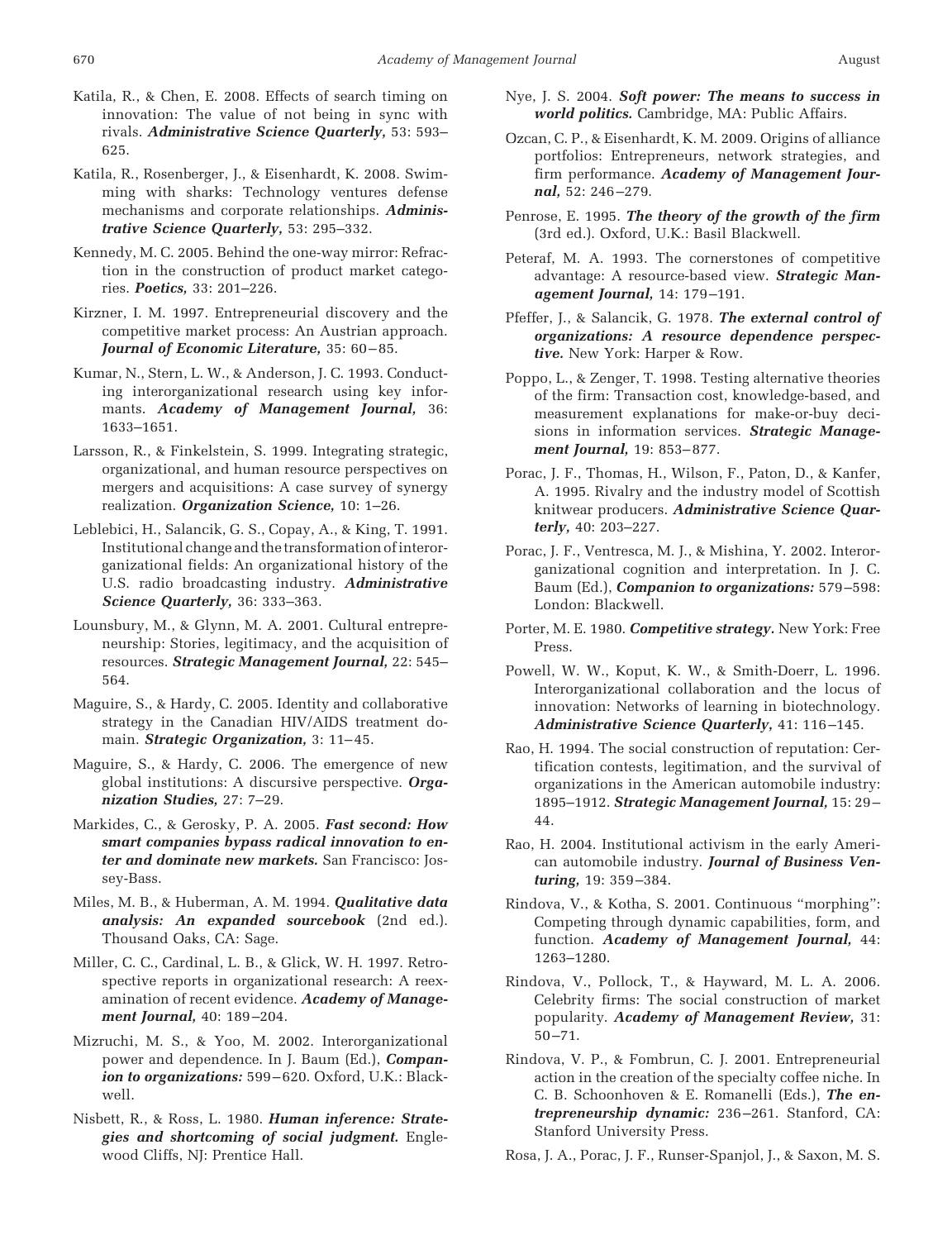1999. Sociocognitive dynamics in a product market. *Journal of Marketing,* 63(4): 64 –77.

- Santos, F. M., & Eisenhardt, K. M. 2005. Organizational boundaries and theories of organization. *Organization Science,* 16: 491–508.
- Sarasvathy, S. 2001. Causation and effectuation: Toward a theoretical shift from economic inevitability to entrepreneurial contingency. *Academy of Management Review,* 26: 243–288.
- Schwenk, C. R. 1985. The use of participant recollection in the modeling of organizational decision process. *Academy of Management Review,* 10: 496 –503.
- Scott, W. R. 2003. *Organizations: Rational, natural and open systems* (5th ed.). Upper Saddle River, NJ: Prentice Hall.
- Selznick, P. 1949. *TVA and the grass roots.* Berkeley: University of California Press.
- Shane, S., & Venkataraman, S. 2000. The promise of entrepreneurship as a field of research. *Academy of Management Review,* 25: 217–226.
- Siggelkow, N. 2007. Persuasion with case studies. *Academy of Management Journal,* 50: 20 –24.
- Sine, W. D., & David, R. J. 2003. Environmental jolts, institutional change, and the creation of entrepreneurial opportunity in the US electric power industry. *Research Policy,* 32: 185–207.
- Sine, W. D., Mitsuhashi, H., & Kirsch, D. A. 2006. Revisiting Burns and Stalker: Formal structure and new venture performance in emerging economic sectors. *Academy of Management Journal,* 49: 121–132.
- Suchman, M. C. 1995. Managing legitimacy: Strategic and institutional approaches. *Academy of Management Review,* 20: 571– 610.
- Suddaby, R., & Greenwood, R. 2005. Rhetorical strategies of legitimacy. *Administrative Science Quarterly,* 50: 35– 67.
- Thompson, J. D. 1967. *Organizations in action.* New York: McGraw Hill.
- Tripsas, M. 2009. Technology, identity and inertia through the lens of "The Digital Photography Company." *Organization Science,* 20: 440 – 461.
- Tripsas, M., & Gavetti, G. 2000. Capabilities, cognition and inertia: Evidence from digital imaging. *Strategic Management Journal,* 21: 1147–1161.
- Weick, K. 1995. *Sensemaking in organizations.* London: Sage.
- White, H. C. 1981. Where do markets come from? *American Journal of Sociology,* 87: 517.
- White, H. C. 1992. *Identity and control.* Princeton, NJ: Princeton University Press.
- White, H. C. 2002. *Markets from networks: Socioeconomic models of production.* Princeton, NJ, & Oxford, U.K.: Princeton University Press.
- Williamson, O. E. 1981. The economics of organizations: The transaction cost approach. *American Journal of Sociology,* 87: 548 –577.
- Williamson, O. E. 1985. *The economic institutions of capitalism.* New York: Free Press.
- Williamson, O. E. 1991. Comparative economic organization: The analysis of discrete structural alternatives. *Administrative Science Quarterly,* 36: 269 – 296.
- Yin, R. K. 1994. *Case study research—Design and methods* (2nd ed.). Thousand Oaks, CA: Sage.
- Yoffie, D. B., & Kwak, M. 2006. With friends like these: The art of managing complementers. *Harvard Business Review,* 36(September): 89 –98.
- Zald, M. N. 1970. Political economy: A framework for comparative analysis. In M. N. Zald (Ed.), *Power in organizations:* 891–903. Nashville: Vanderbilt University Press.
- Zott, C., & Huy, Q. N. 2007. How entrepreneurs use symbolic management to acquire resources. *Administrative Science Quarterly, 52: 70-105.*



**Filipe M. Santos** (filipe.santos@insead.edu) is an assistant professor of entrepreneurship at INSEAD and the academic director of the INSEAD Social Entrepreneurship Initiative. He received his doctorate in organizations and entrepreneurship from the Management Science & Engineering Department of Stanford University. His research interests are in the area of new venture creation and growth, entrepreneurship in nascent markets, and social entrepreneurship.

**Kathleen M. Eisenhardt** (kme@stanford.edu) is the S. W. Ascherman M.D. Professor and the codirector of the Stanford Technology Ventures Program at Stanford University. She received her doctorate from Stanford University. Professor Eisenhardt conducts research at the nexus of strategy and organization theory with particular emphasis on entrepreneurial firms and high-velocity environments.